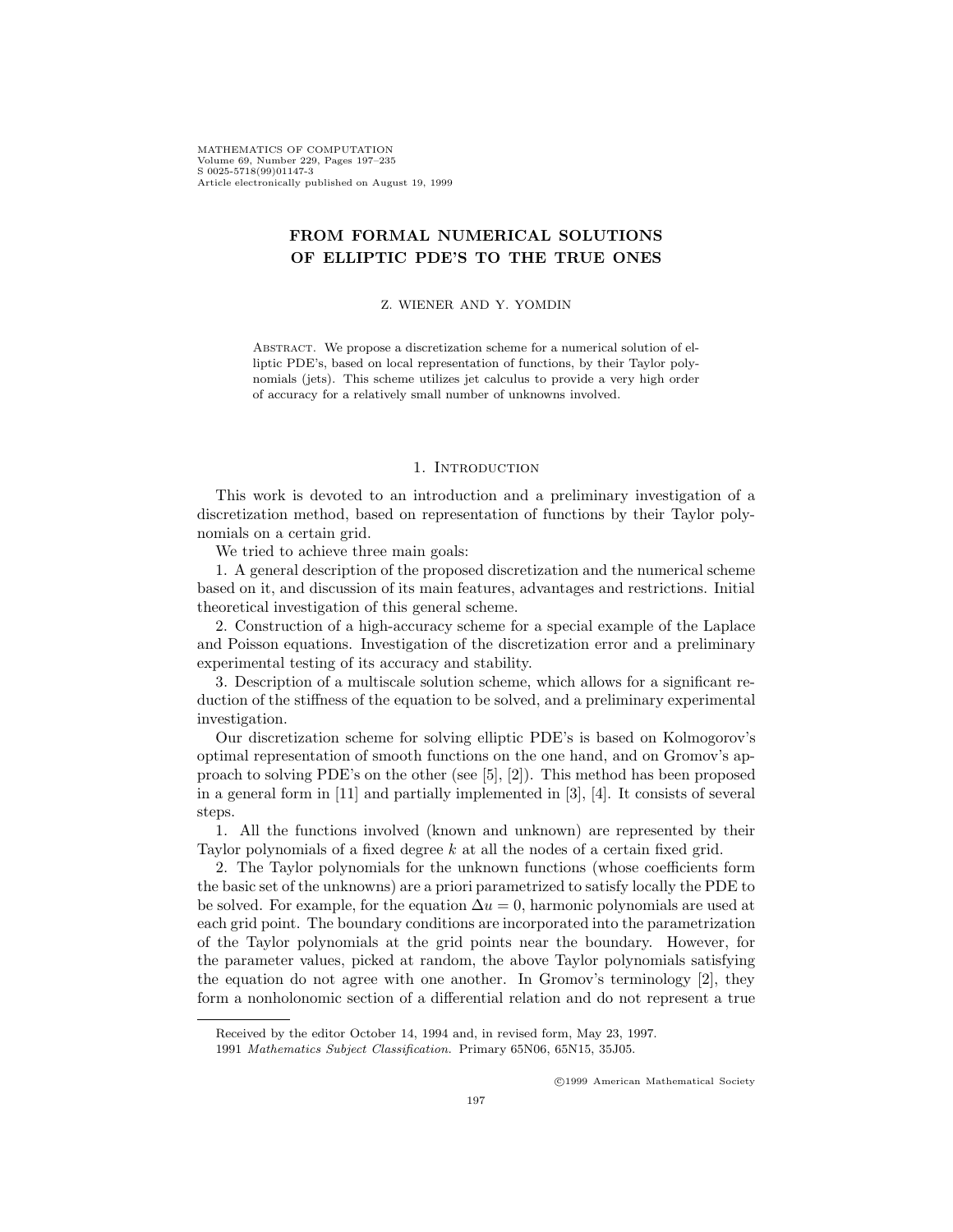solution of the equation. Thus the solution process consists of finding the values of the unknown parameters which minimize the discrepancy between the neighboring Taylor polynomials. This approach can be considered to be a discretized realization of Gromov's h-homotopy. In such a terminology the standard methods use a true function which approximately satisfies the differential relation. Our method uses objects which are not true functions but satisfy the differential relation exactly.

3. We implement the last stage of the solution as a certain relaxation procedure where the Taylor polynomial at each node is corrected according to the neighboring ones. The mere presence of several Taylor coefficients at each node (instead of the only one in standard schemes) allows one to find relaxation coefficients which "cancel" the discretization error of the solution up to an order  $m$  which is much higher than k. For example, for  $\Delta u = 0$  for the second degree Taylor polynomials, for an internal node we get the discretization error of order  $h^{10}$ , where h is the step of the grid.

4. At the previous stage we got at each grid point a Taylor polynomial of degree  $k$  which agrees with the Taylor polynomial of the true solution at this point up to order  $m > k$ . It turns out that from this data one can usually reconstruct at each grid point the m-th degree Taylor polynomial of the true solution, with the same accuracy. For this reconstruction, the same neighboring nodes as those for relaxation, are used. Figure 1 gives a pictorial explanation of the method.

Let us now discuss in more detail the reasons behind the choice of this scheme and some of its features.

The question of an optimal  $\varepsilon$ -representation of smooth functions has been investigated by Kolmogorov in his work on  $\varepsilon$ -entropy of functional classes [5]. It was shown that asymptotically, the best way to memorize a  $C<sup>k</sup>$ -function up to accuracy  $\varepsilon > 0$  is to store the coefficients of its k-th order Taylor polynomials at each point of some grid of size  $h = O(\varepsilon^{1/(k+1)})$ .

The following point implied by the Kolmogorov representation is very important in our approach: We assume that a required accuracy or tolerance  $\varepsilon > 0$  is given from the very beginning. We require the discretized data to *represent* the "true" function up to this accuracy in a  $C<sup>k</sup>$ -norm. But we do not require the discretized data *to be itself* a  $C^k$ -function. In particular, the Taylor polynomials at the neighboring grid points *may disagree up to*  $\varepsilon$ .

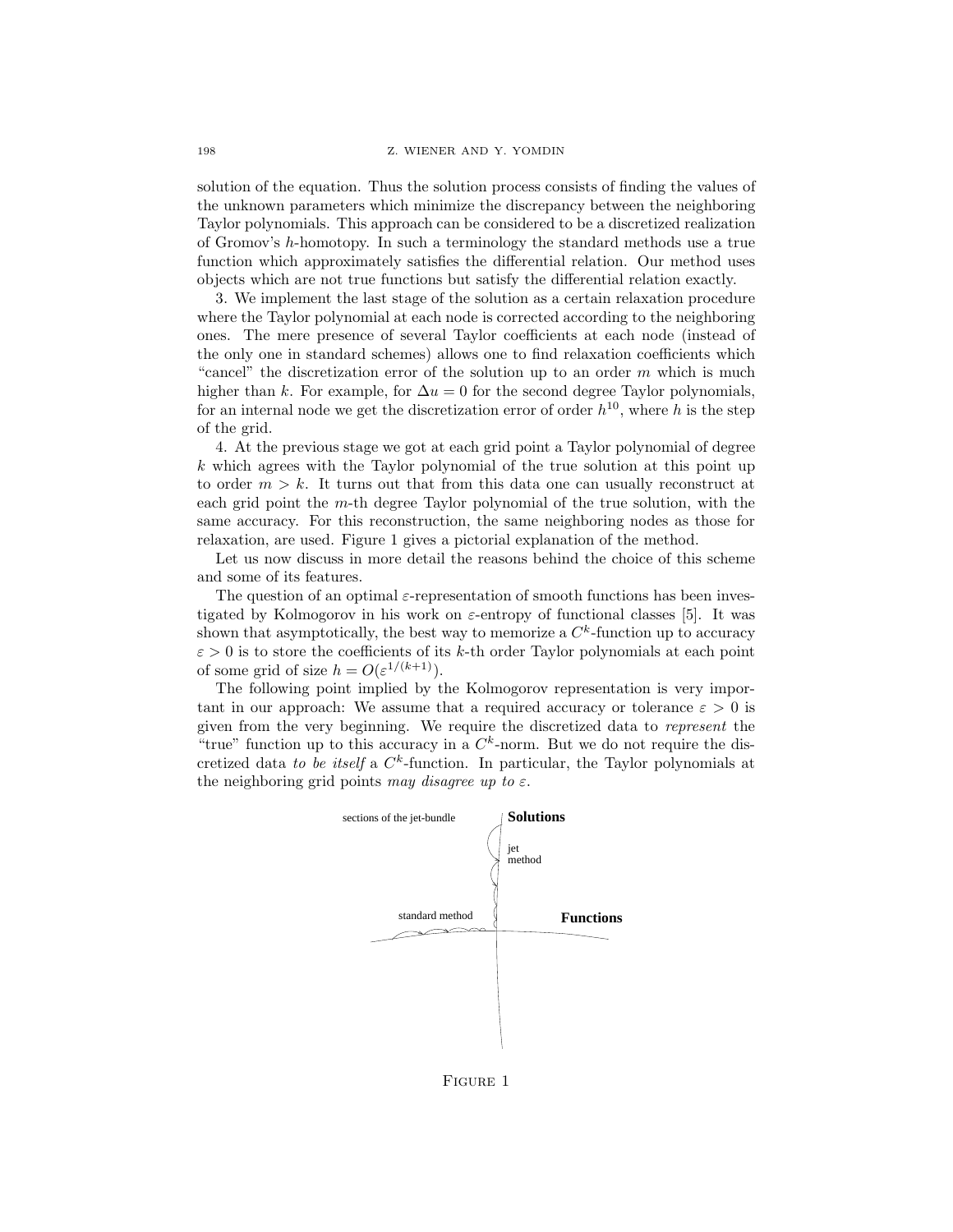This makes our representation very flexible. In particular, *we make no effort to subdivide the domain into pieces where each of the polynomials is used or to adjust their values (and/or the values of their derivatives) at the boundaries of such pieces.*

Notice that this subdivision and adjustment is by far the most complicated part in many high-order algorithms. Moreover, it introduces into the solution process a rigid combinatorial-geometric structure, which has nothing to do with the equation to be solved.

An important requirement for a discretization scheme used in analytic computations is that any analytic operation or functional, applied to a given function, must be expressible (up to accuracy  $\varepsilon$ ) in terms of a discretization of this function. Our scheme satisfies this requirement (see [11]).

In some applications, such as computer graphics and engineering, it is important to be able to produce ultimately a truly continuous or smooth function from the discretized data. In our scheme this can be done using a partition of unity.

The absence of adjustment of neighboring polynomials makes the scheme described relatively insensitive to the precise geometry of the grid. This geometry is involved only in the computation of the optimal relaxation coefficients (see subsections 4.1 and 5.1).

Also near the boundary no adjustment of the grid geometry is necessary. Using the calculus of Taylor polynomials, we incorporate the boundary data into the structure of the Taylor polynomials at the grid points near the boundary with the maximal accuracy required (see subsection 3.2).

The following two remarks explain why we can expect the suggested scheme to provide a very high order of a discretization error for a relatively small number of unknowns.

1. We use jets at each grid point which satisfy the initial differential equation. This strongly reduces the number of free parameters. For example, for two independent variables, general jets of degree k, contain  $\frac{(k+1)(k+2)}{2}$  parameters. Jets of degree k, satisfying a linear PDE with constant coefficients of order 2, have  $2k+1$ free parameters (see subsection 3.2).

Notice that the requirement for local representing elements to satisfy the initial differential equation is usually not compatible with the precise adjustment of values and derivatives for neighboring elements (since the last requirement leads to elements with compact support).

2. We find a relaxation scheme (i.e., equations relating a Taylor polynomial at each grid point with its neighboring polynomials) which provides a highest order discretization error. Since we spend no degrees of freedom to provide boundary adjustment of neighboring polynomials, enough degrees of freedom remain to "cancel" the Taylor coefficients in a discretization error up to a high order. The following rough computation shows what order of accuracy can be expected.

For a second-order equation and jets of degree k we have  $2k+1$  parameters at each grid point. Thus at four nearest neighboring points, we have  $8k + 4$  parameters. Assuming that the systems which arise are solvable, we can reconstruct (at the central point) a jet of degree  $4k$  satisfying the equation, or we can cancel the Taylor terms in the discretization error up to the same degree. In subsection 4.1 we describe this procedure in detail, showing in particular that for  $\Delta u = 0$ , for a regular grid and  $k = 2$ , the corresponding equations are solvable up to degree 10 because of a symmetry in the problem.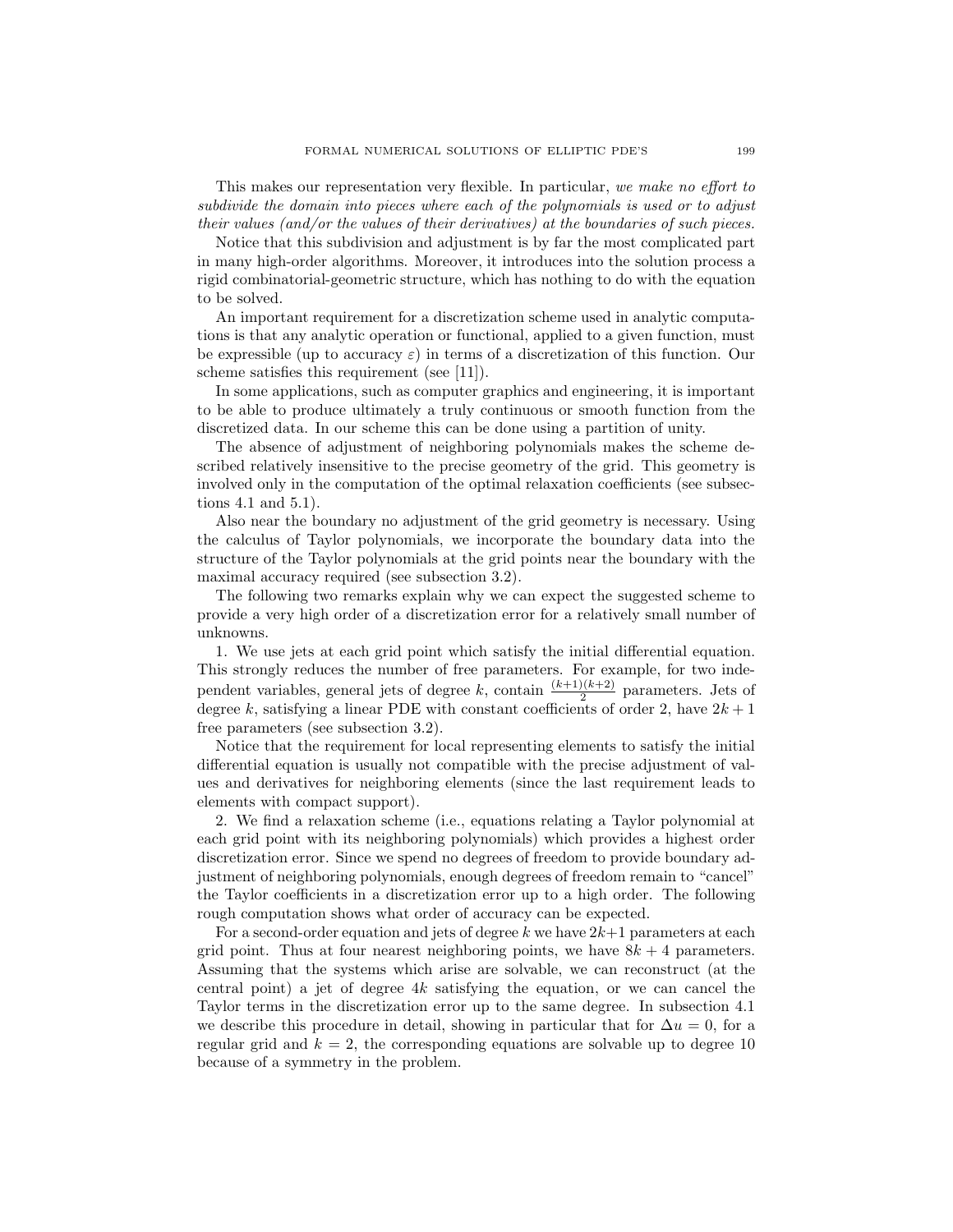Notice that wider neighborhood stencils can be used in the relaxation procedure. However, geometrically compact schemes have important computational advantages.

The aim of this work is mostly to describe the Taylor polynomial discretization scheme from the point of view of its structure, and the discretization errors produced. However, there is an important stability problem to be addressed. In fact, this problem is encountered by any numerical method involving an explicit treatment of high-order derivatives: such schemes inevitably contain coefficients proportional to high negative degrees of the grid size which makes them very sensitive to a numerical noise.

We have investigated two basic approaches which allow us to overcome this difficulty. The first one is described in detail in subsection 4.1. It is based on the fact that we can work with the *triangular* relaxation schemes in which derivatives of a certain order are influenced only by the derivatives of the same and higher orders of the neighboring jets. The accuracy of such schemes is, of course, lower than for *full* ones. Triangular schemes can be split into a chain of successively solved stable schemes, starting with the highest order derivatives.

The second approach is based on the *full* schemes, which provide the highest order of a discretization error, but cannot be split in any obvious way. Here the stability problem can be solved by a *multiscale* approach starting with a low order scheme, and then solving at each step a one order higher residual problem (properly rescaled). Below we describe this multiscale procedure in detail and give some initial numerical results.

A similar discretization scheme can be used for other types of equations. In particular, some initial results, concerning the discretization error and stability of the above type schemes for parabolic equations are given in [1]. Numerical approaches, based on Taylor approximation, are quite popular in solving ordinary differential equations (see [8] for example). To our best knowledge, such approaches are much less investigated in PDE's, however (see [8] and [12]), where somewhat similar methods are proposed.

The authors would like to thank the referee for useful suggestions which helped us to improve the presentation.

## 2. Basic facts and definitions

2.1. **Jets and jet-functions.** We say that two real-valued functions f and g both defined in some neighborhood of a point  $z \in \mathbb{R}^n$  are k *equivalent* if they coincide at this point up to derivatives of order  $k$ . Identifying functions with respect to this equivalence relation, we get the space of k*-jets* at the point z denoted further as Jet<sub> $k$ </sub><sup>2</sup>. We denote as jet<sub> $k$ </sub><sup> $k$ </sup> f the k-th order jet of a function f at a point  $z \in \mathbb{R}^n$ . The dimension of  $\mathrm{Jet}_k^z$  is

$$
1 + n + \frac{n(n+1)}{2} + \dots + \frac{(n+k-1)!}{(n-1)! \, k!} = \frac{(n+k)!}{n! \, k!}.
$$

We denote by  $\mathcal{B}_{k}^{z}$  the set of all multi-indexes  $\alpha = (\alpha_1, \alpha_2, \cdots, \alpha_n)$  describing all jets of order  $k$  at a point  $z$ .

Consider a compact set  $G \subset \mathbb{R}^n$ , and a bundle with the fiber  $\text{Jet}_k^z$  at each point  $z \in G$ . We denote the set of all sections  $U(z)$  of this bundle by JEF<sub>*k*</sub><sup>*G*</sup> and call them jet-functions. They form a finite dimensional linear space in the case when  $k<\infty$ and the set G is finite; otherwise, the space  $JEF_k^G$  is infinite dimensional.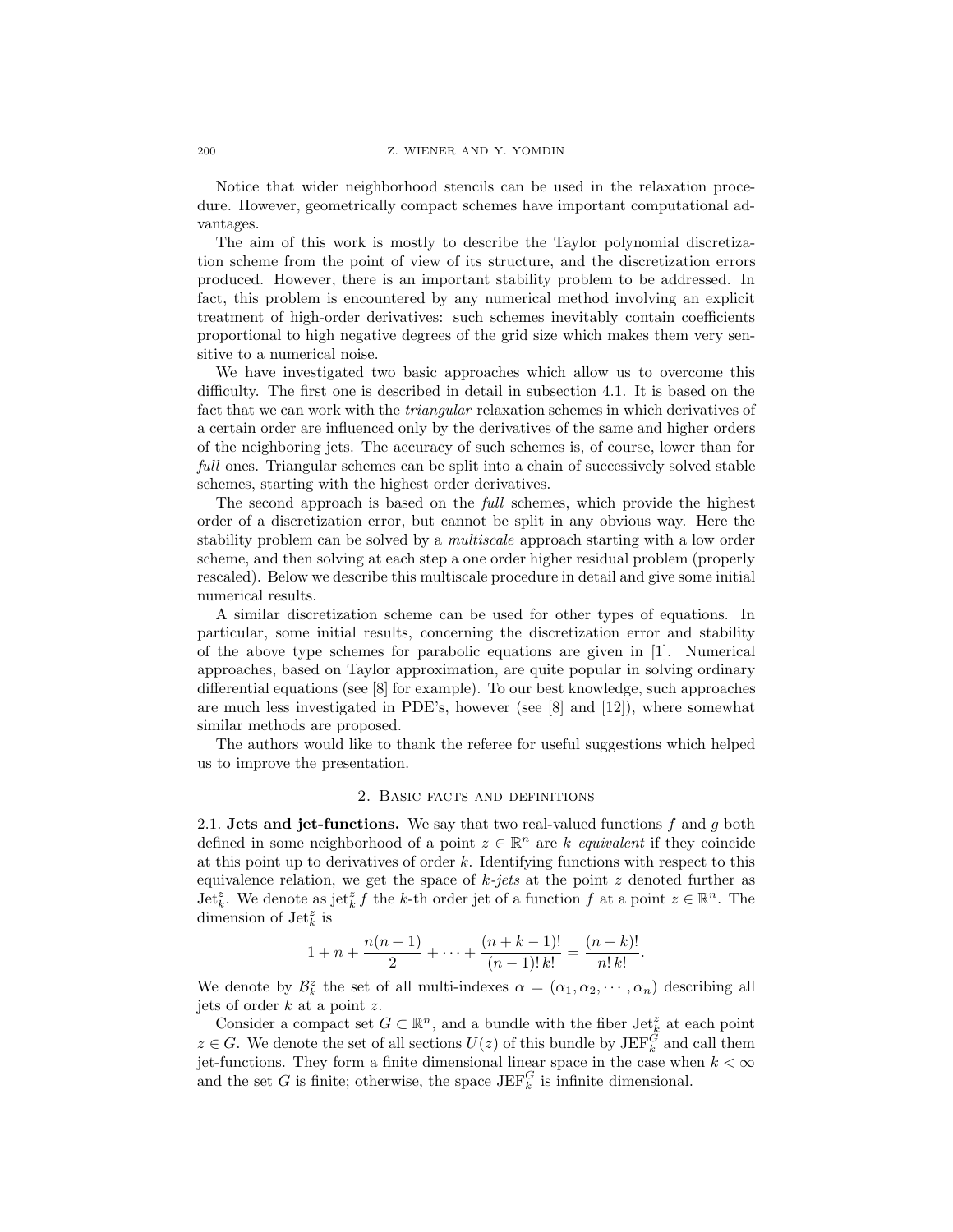Arithmetic operations on  $JEF_k^G$  are naturally defined pointwise. Each jet has a polynomial representative, so we can easily define a shift operation just by expanding the same polynomial at another point. In fact the shift operator is another form of the Taylor formula written in the form of a linear operator on the Jet space  $S^{z,\tilde{z}}$ : Jet $_{k}^{z} \to$  Jet $_{k}^{z}$ . For example a shift of a 2-jet defined at  $(0,0) \in \mathbb{R}^{2}$  to a point  $(x, y)$  is

$$
S^{(0,0),(x,y)}\begin{pmatrix}U_{00}\\U_{10}\\U_{01}\\U_{20}\\U_{11}\\U_{02}\end{pmatrix}=\begin{pmatrix}U_{00}+U_{10}x+U_{01}y+U_{20}\frac{x^2}{2}+U_{11}x y+U_{02}\frac{y^2}{2}\\U_{10}+U_{20}x+U_{11}y\\U_{01}+U_{11}x+U_{02}y\\U_{20}\\U_{11}\\U_{02}\end{pmatrix}.
$$

The corresponding operator is given by the following matrix:

$$
S^{(0,0),(x,y)} = \begin{pmatrix} 1 & x & y & \frac{x^2}{2} & xy & \frac{y^2}{2} \\ 0 & 1 & 0 & x & 0 & 0 \\ 0 & 0 & 1 & 0 & y & 0 \\ 0 & 0 & 0 & 1 & 0 & 0 \\ 0 & 0 & 0 & 0 & 1 & 0 \\ 0 & 0 & 0 & 0 & 0 & 1 \end{pmatrix} = \exp \begin{pmatrix} 0 & x & y & 0 & 0 & 0 \\ 0 & 0 & 0 & x & y & 0 \\ 0 & 0 & 0 & 0 & x & y \\ 0 & 0 & 0 & 0 & 0 & 0 \\ 0 & 0 & 0 & 0 & 0 & 0 \\ 0 & 0 & 0 & 0 & 0 & 0 \end{pmatrix}.
$$

Denote the Taylor expansion of a jet U at a point  $a \in G$  by

$$
T_{k}^{a}U(z) = \sum_{|\alpha| \leq k} \frac{(z-a)^{\alpha}}{\alpha!} U_{\alpha}^{a}.
$$

Another important operation defined on jets is *composition* (substitution) which corresponds to a polynomial change of coordinates. So given a  $k$ -jet  $U : \mathbb{R}^n \to \mathbb{R}^m$ and a k-jet  $V : \mathbb{R}^l \to \mathbb{R}^n$ , one can define  $U \circ V$  as a composition of polynomial mappings with only terms up to order  $k$  preserved.

2.2. **Extendible jet-functions.** Any function  $f \in C^k$  has its representative in  $JEF<sub>k</sub><sup>G</sup>$ , namely the following section:  $z \mapsto \text{jet}_{k}^{z} f$ . Such a section we call *holonomic* following [2]. For some G the space  $JEF_k^G$  contains also nonholonomic sections. For example in case  $G = [0, 1] \subset \mathbb{R}$ ,  $k = 1$ , the section  $U_0(z) \equiv 1$ ,  $U_1(z) \equiv 1$  cannot be represented as a true function.

There exists a well-known criterion for a section of the JEF bundle to be holonomic. It can be formulated geometrically as a tangency to the Cartan distribution [9], or algebraically [6] through the Whitney functional.

The following Whitney's theorem [10] describes jet-functions which are extendible from a compact set  $G \subset \mathbb{R}^n$  to the whole space.

**Whitney theorem.** *If*  $U \in \text{JEF}_k^G$  *and for any*  $x, y \in G$ ,  $z \in \mathbb{R}^n$ 

$$
|T_k^x U(z) - T_k^y U(z)| \le \rho(|x - y|) \cdot (|x - z|^k + |y - z|^k),
$$

*where the function*  $\rho$  *is a modulus of continuity*,<sup>1</sup> *then there exists a function u (*k *times differentiable in* G *and smooth outside) defined on a ball* B*<sup>r</sup> of an arbitrary big radius* r *and constants*  $C_{\alpha}$  *such that* 

<sup>1</sup>an increasing continuous convex function vanishing at zero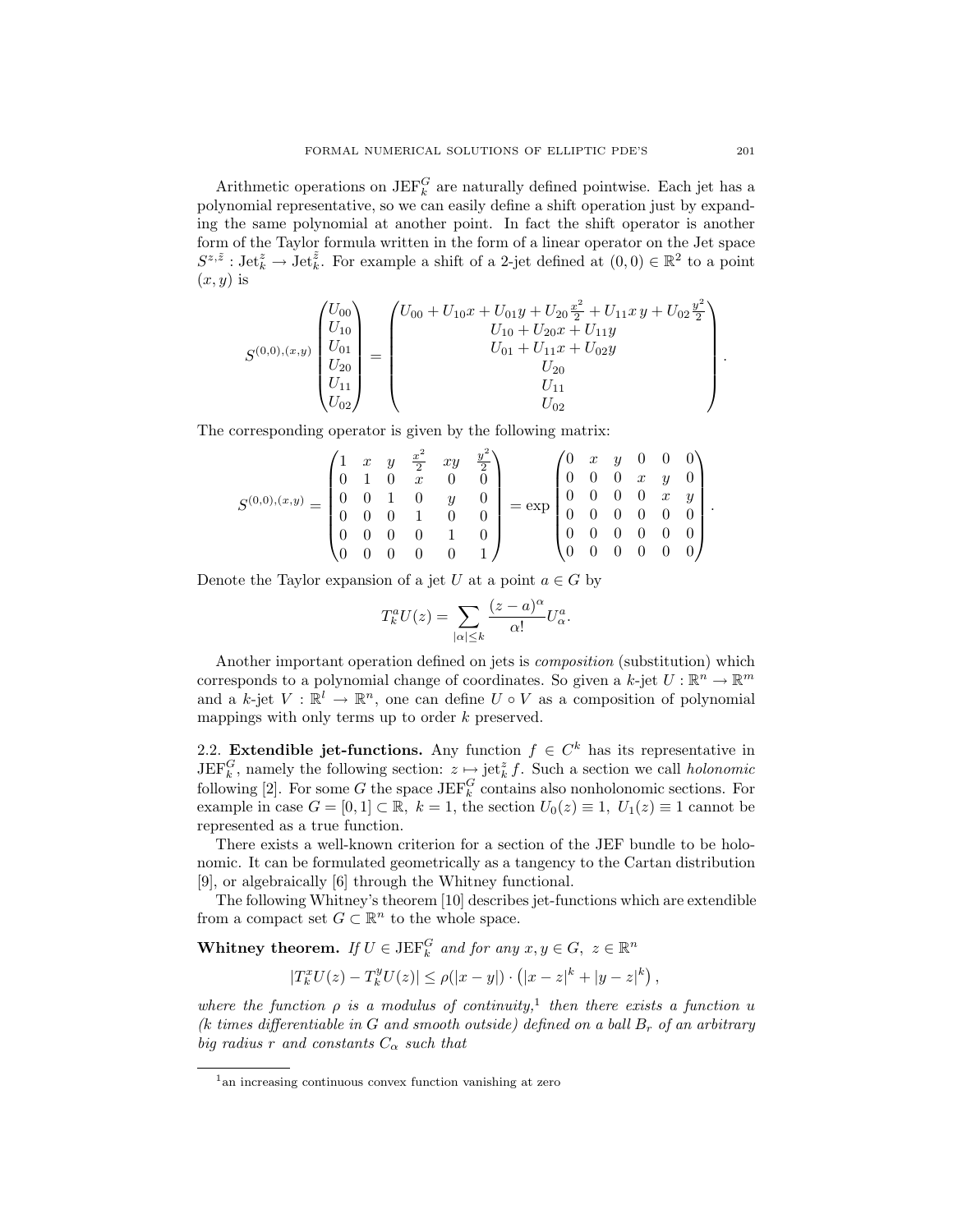1) *for every*  $|\alpha| \leq k$ ,  $x \in G$ ,  $z \in B_r$ 

$$
|D^{\alpha}u(z) - D^{\alpha}T_k^xU(z)| \leq C_{\alpha}\,\rho(|z-x|)\cdot|z-x|^{k-|\alpha|};
$$

2) *for every*  $|\alpha| > k$ ,  $z \in B_r \backslash G$ 

$$
|D^{\alpha}u(z)| \le C_{\alpha} \rho(\text{dist}(z, G)) \cdot \text{dist}(z, G)^{k - |\alpha|}.
$$

The proof of this theorem is given in [6], for example.

2.3. **Discrete version of Whitney theorem.** In the situation we have in mind, the support set G is a finite grid. We assume G to be  $c_1h$ -quasiregular, which means that the union of balls of radius  $h$  centered at all grid nodes covers the whole set  $\Omega$ , and the distance between any two points of the grid is not smaller than  $c_1h$  (for some constant  $c_1 > 0$ ). We assume that for each node  $z \in G$  a set of its *neighbors*  $N(z) \subset G$  is defined which forms a stencil for the discretization scheme developed below. We also assume that these stencils are chosen in such a way that there exists a constant  $c_2 > 0$  such that for any node z and  $\tilde{z} \in N(z)$  the distance between z and  $\tilde{z}$  does not exceed  $c_2h.$ 

Introduce a norm on the space Jet*k*:

$$
||U|| = \max_{\alpha \in \mathcal{B}_k} h^{|\alpha| - k - 1} \cdot |U_{\alpha}|.
$$

Define the *full Whitney functional* as

$$
\text{WF}_{full}(U) = \max_{z_j, z_l \in G} \|S^{z_j, z_l} U^{z_j} - U^{z_l}\|.
$$

This functional is not a norm because it vanishes on global polynomials of degree *≤* k but it measures in some sense how far a given jet-function is from the class of smooth functions, or what the degree of incoherence of jets is at different nodes. But in fact it is very similar to the modulus of continuity which is used in the Whitney theorem.

**Definition 2.3.1.** Let U*<sup>k</sup>* be a jet-function defined on a quasiregular grid G and f a k-times differentiable function. We say that f is c*-represented by* U if for any  $z_j \in G$ , and any  $\alpha \in \mathcal{B}_k^{z_j}$ 

$$
\max_{|z_j - z| < h} \|\text{jet}_{k}^z f - S^{z_j, z} U^{z_j}\| < c.
$$

In other words this means that the function  $f$  together with all its derivatives up to order k lies in a tube of radius c around the given jet-function  $U$  with weights h*<sup>k</sup>*+1*−|α<sup>|</sup>* coming from the Taylor formula (see Figure 2.3).

For any finite set  $G$  any jet-function defined on it can be extended to a smooth function defined in the whole space. But it is natural to ask for an appropriate control on derivatives growth in intermediate points.

**Discrete Whitney theorem.** *There exists a constant* c *(depending on the grid) such that for any jet-function* U defined on an h-quasiregular grid G with  $WF(U)$  = M there exists a  $k+1$  times smooth function u defined in an open ball  $B_r$  containing G in which u is cM-represented by U and  $||D^{k+1}u|| < cM$ .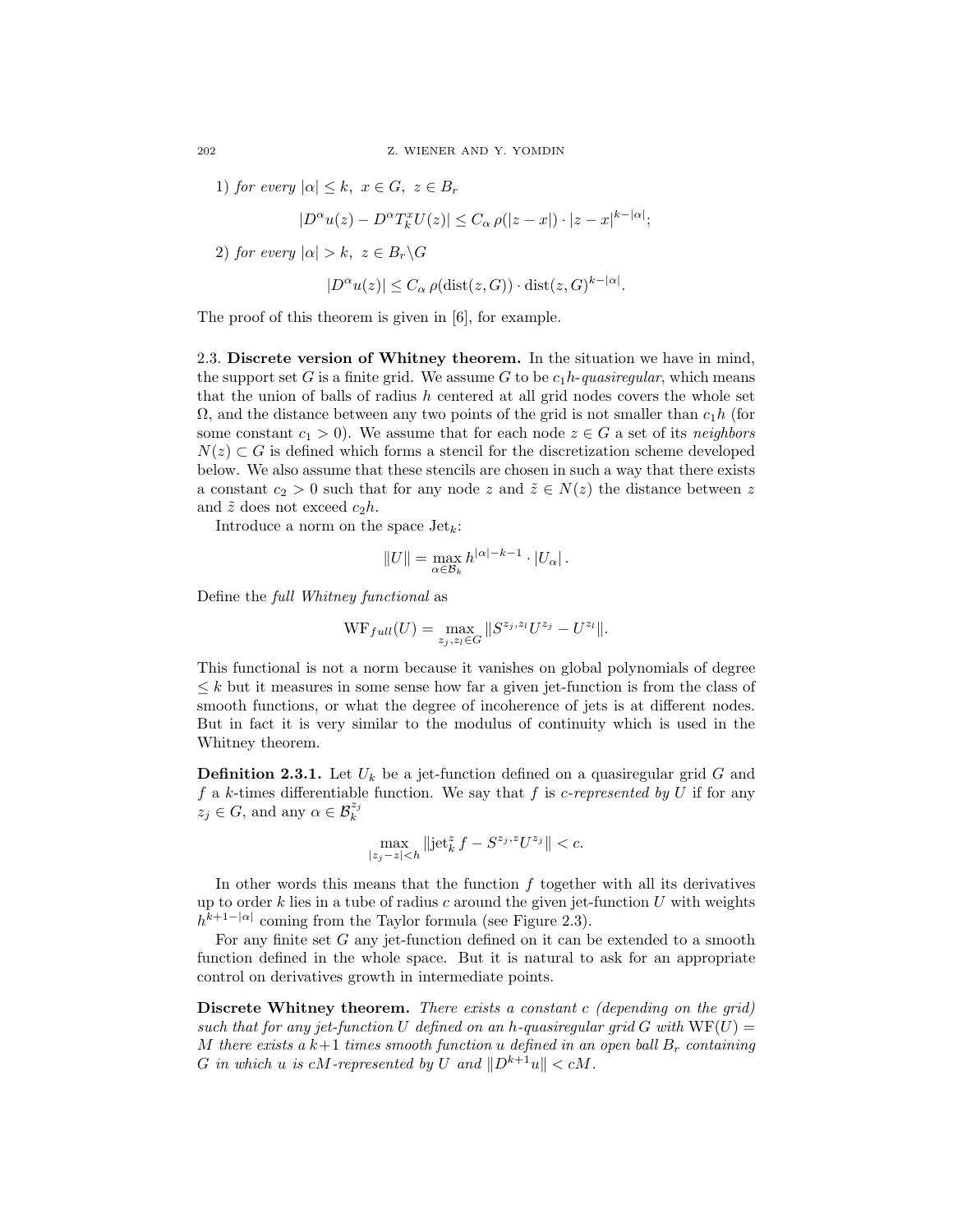



The proof of this theorem is very similar to the proof of the original version of the Whitney theorem (see [6], [10]). We do not provide it here. It is important for us that the full Whitney functional in the case of a discrete grid can be replaced by its short version (without significant changes in the proof)

$$
\mathrm{WF}_{short}(U) = \max_{z_j \in G} \max_{z_l \in N(z_j)} \|S^{z_j, z_l} U^{z_j} - U^{z_l}\|.
$$

This form of the functional is local and it requires much less computational effort. From now on we use this short version of the Whitney functional.

*Remark.* From the proof of the Whitney theorem it follows that one can always choose a smooth function  $u$  such that its jets of order  $k$  coincide exactly with given jets at all nodes of the grid.

#### 3. Description of the method

3.1. **Discretization scheme of the same order as the degree of jets.** Here we present a straightforward jet discretization scheme for elliptic equations (see [3], [4]).

**Definition 3.1.1.** A jet  $U^z \in \text{Jet}_k^z$  *satisfies the differential equation*  $Lu = 0$  (here  $L$  is a differential operator of order m) if its coordinates interpreted as partial derivatives, satisfy the equations obtained from  $Lu = 0$  by differentiation up to the order k *−* m.

We denote the subset of jets satisfying  $Lu = 0$  by  $\text{DE}_{k}^{z} \subset \text{Jet}_{k}^{z}$ . Clearly,  $\text{jet}_{k} u(z)$ of any function u satisfying  $Lu = 0$  belongs to  $DE_k^z$ .

For a linear equation,  $\text{DE}_k^z$  is an affine subspace of  $\text{Jet}_k^z$ . For a nonlinear equation of order m, this is an algebraic subset of  $\text{Jet}_k^z$ . For any  $k > m$ ,  $\text{DE}_k^z$  can be represented as an affine bundle over  $DE_{k-1}^z$  since the highest derivatives enter linearly in any equation obtained by differentiating the original one [2].

Consider some examples.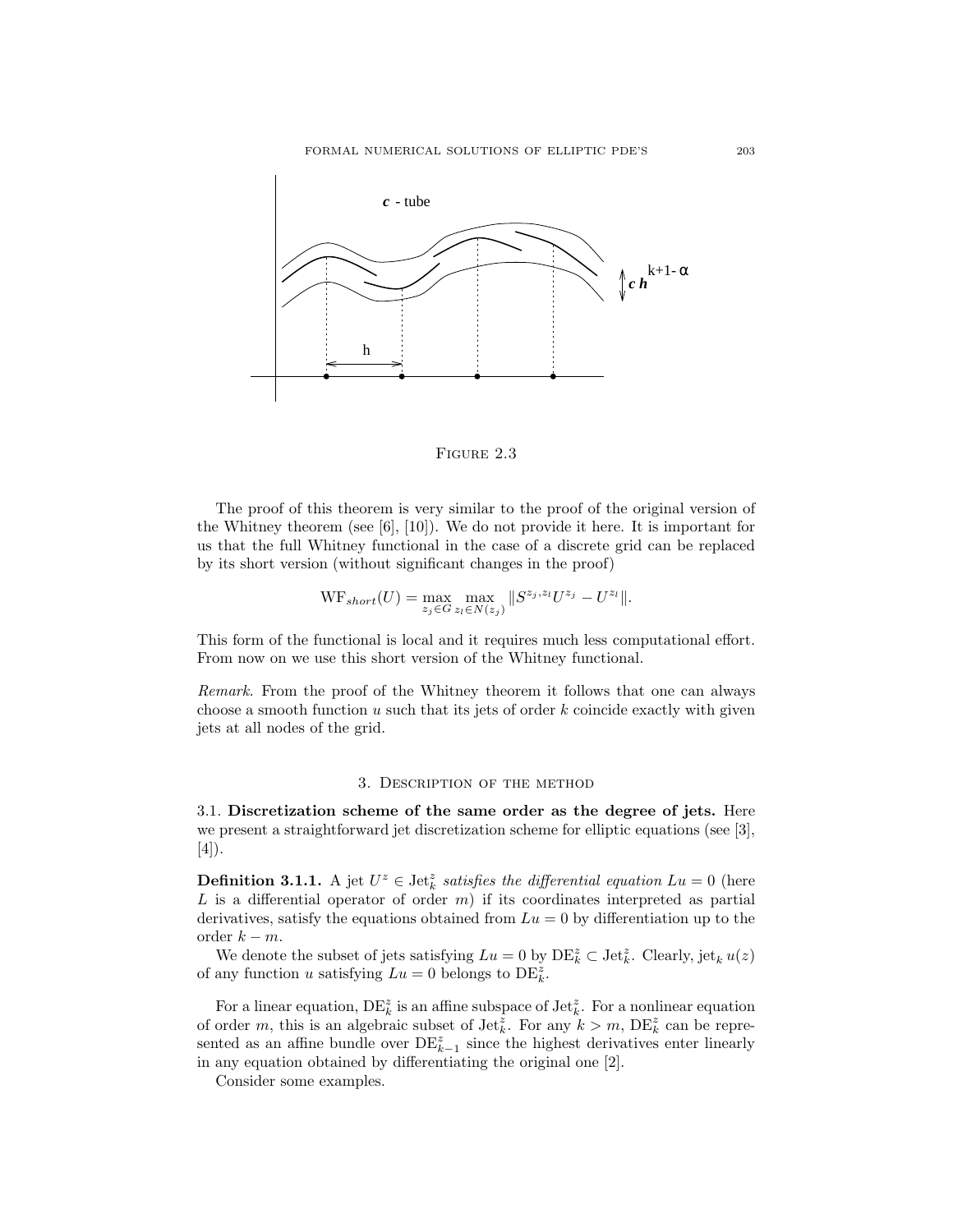

FIGURE 3.1.1

**Example 3.1.1.** The equation is  $Lu = u_t + u \cdot u_x = 0$ ,  $k = 2$ . The jet  $U =$  $(U_{00}, U_{10}, U_{01}, U_{20}, U_{11}, U_{02})^T$  must satisfy

$$
ut + u \cdot ux = 0,
$$
  
\n
$$
utt + ut \cdot ux + u \cdot uxt = 0,
$$
  
\n
$$
utx + ux2 + u \cdot uxx = 0,
$$

that is,

$$
\begin{cases}\nU_{10} + U_{00} \cdot U_{01} = 0 \\
U_{20} + U_{10} \cdot U_{01} + U_{00} \cdot U_{11} = 0 \\
U_{11} + U_{01}^2 + U_{00} \cdot U_{02} = 0.\n\end{cases}
$$

Notice that we can parametrize the algebraic manifold  $DE_k$ , taking  $U_{00}$ ,  $U_{01}$  and  $U_{02}$  as parameters and in fact the manifold does not depend on a point z:

$$
U_{10} = -U_{00} \cdot U_{01},
$$
  
\n
$$
U_{11} = -U_{01}^2 - U_{00} \cdot U_{02},
$$
  
\n
$$
U_{20} = U_{00} \cdot U_{01}^2 + U_{00} \cdot (U_{01}^2 + U_{00} \cdot U_{02}).
$$

**Example 3.1.2.** The example is  $\Delta u = 0$ . Then  $U_{00}$ , $U_{10}$ , $U_{01}$ , $U_{20}$ , $U_{11}$ , $U_{30}$ , $U_{21}$ ,... can be used as coordinates on the manifold of solutions and we can express any derivative through them:

$$
U_{02} = -U_{20}, U_{12} = -U_{30}, U_{03} = -U_{21},
$$
  

$$
U_{22} = -U_{40}, U_{13} = -U_{31}, U_{04} = U_{40} \dots
$$

Representing the nonzero monomials  $U_{\alpha\beta}$  by the integer points on the  $(\alpha, \beta)$ plane (the Newton diagram) we get Figure 3.1.1.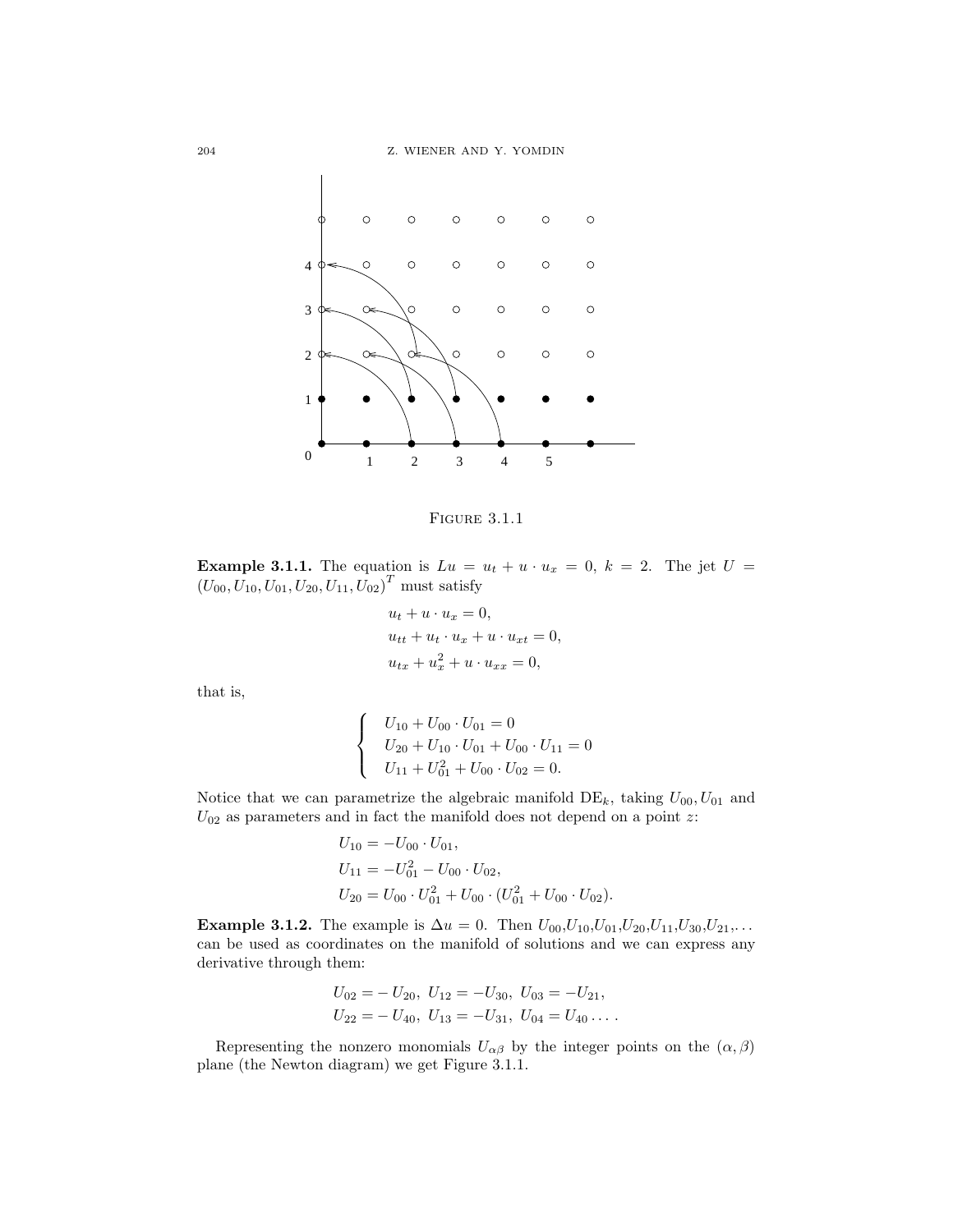

FIGURE 3.1.2

**Example 3.1.3.** The example is  $\Delta u = f$ . The same set as in Example 3.1.2 can be used as coordinates but the formulae expressing other derivatives take the following form:

 $U_{02} = -U_{20} + f$ ,  $U_{12} = -U_{30} + f_x$ ,  $U_{03} = -U_{21} + f_y$ ,  $U_{22} = -U_{40} + f_{xx}$ , ...

**Example 3.1.4.** The example is  $u_{xy} = 0$ . The manifold of solutions is spanned by  $U_{00}, U_{10}, U_{01}, U_{20}, U_{02}, \ldots$ , which reflects the fact that solutions of this equation have a form of a sum of a function of x plus a function of  $y$  (see Figure 3.1.2).

3.2. **Linear equations.** If the operator L has the form  $\sum_{|\alpha| \le m} a_{\alpha}(z) \frac{\partial^{\alpha}}{\partial z^{\alpha}}$ , then all the consequences are also linear—so the DE is an affine subspace of Jet.

For a linear equation with constant coefficients, we can give a simple geometric interpretation of its jet-solutions. Each operator  $a_{\alpha} \frac{\partial^{\alpha}}{\partial z^{\alpha}}$  maps a monomial from position  $\gamma$  on the Newton picture to the position  $\gamma - \alpha$ . This means that for any multi-index  $\beta$ ,  $|\beta| \leq k - m$  we obtain the following equation:

(3.2.1) 
$$
\sum_{|\alpha| \leq m} a_{\alpha} \cdot u_{\alpha+\beta} = 0.
$$

**Lemma 3.2.1.** *All the equations* (3.2.1) *are linearly independent.*

*Proof.* We give the proof of the two-dimensional case by induction in *|*β*|*. Assume that for  $|\beta| \leq s < k - m$ , the equations are linearly independent. Consider the equations with  $|\beta| = s + 1$ . Clearly each of these new equations contains unknowns  $u_{\gamma}$  with  $|\gamma| = s + 1 + m$  which did not appear in the equations with  $|\beta| \leq s$ . So the equations (3.2.1) are linearly independent.  $\Box$ 

**Corollary.** *If* L *is a linear differential operator of degree* m *with constant coeffi* $cients, then \dim DE_k = \dim Jet_k - \dim Jet_{k-m}.$ 

In particular, for  $n = 2$ ,  $m = 2$ ,

$$
\dim \text{DE}_k = \frac{(k+1)(k+2)}{2} - \frac{(k-1)k}{2} = 2k + 1.
$$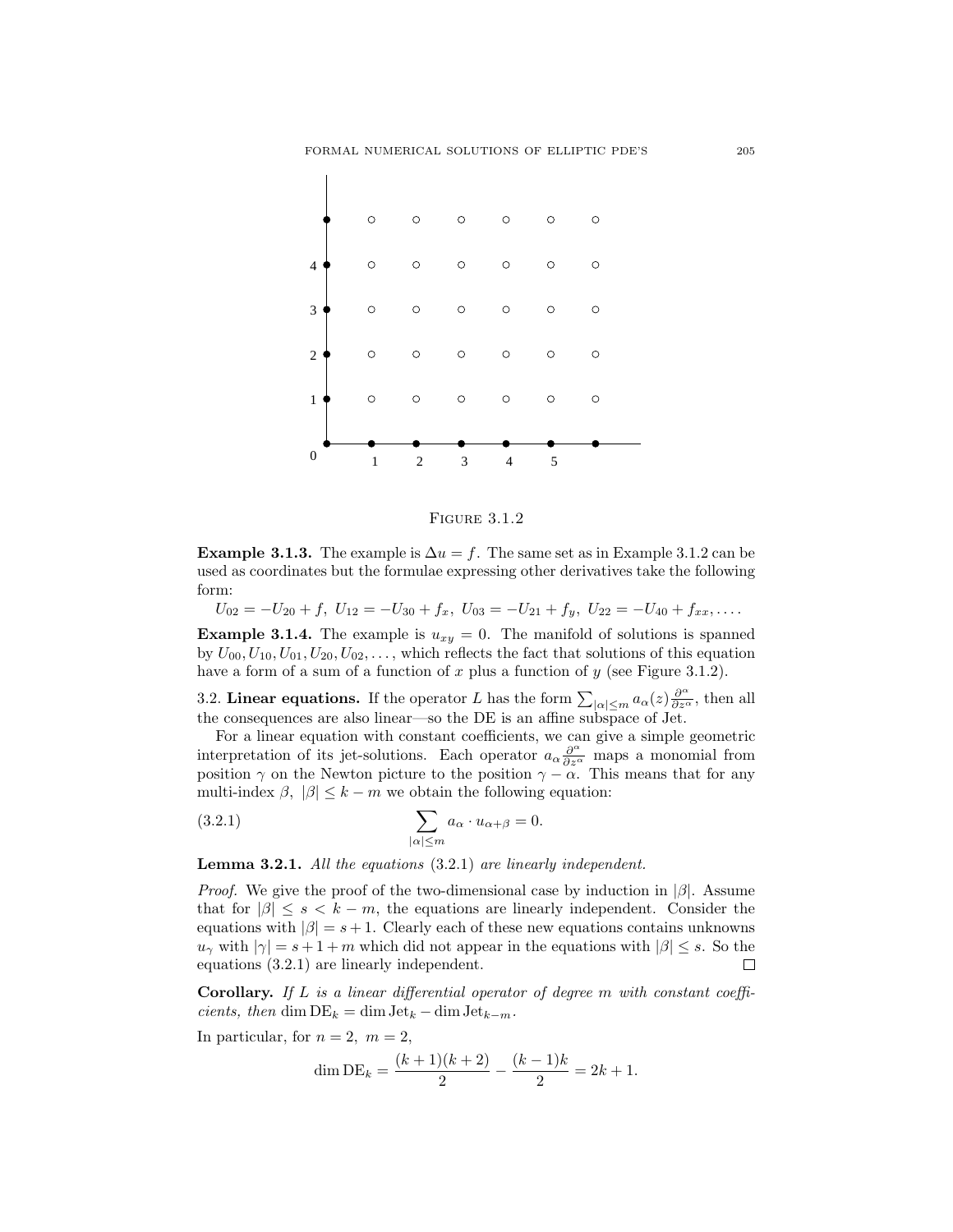For linear differential operators with variable coefficients,  $\dim \mathrm{DE}_k^z$  can jump from point to point. A simple example is  $x u'(x) - u(x) = 0$ , where dim  $DE_k^x = 1$ for  $x \neq 0$  and dim  $DE_k^0 = 0$ .

We will always assume that a parametrization of the subspace  $DE_k^z$  is chosen, in such a way that the free parameters are some of the coordinates  $U_{\gamma}$  of Jet<sub>k</sub><sup>2</sup>,  $\gamma \in \bar{\mathcal{B}}_k^z \subseteq \mathcal{B}_k^z$ . For linear equations with constant coefficients one can usually choose these "free" parameters in a simple, natural way, due to a simple geometric structure of the equations, defining DE*k*.

For the Laplace operator, as was shown before, one can choose the set

$$
\{U_{p0},\ U_{q1},\ 0 \le p \le k,\ 0 \le q \le k-1\}
$$

as free coordinates, then all other coefficients can be easily found through the differential equation.

For the equation  $u_{xy} = 0$ , we can take the set  $\{U_{p0}, U_{0p} \mid 0 \le p \le k\}$  as independent coefficients.

3.3. **Boundary conditions.** Now assume that the point  $z \in \Omega$  belongs to a small neighborhood of the boundary Γ. We will show how to impose boundary conditions  $u|_{\Gamma} = \varphi$  on the space Jet<sub>k</sub><sup>2</sup>. Other types of boundary conditions can be discretized in a similar way. Consider a node  $z \in G$  which is close to Γ. Near this point we can represent the boundary as a graph of a function depending on one variable, say x, by the implicit function theorem. Then  $\Gamma$  is locally a graph  $y = q(x)$ . Choose a point  $\bar{z}$  close to z on  $\Gamma$  and expand g in Taylor series at  $\bar{z}$  (see Figure 3.3.1). The boundary condition then takes the form

$$
U^z \circ \mathrm{jet}_{k}^{\bar{z}}(g) = \mathrm{jet}_{k}^{\bar{z}}(\varphi),
$$

that is, a composition of the jet at  $z$  with the equation of the boundary should coincide with a jet of boundary values.

Thus we obtain a manifold  $Sol_k^z = DE_k^z \cap BC_k^z \subset Jet_k^z$  of jets, satisfying both the equation (3.1.1) and the boundary conditions. For interior nodes we put  $Sol_k^z =$  $DE_k^z \subset \text{Jet}_k^z$ , since there are no additional restrictions. For linear equations,  $\text{Sol}_k^z$ is an affine subspace of  $\mathrm{Jet}_k^z$ . We will assume that it can be parametrized by the free parameters  $U^z_\gamma$ ,  $\gamma \in \bar{\mathcal{B}}^z_k \subset \mathcal{B}^z_k$  at each node (recall that  $U^z_\gamma$  corresponds to the derivative of order  $\gamma$  at z). So we denote by  $\bar{\mathcal{B}}_k^z$  the set of multi-indexes which form a coordinate system on  $Sol<sub>k</sub><sup>z</sup>$ .

Denote by  $\widetilde{SO}_{k}^{z}$  the linear space spanned by monomials from  $\overline{\mathcal{B}}_{k}^{z}$ . This is a linear space parallel to  $\text{Sol}_k^z$ , but passing through the origin which cannot be true for  $Sol<sub>k</sub><sup>z</sup>$  because of the boundary conditions described above. The whole jet satisfying the differential equation can be easily reconstructed by embedding when only free



FIGURE 3.3.1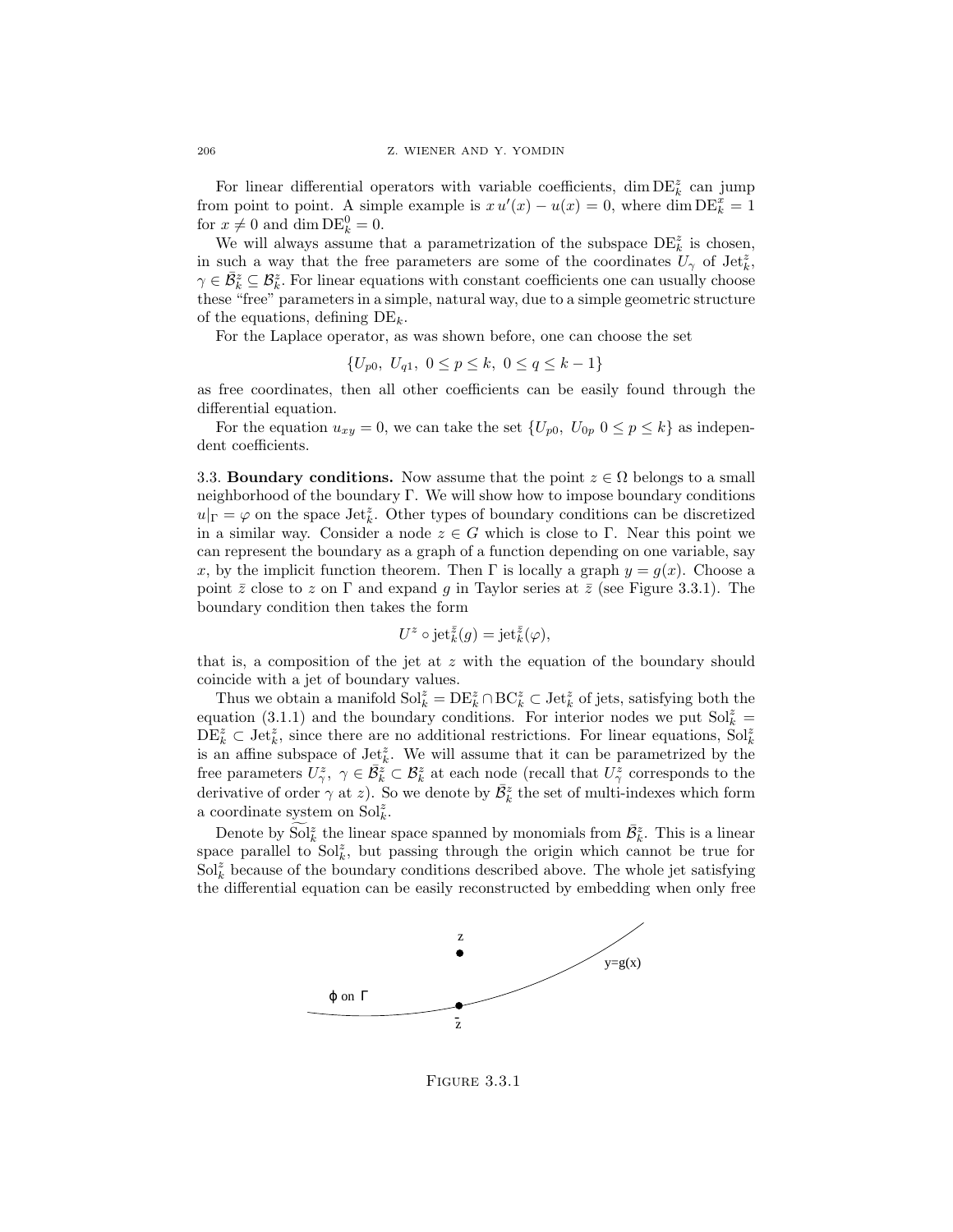components are given. We denote this operation by  $E_k^z : \widetilde{\text{Sol}}_k^z \to \text{Jet}_k^z$ . Its inverse is well defined on  $Sol_k^z$  and can be easily extended on the whole  $Jet_k^z$ . Denote by  $P_k^z$  this projection operator which gives only free components of any jet. This guarantees  $P_k^z E_k^z$  to be the identity on  $\widetilde{\text{Sol}}_k^z$  and  $E_k^z P_k^z$  to be the identity on  $\text{Sol}_k^z$ .

3.4. **Rough estimate.** Consider the problem

(3.4.1) 
$$
Lu = 0 \text{ in } \Omega, \quad u|_{\Gamma} = \varphi \text{ on } \Gamma = \partial \Omega,
$$

where  $L$  is a linear elliptic differential operator of second order. Denote the solution of  $(3.4.1)$  by  $\bar{u}$  and assume that for any (smooth enough) u, the following inequality (an a priori estimate) is satisfied:

(3.4.2) 
$$
\max_{\Omega} |u - \bar{u}| \leq c_1 \left( \max_{\Omega} |Lu| + \max_{\Gamma} |u - \varphi| \right).
$$

From now on we fix an h-quasiregular grid  $G = \{z_1, \ldots, z_N\}$  in  $\Omega \subset \mathbb{R}^n$ . Those  $z_j$ , for which the ball  $B_h(z_j)$  (of radius h centered at  $z_j$ ) intersects Γ, we call boundary nodes of G.

At each interior point  $z_j \in G$  we consider the subspace  $\text{Sol}_{k}^{z_j} = \text{DE}_{k}^{z_j}$  of all the jets, satisfying the initial equation together with all its differential corollaries up to order k, parametrized by  $U_{\gamma}^{z_j}$ ,  $\gamma \in \overline{\mathcal{B}}_k^{z_j}$ , as above. At each boundary point  $z_j$ we consider the subspace  $Sol_k^{z_j} = DE_k^{z_j} \cap BC_k^{z_j}$  parametrized by  $U_{\gamma}^{z_j}, \gamma \in \overline{\mathcal{B}}_k^{z_j}$ . All these parameters  $U_{\gamma}^{z_j}$  form the set of unknowns in our discretization.

For any choice of free parameters  $U_{\gamma}^{z_j}$  we obtain a certain jet-function U on G. As it was explained above, the solution procedure consists of minimization of  $WF(U)$  with respect to these free parameters. In this subsection we will not discuss the specific minimization procedures which can be used, but rather prove a general theorem, which gives a degree of approximation of a true solution

Denote by  $c_2 = \max_{x, |\beta| \le k-2} |D^\beta L_i(x)|$  where  $L_i$  are coefficients of the operator L.

Now we can formulate the following result which estimates a difference between true and formal solution in terms of the Whitney functional.

**Theorem 3.4.1.** *Let* U *be a jet-function from* Sol *at each gridnode. Assume that*  $\max_{\alpha, z_j} |U_{\alpha}^{z_j}| \leq c_3$  *for each node*  $z_j \in G$  *and*  $WF(U) \leq M$ . Then any function v, *which is*  $cMh^{k+1}$  *represented by* U, *satisfies for small* h

$$
\max_{\Omega} |v - \bar{u}| \le C(cM + c_2c_3)h^{k-1},
$$

*where* C *depends only on the dimension* n *and order of jets* k*.*

*Proof.* By the proof of the Whitney theorem there exists a smooth function  $\tilde{v}$  with  $k$ -order jets coinciding at all gridnodes with the prescribed jet-function  $U$ . This means that equations (3.4.1) are satisfied up to order k-2:  $\text{jet}_{k-2}^{\tilde{z}_j} L\tilde{v} = 0$ . Moreover the k + 1-st derivative of  $\tilde{v}$  does not exceed cM in  $\Omega$ . This function is constructed as a sum of all the jets  $U^z$  multiplied by partition of unity based on h-balls centered at gridnodes G.

Then  $||D^{k-1}(L\tilde{v})|| \leq C(cM + c_2c_3)$ , since the highest derivatives (of order  $k + 1$ ) in this expression can be estimated by  $M$  and all the derivatives of lower order arise when we differentiate several times the operator L and the rest of  $D^{k-1}$  acts on  $\tilde{v}$ (by Leibnitz rule).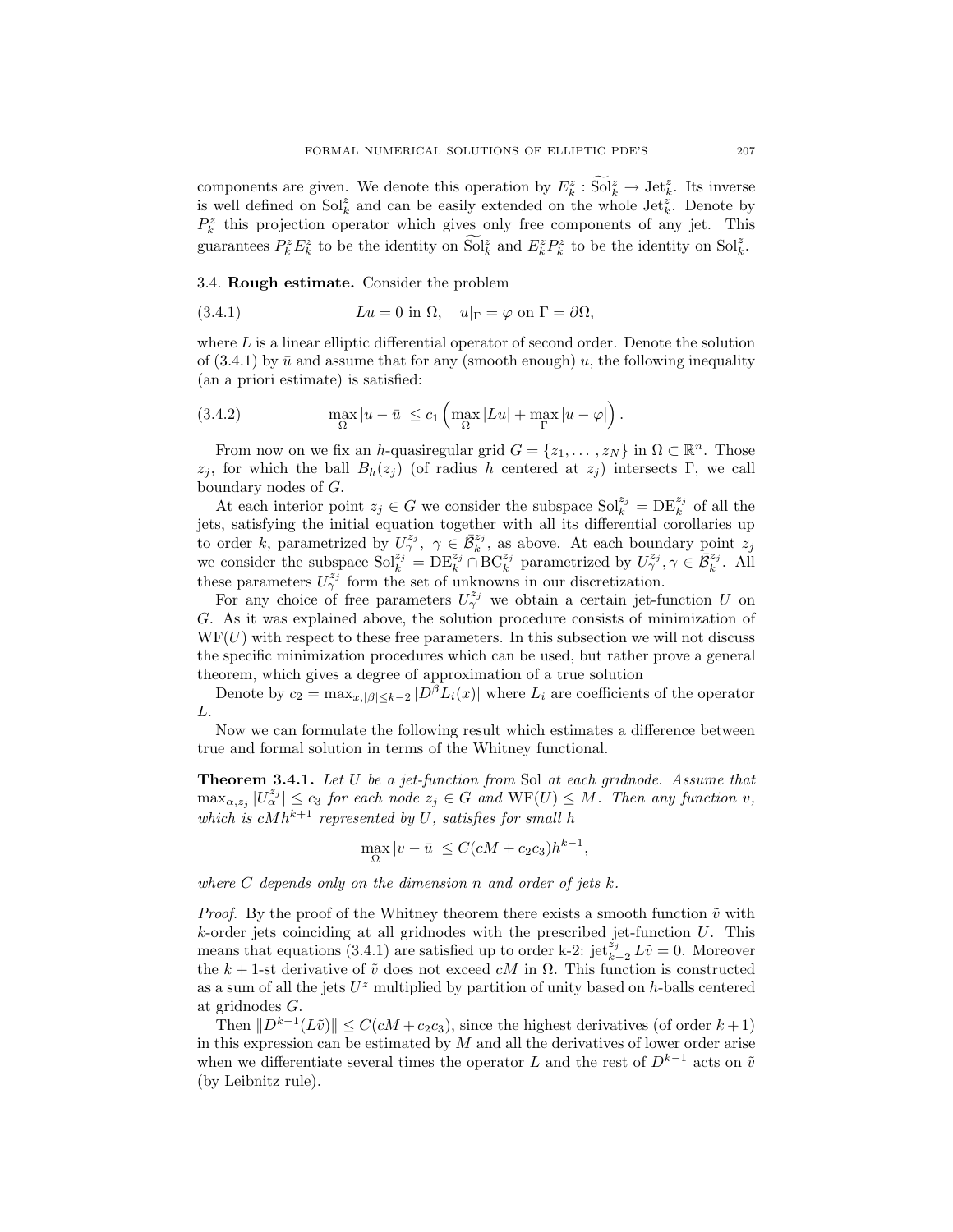Using Taylor decomposition of order  $k - 1$  of  $L\tilde{v}$  at any gridpoint we obtain that all terms of order less than k *−* 1 are zero. The residual term (taken in an intermediate point) is estimated above.

Since we assume that U belongs to Sol also at boundary nodes, we have on  $\Gamma$  $\max_{r} |\tilde{v} - \varphi| \leq c M h^{k+1}$ . Together with the a priori estimate (3.4.2) this completes the proof, since any function  $cM$ -represented by U can differ from  $\tilde{v}$  by not more than  $cMh^{k+1}$ .  $\Box$ 

A similar result was obtained by Niijima [7].

The above result is too general to provide a good accuracy estimate. In what follows we demonstrate a special realization of the jet method which gives much higher precision for a special choice of the Whitney functional.

3.5. **Multiscaling.** The method of discretization we suggest typically has a very high order of accuracy. But the linear system of equations can be very stiff. Examples of condition numbers in case of the Dirichlet problem are given in Table 4.

We suggest a multiscaling procedure which allows one to overcome this difficulty with a minor increase of computational efforts. The idea is as follows.

The final matrix is badly conditioned because of the weights appearing always together with derivatives in the Taylor formula. One can use this fact in order to perform an effective pivoting (preconditioning) in the space of jets. The scaling multiplies the  $\alpha$ -th component of a jet in the residual equation by the coefficient  $h^{k+1-|\alpha|}$  (compare with the norm on the Jet introduced in subsection 2.3).

Thus for  $k = 2$  the corresponding scaling matrix is

$$
\begin{pmatrix} h^2, & 0, & 0, & 0, & 0, & 0 \\ 0, & h, & 0, & 0, & 0, & 0 \\ 0, & 0, & h, & 0, & 0, & 0 \\ 0, & 0, & 0, & 1, & 0, & 0 \\ 0, & 0, & 0, & 0, & 1, & 0 \\ 0, & 0, & 0, & 0, & 0, & 1 \end{pmatrix}.
$$

This leads to the following effect—the condition numbers decrease essentially but the right-hand side elements increase. The idea is to apply this scaling to the residual terms at level l only when the current approximation is properly found in terms of jets of order l*−*1. This means we can apply this scaling only when 0-order derivatives have an  $h^{l+1}$  order of magnitude, 1-order components are of order  $h^l$ , etc. Then the scaling will not lead to a drastic increase of the right-hand side since it is already properly scaled.

The whole algorithm takes the following form. First we perform only 0-order discretization and get a 0 order approximation. Then we embed this solution in the space of jets of order 1, obtain a new discretized system (of much higher dimension), perform scaling of the correction to be found and solve the resulting system with higher accuracy (typically one or two orders of  $h$ ). Each next step consists of embedding, scaling and solving the residual system with corresponding accuracy. An example of this algorithm is explained in subsection 5.1

The geometrical picture behind this construction is the following. The Whitney functional is a nonnegative quadratic form on  $JEF_l$  space. It has eigenvalues of very different orders of magnitude. But for a section which is close to true functions, the discrepancies are correctly scaled; i.e., errors in values are of order  $h^{l+1}$ , in first derivatives of order  $h^l$  and so on. This allows one to change the coordinate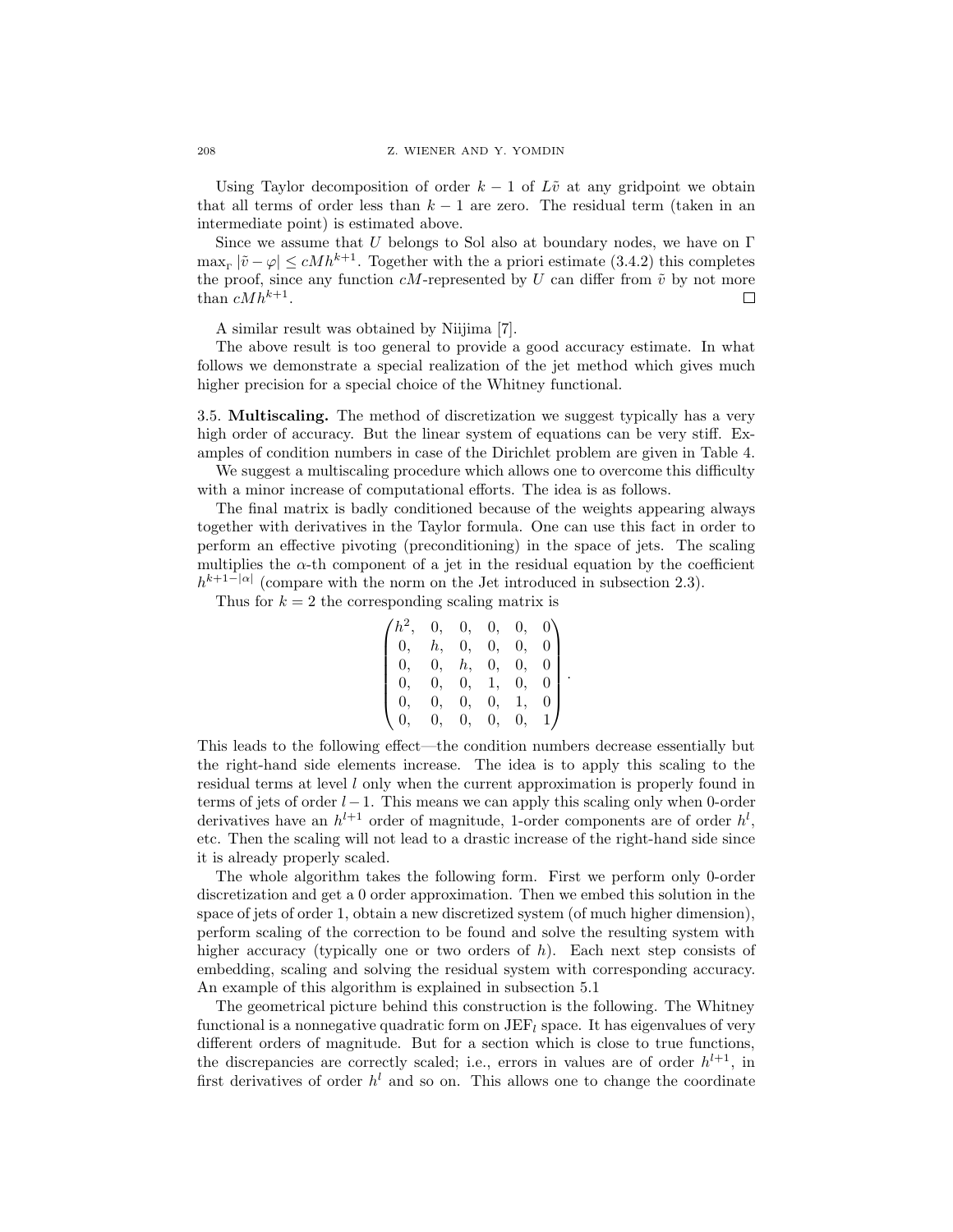system in a way which makes a "ball" in the Whitney metric close to a ball in the natural metric (restricted on the subspace  $SOL<sub>l</sub>$ ). This explains the effects we have discovered in the experimental part of this work.

4. Optimal parameters for the Laplace and Poisson equations

In this section we describe a specific realization of the general approach introduced above for the Laplace equation  $\Delta u = 0$  and Poisson equation  $\Delta u = f$ . We consider a discretization on a quasi-regular grid with mesh size h.

1. We are looking for the relaxation matrices  $W_l$  and affine terms  $R_k^z$  (for the Poisson equation), which express the solution jet at a given node through the solution jets at the neighboring nodes with the maximal order of accuracy:

$$
\operatorname{jet}^z_k u - \sum_{z_l \in N(z)} W_l \cdot \operatorname{jet}^{z_l}_k u - R^z_k = 0.
$$

2. We substitute into this equation the symbolic coefficients of jet $_k^z u$  and express the coefficients of jet $_k^{z_l}$  u through them as well. Then we solve the resulting system with respect to the coefficients  $W_l$  and  $R_k^z$  up to the highest possible order.

3. As a result we obtain a relaxation scheme. Its fixed point corresponds to the minimum of the Whithney functional constructed as a sum over the grid of squares of all the discrepancies.

4. The result of implementation of this scheme is a jet-function with high degree of smoothness (small Whitney functional). Actually the degree of smoothness (i.e., the order of discrepancy between neighboring jets) turns out to be much higher than for an arbitrary function represented by its k-order jets. We complete the representation finding the derivatives of orders higher than k at each gridpoint. This is done by applying to the neighboring jets roughly the same matrices as in the relaxation procedure.

Below we give a more detailed description of each step.

4.1. **Optimal weights calculation.** Fix a node z of the grid. Assume that at each neighboring node a  $k$ -order jet of a function  $u$  is given which satisfies the equation (3.4.1). We will show how to find matrices W*<sup>l</sup>* depending only on the geometry of the stencil and the equation, such that for any function  $u$  satisfying the equation (3.4.1) the jet-norm of the difference

(4.1.1) 
$$
\qquad \qquad \mathrm{jet}_{k}^{z} u - \sum_{z_{l} \in N(z)} W_{l} \cdot \mathrm{jet}_{k}^{z_{l}} u
$$

is as small as possible (in terms of order of  $h$ ). These matrices define a relaxation scheme where on each step a jet  $U_k^z$  is replaced by  $\sum_{z_l \in N(z)} W_l \cdot U_k^{z_l}$ .

We look for the coefficients of each matrix  $W_l$  in the form  $W^{z_l}_{\alpha\beta} = h^{|\beta| - |\alpha|} w^l_{\alpha\beta}$ . Consider a symbolic jet  $U_K^z$  placed at z of an order  $K$  ( $k \ll K$ ) satisfying (3.4.1). This means that coordinates with  $\gamma \in \overline{\mathcal{B}}_k^z$  are arbitrary and all others can be reconstructed by embedding  $U_K^z = E_K^z \tilde{U}_K^z$ , here  $\tilde{U}_K^z \in \widetilde{\text{Sol}}_K^z$ .<br> *Kaling the Taylor emerging we can sympete the seefficient*.

Using the Taylor expansion we can express the coefficients of jet<sub> $k$ </sub><sup>*l*</sup> u through the coefficients of jet<sub>K</sub><sup> $x$ </sup>. This operation does not have to preserve the property to be a formal solution, so we perform the following. First take a set of free coefficients  $\tilde{U}_K^z$  and embed it to Sol<sub>k</sub><sup>2</sup>. Then shift this jet to a node  $z_l \in N(z)$ . This can be written in our notation as  $S_K^{z,z_l} E_K^z \tilde{U}_K^z$ , the linear operator  $S_K^{z,z_l}$ : Jet $_K^z \to \text{Jet}_K^{z_l}$  being the shift matrix. The result is a K-order jet at the point  $z_l$ . To obtain a local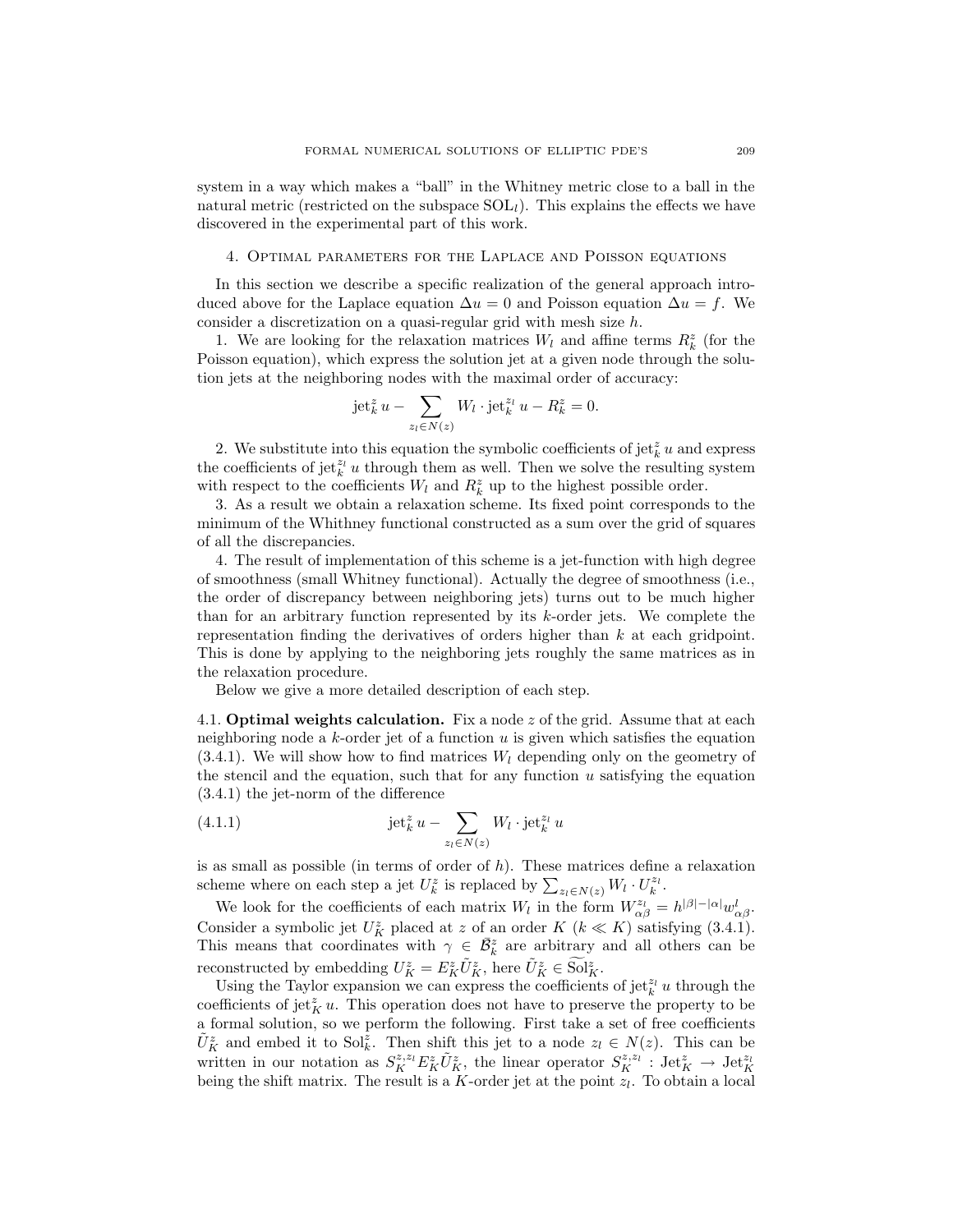solution of order k we project it again on  $\widetilde{\text{Sol}}_k^{z_l}$  and embed the result into  $\text{Sol}_k^{z_l}$  by  $E_k^{z_l}$ . This gives  $E_k^{z_l} P_k^{z_l} C_{Kk} S_K^{z, z_l} E_K^z \tilde{U}_K^z$ , with  $C_{Kk}$  the standard projection of  $Sol_K$ on its subspace Sol*k*. Generally the embedding is not necessarily a linear operation, which depends on the equation at each node, but for the Laplace equation at internal nodes it is a linear operator. The projection  $P$  is always a linear operation.

If the manifold  $\text{Sol}_k^{\mathcal{Z}_l}$  is a linear subspace of  $\text{Jet}_k^{\mathcal{Z}_l}$  (Laplace equation, internal nodes for example) then the product  $E_k^{z_l} P_k^{z_l} C_{Kk}$  is equal to  $C_{Kk}$  on  $\text{Sol}_K^z$ —a projection of a K-order jet-solution on its k-order part.

In case of Laplace equation this allows us to estimate instead of (4.1.1) only its free components:

(4.1.2) 
$$
\tilde{U}_{k}^{z} - \sum_{z_{l} \in N(z)} P_{k}^{z_{l}} W_{l} E_{k}^{z_{l}} P_{k}^{z_{l}} C_{K k} S_{K}^{z, z_{l}} E_{K}^{z} \tilde{U}_{K}^{z}
$$

which we want to have the highest possible order in  $h$ .

*Scalar form.* Rewrite this matrix equation in a scalar form with the following scaling. Denote the  $(\alpha, \beta)$  entry of the matrix  $P_k^{z_l}$  by  $h^{|\beta|-|\alpha|}p_{\alpha\beta}^l$ , and the  $(\gamma, \delta)$  entry of the matrix  $S_K^{z,z_l}$  by  $h^{|\delta|-|\gamma|} s_{\gamma\delta}^l$ .

The system of equations defining  $W$  (for the original Laplace equation at an internal node) becomes

$$
U^z_\alpha = \sum_{z_l \in N(z)} \sum_{\beta \in \vec{\mathcal{B}}^{z_l}_k} \sum_{\gamma \in \mathcal{B}^{z_l}_k} \sum_{\delta \in \mathcal{B}^z_K} h^{|\beta|-|\alpha|} \, p^l_{\alpha \beta} \cdot h^{|\gamma|-|\beta|} \, w^l_{\beta \gamma} \cdot h^{|\delta|-|\gamma|} \, s^l_{\gamma \delta} \cdot U^z_\delta.
$$

Since these equalities must hold for all  $U^x_\alpha$  up to the highest possible value  $|\alpha|$ we can exclude U and get a system for w with  $\alpha \in \overline{\mathcal{B}}_k^z$ :

$$
\sum_{\beta \in \bar{\mathcal{B}}^{\bar{z}_l}_{k}} \sum_{\gamma \in \mathcal{B}^{\bar{z}_l}_{k}} \sum_{\delta \in \mathcal{B}^z_{K}} p^l_{\alpha\beta} w^l_{\beta\gamma} s^l_{\gamma\delta} = \begin{cases} 0, & \text{for } \delta \neq \alpha \\ 1, & \text{for } \delta = \alpha. \end{cases}
$$

There exists a maximal K for which these equations are solvable. Then the error in  $U_{\alpha}$ , which cannot be avoided by using only jets of order k with the same stencil, is of order  $h^{K-|\alpha|}$ .

We have considered two model cases. First, when the optimal weights matrices are assumed to be triangular means we use only derivatives of order  $l$  and higher to find the l-th order derivative. Second (full), we consider this case without this assumption. The results of our calculations are given in Section 6 for both Dirichlet and Poisson problems.

*Optimal parameters for the Poisson equation.* For the Poisson equation  $\Delta u = f$  the  $\text{Sol}_k^z$  subspace is not a linear subspace of  $\text{Jet}_k^z$  at each internal node z, but an affine subspace, which can be represented as a sum of harmonic jets and a jet  $F_k^z$  corresponding to the right-hand side. For  $k = 2$  it has the form  $F_2^z = (0, 0, 0, 0, 0, 0, f(z))^T$ . Thus to reconstruct a jet by its free coefficients, we use embedding of  $\widetilde{\text{Sol}}_k^z$  to  $\text{Jet}_k^z$ and add the vector corresponding to the right-hand side  $E_k^z U_k^z + F_k^z$ .

This leads to the following expression:

$$
(4.1.3) \t\tilde{U}_{k}^{z} - \sum_{z_{l} \in N(z)} P_{k}^{z_{l}} W_{l} \left( E_{k}^{z_{l}} P_{k}^{z_{l}} C_{K k} S_{K}^{z, z_{l}} \left( E_{K}^{z} \tilde{U}_{K}^{z} + F_{K}^{z} \right) + F_{k}^{z_{l}} \right) + \tilde{R}_{k}^{z}.
$$

Again we look for the optimal parameters: matrices  $W_l$  and vectors  $\tilde{R}_k^z$  which minimize the discrepancy up to the highest possible order.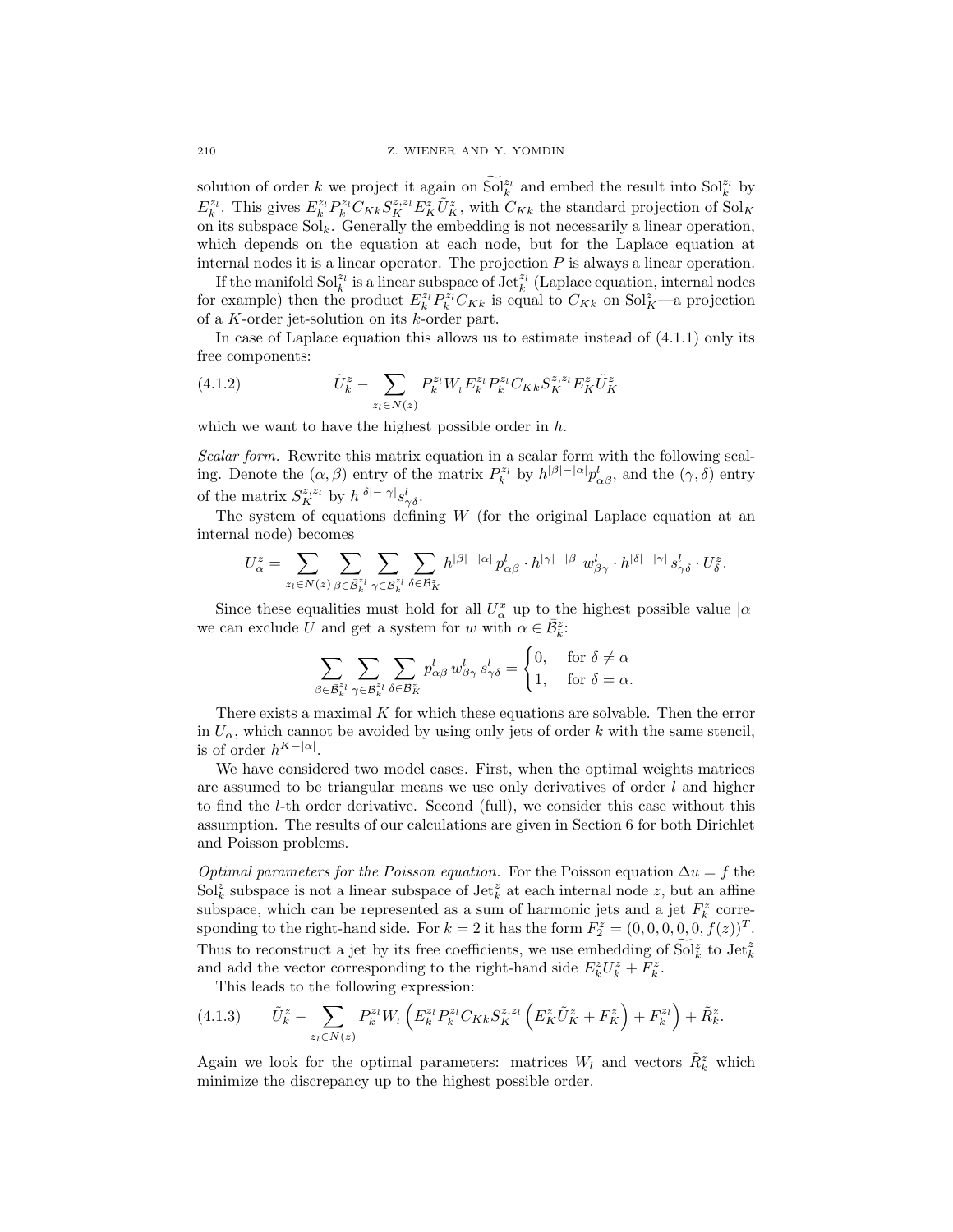The best choice corresponds to the same linear operators  $W_l$  and the affine part  $\tilde{R}_k^z = -\sum_{z_l \in N(z)} P_k^{z_l} \tilde{W}_l \left( E_k^{z_l} P_k^{z_l} C_{Kk} S_K^{z, z_l} F_K^z + F_k^z \right)$ , which guarantees the best accuracy.

The relaxation procedure takes the form

(4.1.5) 
$$
E_k^z P_k^z \left( \sum_{z_l \in N(z)} W_l U_k^{z_l} + R_k^z \right) + F_k^z \to U_k^{z \text{ (new)}}.
$$

4.2. **Completion operator.** As was mentioned above, the relaxation procedure usually leads to a k-jet solution with the discrepancy between the neighboring jets of order much higher than  $h^{k+1}$ . This means that the stencil also contains some information about higher derivatives.

To extract this information we solve the problem of how to reconstruct derivatives of order higher than 2 of a harmonic function when its 2-order jets are given at 5 neighboring nodes. In a general situation instead of harmonic function one can deal with a function satisfying some differential equation and consider jets of order  $k$  as given.

In order to reconstruct the high order derivatives, the same scheme is used as for optimal weights. Denote by  $Q_l$  the unknown matrices of reconstruction. They act on jets of order k at all neighboring nodes in  $N(z)$  and the node z itself. The result should be a jet of order  $K$  at the node  $z$ . Consider the difference

(4.2.1) 
$$
\qquad \qquad \mathrm{jet}_{K}^{z} u - \sum_{z_{l} \in N(z) \cup \{z\}} Q_{l} \cdot \mathrm{jet}_{k}^{z_{l}} u.
$$

The dimension of matrices Q is dim  $\text{Jet}_K \times \dim \text{Jet}_k$ . It leads to a system similar to (4.1.2). We have solved this system symbolically (on a computer) for both situations in study—triangilar and full weights. The results of this calculation were used in the numerical experiments we have performed. Examples of solution of (4.2.1) are given in Section 6.

4.3. **Boundary conditions.** One of the central problems in our approach is an appropriate setting of boundary conditions. Indeed, having all the derivatives up to order  $k$  as free parameters at each gridpoint, it would be natural to prescribe the values of all these derivatives on the boundary. However, the Dirichlet data provide us only the values of the derivatives in the direction of the boundary.

We did not try at this stage to investigate this problem mathematically, which certainly presents serious difficulties, since the Zigmund-Calderon operator, completing the Dirichlet boundary data to a full jet, is not a differential operator, but a pseudodifferential one (which means it is not local). Instead we split the problem in two parts:

1. We investigated the boundary data in the form of full jets. The main purpose here was to study the discretization error and accuracy at interior points.

Notice that although in the usual setting this problem is ill-posed, its restriction on the subspace of harmonic functions in a neighborhood of  $\Omega$  is well defined.

2. We considered the usual Dirichlet data (jets in the boundary directions only). In this case the unknowns are the derivatives at the interior gridpoints and the transversal (and mixed) derivatives at the boundary gridpoints. The optimal relaxation matrices are computed in the same way as above.

*We conjecture that our system is well posed.*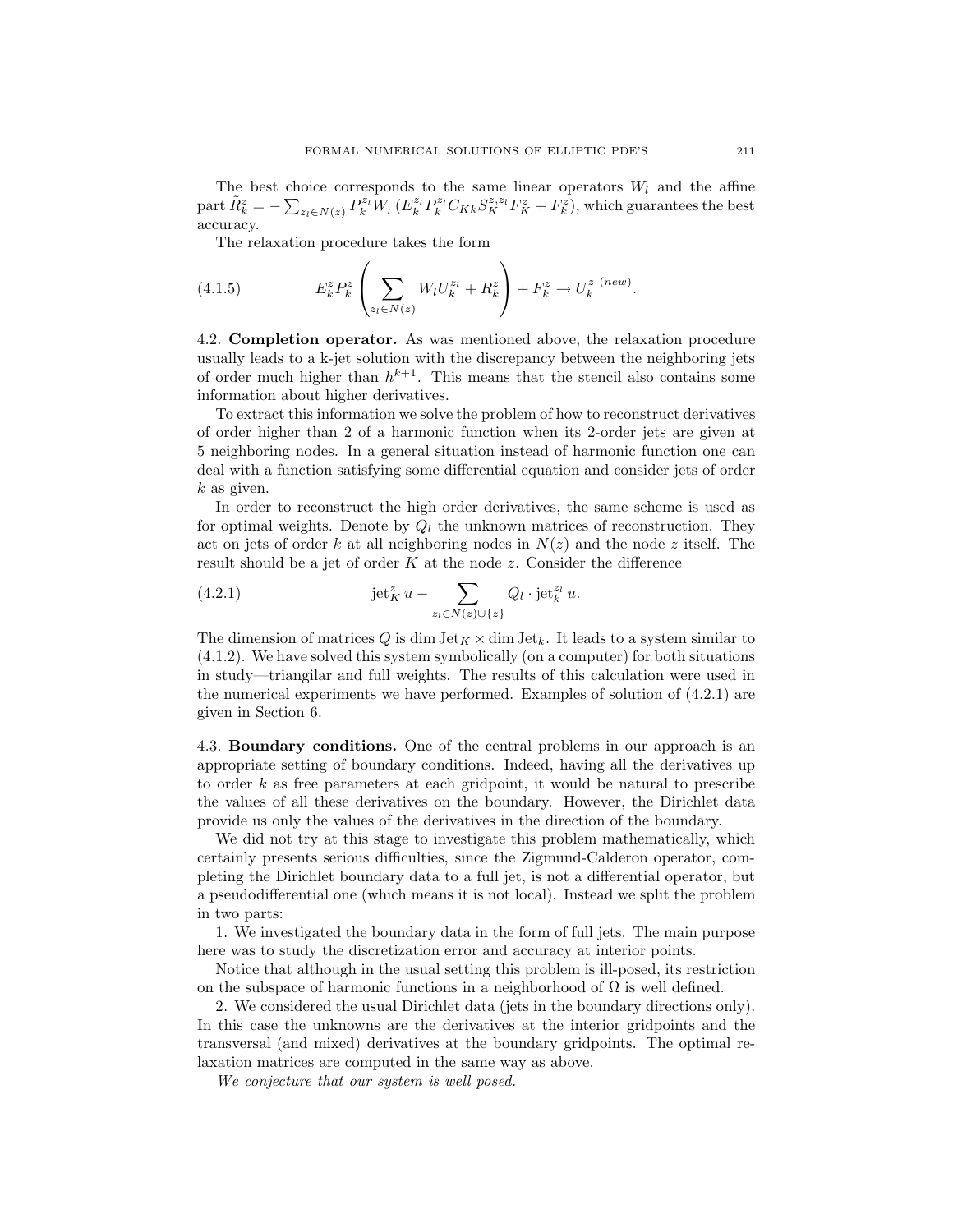To confirm this conjecture experimentally, we have compared solutions of the same problems for Dirichlet and full jet boundary data (when we assume that all derivatives of the true solution are given on the boundary).

Both the accuracy and the condition numbers of these two approaches turned out to be approximately the same.

The results of our symbolic computation are provided in Section 6.

For the second order jets the optimal relaxation matrices lead to a cancellation of all terms of order less than 12 (for values). The errors in the jet-form are  $\left\{\frac{h^{12}}{12!}U_{84}, -\frac{h^{10}}{8!462}U_{92}, \frac{h^{10}}{8!462}U_{83}, -\frac{h^{8}}{8!}U_{82}, -\frac{h^{8}}{9!}U_{91}, \frac{h^{8}}{8!}U_{82}\right\}.$ 

## 5. Experimental results

5.1. **Discretized system for a fixed level.** A few series of numerical experiments based on the proposed discretization scheme were performed. The model problem which we have considered was the Dirichlet problem in the rectangle  $[0, 1] \times [0, 1] \subset$  $\mathbb{R}^2$ . Of course for this concrete problem there are known effective methods, but we actually do not use the special geometry of the domain, so it is hoped that the same results are true for more complicated domains.

We have considered cases  $k = 0, 1, 2$ . The case  $k = 0$  corresponds to the standard discretization—5-points Laplacian. As a true solution we choose the following two harmonic functions:  $u_7(x,y) = x^7 - 21x^5y^2 + 35x^3y^4 - 7xy^6$  and  $u_{-3}(x,y) =$  $e^{3x}\sin(3y)$ . We use their values and derivatives as given boundary conditions.

Consider an  $N \times N$  regular grid G with stepsize  $h = \frac{1}{N-1}$ , and  $4(N-1)$  nodes exactly on the boundary.

We use two types of boundary conditions. First, we use full jets when at each boundary node the whole jet of an unknown function is given. Second, we use boundary jets when at each boundary point only derivatives along the boundary are given. This case corresponds to a real Dirichlet problem, and the first one is used for study of spectral and approximative properties of the discretization scheme we suggest.

Let  $U \in \text{JEF}_k$  be an exact solution of the discretized problem. Denote by P projection of a global jet-function on the subspace SOL which is a parallel translation of the affine subspace SOL to the origin (it is spanned by monomials from  $\bar{B}_k^z$ ). This can be done easily since we have fixed in each subspace Jet<sub>k</sub><sup>2</sup> a set of free coefficients  $\bar{B}_k^z$  which form a coordinate system on  $Sol_k^z$ . Thus, the action of P is defined at each node.

The subspace SOL is an affine subspace in JEF. Fix a vector  $V$  in it, such that  $PV = 0$ , and a linear operator E which reconstruct jet-function by its free components:  $V + EX \in SOL$ ,  $PE = id_{\widetilde{SOL}}$ .

The optimal weights found before define a linear operator on JEF which we denote by A. It has a block-bandwise structure, and the jet-function  $\bar{U}$  we are looking for is its fixed point

AU¯ = U. ¯ (5.1.1)

Moreover, the vector  $\bar{U}$  should satisfy the boundary and differential relations; therefore we have to find this vector in the form  $V + EX$ . Here V represents an affine part of boundary data and X is an arbitrary vector of free coefficients (i.e., from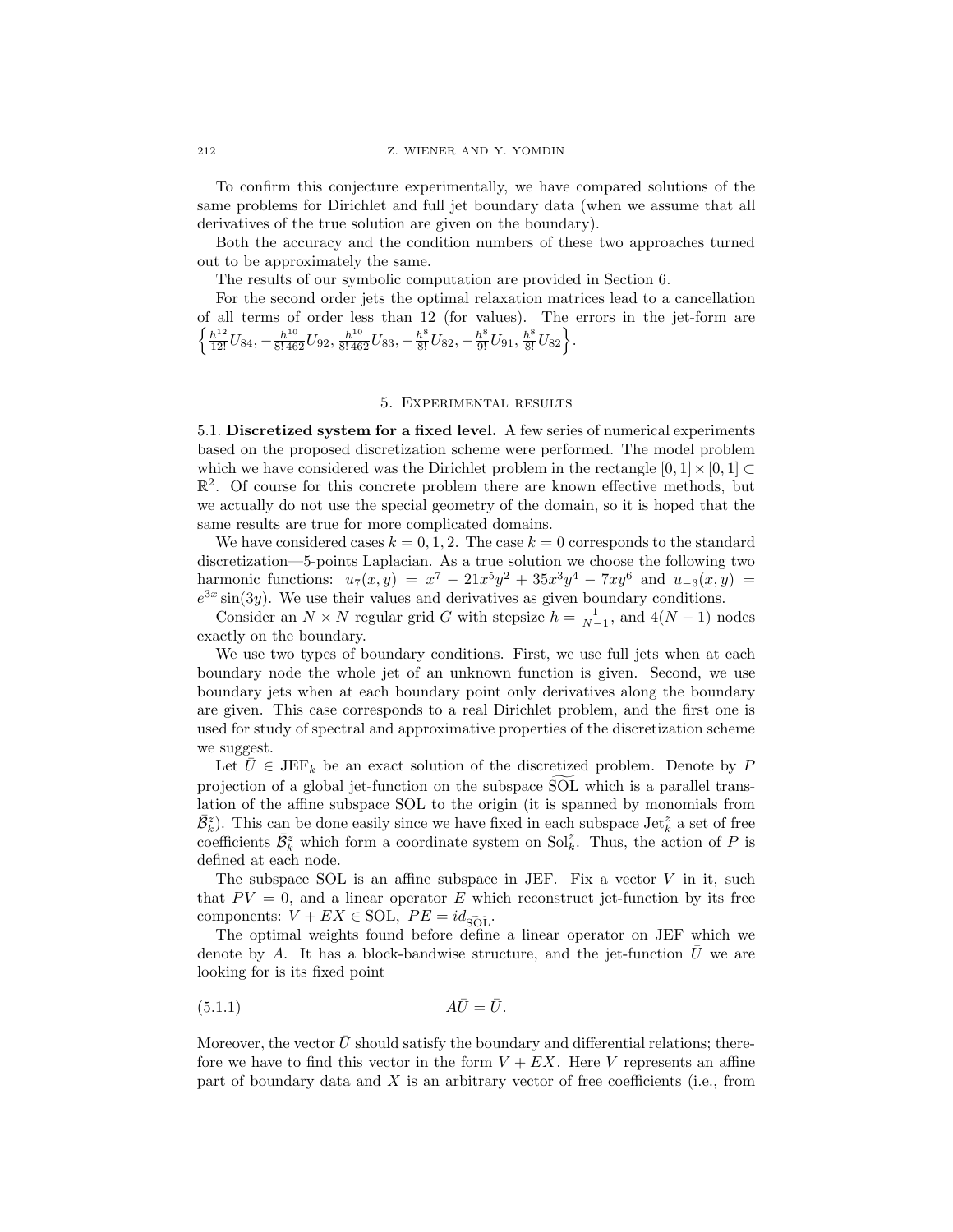$\widetilde{\text{SOL}}$ . Then  $(5.1.1)$  takes the form

$$
A(V + EX) = V + EX
$$

or

$$
PAV + PAEX = PV + PEX,
$$

which is equivalent to

$$
(I - PAE)X = PAV.
$$

This is the final equation for  $X$ ; its solution gives the exact solution of the discretized problem  $V + EX$ .

The difficulty of solving this linear system numerically depends on the spectral properties of the operator  $I - PAE$  and the order of magnitude of PAV when h tends to 0. Since the inverse matrix should be applied to the vector  $PAV$  we have also measured its maximal elements which could influence the final accuracy of any iterative algorithm. These results are represented in the tables below and in Section 6.

5.2. **Poisson equation.** Another series of experiments were performed for the Poisson problem in the same domain. The equation  $\Delta u = f$  was considered. The right-hand side and boundary values were chosen in such a way that the true analytic solution was  $u(x, y) = x^7 - 21x^5y^2 + 35x^3y^4 - 7xy^6 + \sin(4xy)$  in the first case and  $u(x, y) = e^{3x} \sin(3y) + \sin(4xy)$  in the second. Again several grids were considered with the same sizes:  $N = 3, 5, 9, 17$  which corresponds to  $h = \frac{1}{2}, \frac{1}{4}, \frac{1}{8}, \frac{1}{16}$ .

As was shown in (4.1.5), the optimal weights found for the Laplace equation are valid also in this case, but the final equation for the unknown jet-function also involves the right-hand side.

Let  $\overline{U}$  be the true solution of the discretized problem. Denote by  $X \in SOL$  the vector of free coefficients to be found, and the affine components are  $F + V$ , where F arises from the right-hand side of the equation (see  $F_k^z$  in (4.1.3)) and V appears from boundary data (as in the Dirichlet case). The embedding formula takes the following form:  $U = F + EX \in SOL$  and the equation for optimal smoothing also involves an affine component (instead of (5.1.1))

$$
A\bar{U} + R = \bar{U},
$$

which can be rewritten as

$$
A(F + V) + AEX + R = F + V + EX.
$$

Project the equation on the subspase of free coefficients

$$
PA(F + V) + PAEX + PR = PF + PV + PEX,
$$

which is equivalent to

$$
X - PAEX = PR + PAF + PAV - PF
$$

(recall that  $PE = id_{\widetilde{SOL}}$  and  $PV = 0$ ). Finally,

$$
X = (I - PAE)^{-1} \cdot (PR + P(A - I)F + PAV).
$$

The results of our experiments are represented in the tables below and in Section 6. They include discretization errors (difference between true solution of the discretized problem and the analytic one at nodes), condition numbers of the matrix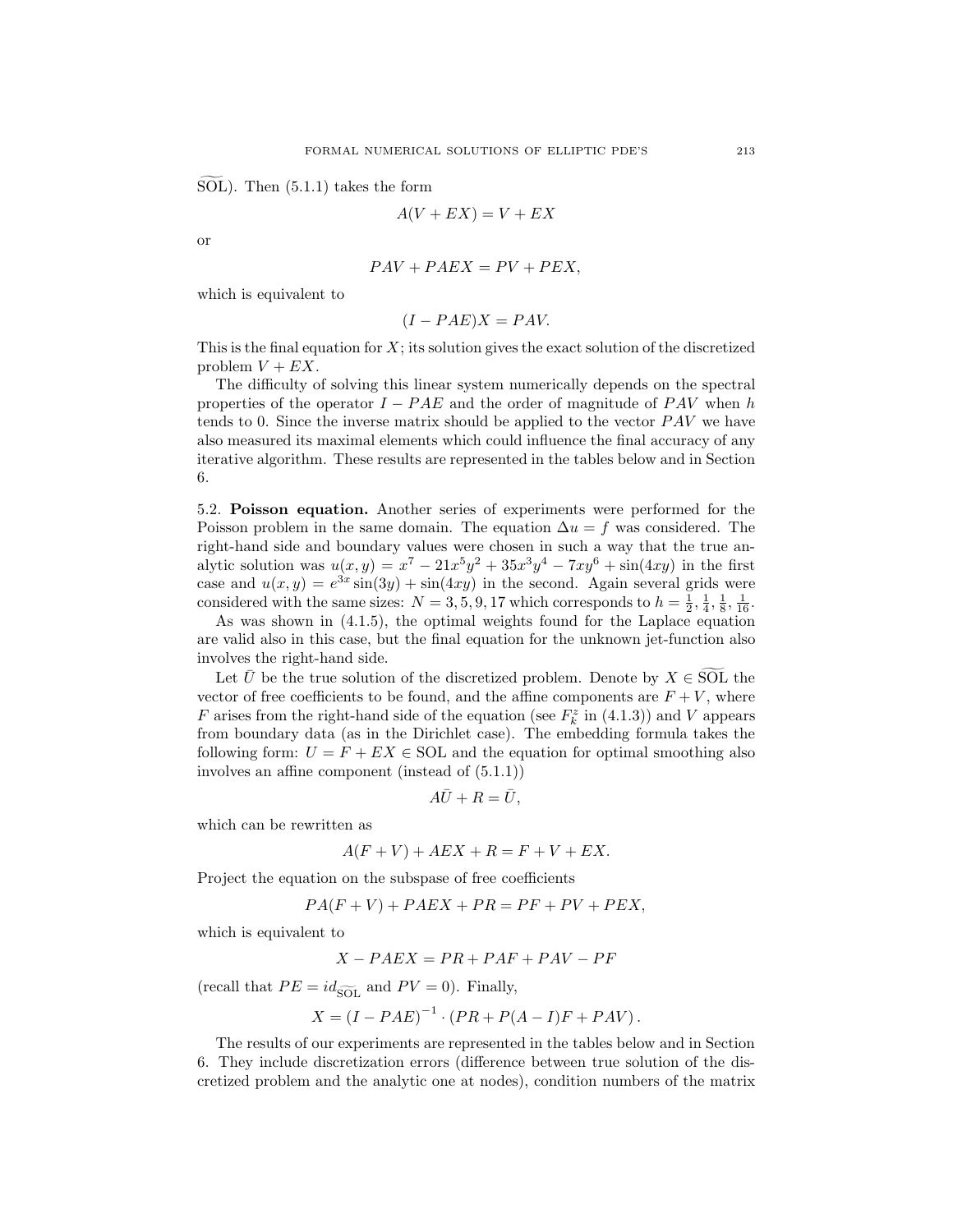(I *−* P AE) (which we have to invert), and the biggest values of the right-hand side, i.e., of the vector  $(PR + P(A - I)F + PAV)$ .

5.3. **Multiscale implementation.** The singular values of the matrix  $I - PAE$ have very different orders of magnitude. Some of them, which correspond to higher derivatives, are of order  $h^0$ , but some, which correspond to lower derivatives, are of order  $h^k$ . The multiscale method we suggest involves  $k + 1$  steps. At each step the problem is solved at a current level  $l$ , then we perform scaling and increase the level by one (from  $l$  to  $l + 1$ ).

Denote the 0-level discretization system by  $C_0X_0 = B_0$ . We solve it up to accuracy  $h^0$ . Next we embed the vector  $X_0 \in \text{JEF}_0^G$  into  $\text{JEF}_1^G$ . Write this operation as  $G_0(E_0 X_0 + V_0)$ , where  $G_0$  is the embedding matrix,  $E_0$  maps  $\widetilde{\text{SOL}}_0^G$  to  $\text{JEF}_0^G$ and  $V_0$  is the boundary data (affine component).

Denote the new unknown vector by  $Y_1$  and scale it. The new system takes the form  $C_1X_1 = B_1$ , where  $X_1 = G_0(E_0X_0 + V_0) + D_1Y_1$ . So the new matrix is  $C_1D_1$ and the new right-hand side is  $B_1 - C_1G_0(E_0X_0 + V_0)$ .

In an analogous way we solve this system approximately and increase the order of jets by one. Again, from  $C_2X_2 = B_2$  we arrive at  $C_2D_2Y_2 = B_2 - C_2G_1(E_1X_1+V_1)$ . The condition numbers of the new operators  $C_2D_2$ ,  $C_1D_1$ ,  $C_0$  and maximal values of the new right-hand sides are given in Tables 1–9 and in Section 6.

The embedding operators can be constructed in different ways. We have used in our computational scheme the following embeddings  $JEF_i \rightarrow JEF_{i+1}$  from level 0 level 1:

$$
\begin{aligned}\n\bar{U}_{00}^{z_5} &= U_{00}^{z_5}, \\
\bar{U}_{10}^{z_5} &= (U_{00}^{z_4} - U_{00}^{z_2})/2, \\
\bar{U}_{01}^{z_5} &= (U_{00}^{z_1} - U_{00}^{z_3})/2;\n\end{aligned}
$$

and embedding from level 1 to level 2:

$$
\begin{array}{llll} \bar{U}_{00}^{z_{5}}=&U_{00}^{z_{5}},\\ \bar{U}_{10}^{z_{5}}=&U_{10}^{z_{5}},\\ \bar{U}_{01}^{z_{5}}=&U_{01}^{z_{5}},\\ \bar{U}_{20}^{z_{5}}=-\frac{1}{h^{2}}(U_{00}^{z_{1}}+U_{00}^{z_{3}}-U_{00}^{z_{4}}-U_{00}^{z_{2}})-\frac{1}{4h}(U_{01}^{z_{3}}-U_{01}^{z_{1}}+U_{10}^{z_{4}}-U_{10}^{z_{2}}),\\ \bar{U}_{11}^{z_{5}}=\frac{1}{4h}(U_{10}^{z_{1}}-U_{10}^{z_{3}}+U_{01}^{z_{4}}-U_{01}^{z_{2}}),\\ \bar{U}_{02}^{z_{5}}=\frac{1}{h^{2}}(U_{00}^{z_{1}}+U_{00}^{z_{3}}-U_{00}^{z_{4}}-U_{00}^{z_{2}})+\frac{1}{4h}(U_{01}^{z_{3}}-U_{01}^{z_{1}}+U_{10}^{z_{4}}-U_{10}^{z_{2}}). \end{array}
$$

5.4. **Explanation of tables.** All calculations were performed with the *Mathematica* 2.2 program on an IBM RS6000 computer. For some values of parameters the resulting linear system was too large (more than 1000 *×* 1000) and the program did not succeed in inverting such a matrix. This is marked by  $a \star in$  the corresponding position of each table.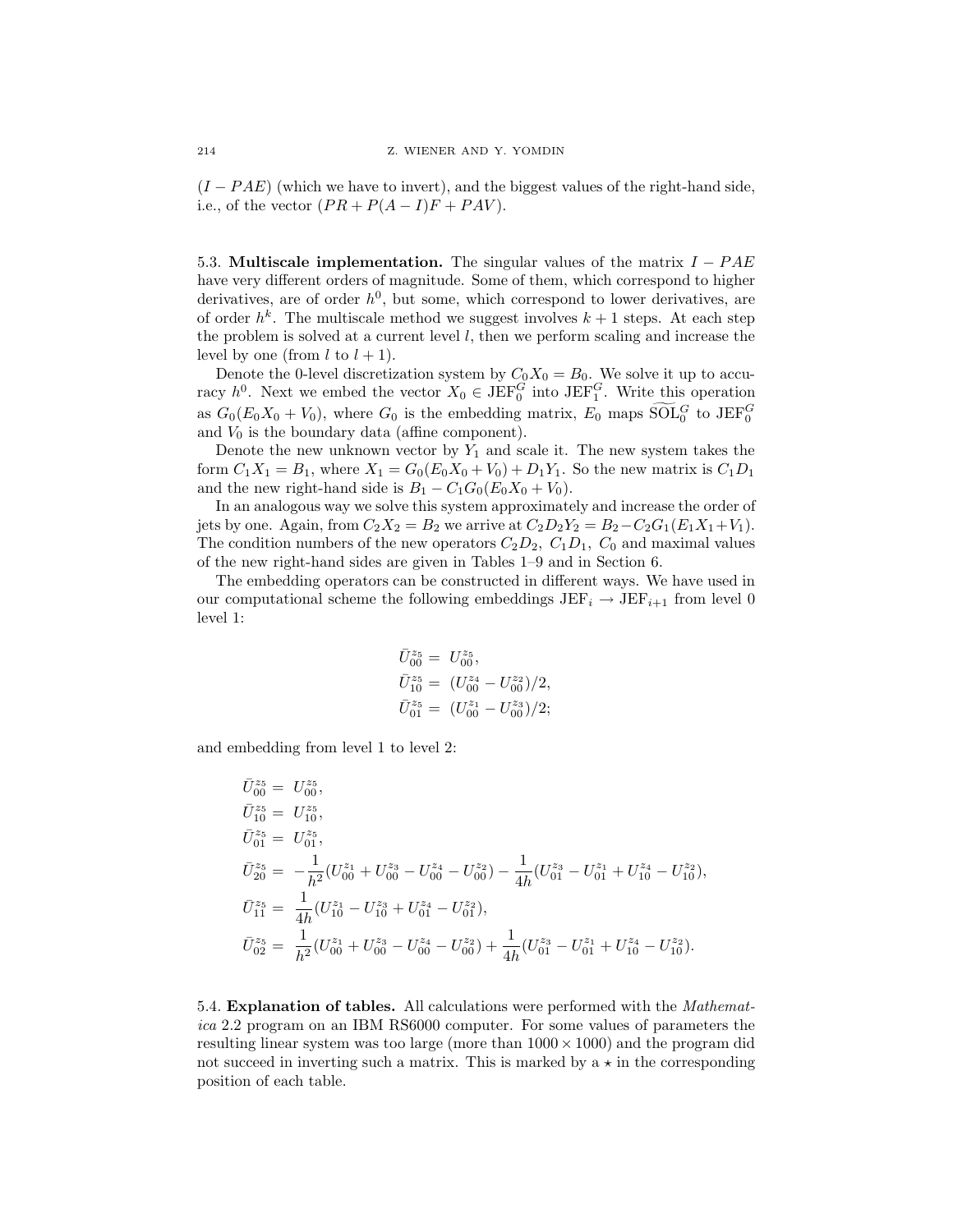*Discretization errors, Dirichlet problem.* In Tables 1–3 we give the results of the comparison of the solution of the discretized problem and the analytic one. The following solution was used:  $u(x, y) = e^{3x} \sin 3y$ . The domain  $\Omega = [0, 1] \times [0, 1]$ . This function and its first and second derivatives have the range [0, 20], [*−*60, 60], [*−*180, 180].

Table 4 represents the condition numbers of the linear systems we have to solve for the full method and for its multiscale implementation.

Tables 5–9 represent the convergence rate obtained. The rest of our experimental results can be found in Section 6.

One can find similar experimental results for the Poisson equation as well as more detailed error analysis (maximum norm error, etc.) in Section 6.

As far as the observed rates of convergence are concerned, let us compute (following the referee suggestion) the following quantity.

| $\lfloor N \setminus k \rfloor$ |                                  |                                                                                                                                     |
|---------------------------------|----------------------------------|-------------------------------------------------------------------------------------------------------------------------------------|
| $\mathbf{3}$                    |                                  | $\left[ \{0.95\} \right]$ $\left[ \{2.810^{-3}, 2.8, 0.2\} \right]$ $\left[ \{1.10^{-6}, 8.510^{-3}, 6.10^{-4}, 8.5, 0.6\} \right]$ |
| 5                               | $\{0.3\}$   {0.03, 0.89, 0.36}   | $\{2.10^{-3}, 0.09, 0.07, 2.67, 1.\}$                                                                                               |
| 9                               | $(0.08)$ {0.0079, 0.23, 0.096}   | $\{7.7\,10^{-4}, 0.02, 0.02, 0.7, 0.3\}$                                                                                            |
| 17                              | ${0.02}$ ${ 0.002, 0.06, 0.02 }$ |                                                                                                                                     |

Table 1. Dirichlet problem. Discretization errors in jet-form. Analytic solution:  $e^{3x} \sin 3y$ . Triangular method, boundary jets fixed.

Table 2. Dirichlet problem. Discretization errors in jet-form. Analytic solution:  $e^{3x} \sin 3y$ . Full method, boundary jets fixed.

| $ N \setminus k $ |                                                                                    |                                                                                                                                                                                      |
|-------------------|------------------------------------------------------------------------------------|--------------------------------------------------------------------------------------------------------------------------------------------------------------------------------------|
|                   |                                                                                    | $\left[ \{ 0.95 \} \right] \left\{ 2.8\,10^{-3},\; 5.1\,10^{-2},\; 3.5\,10^{-3} \right\} \left[ \;\; \{ 1.2\,10^{-6},\; 4.2\,10^{-5},\; 2.9\,10^{-6},\; 0.026,\; 2.10^{-4} \right\}$ |
|                   |                                                                                    | $\{0.3\}$ $\{7.10^{-5}, 1.910^{-3}, 1.310^{-3}\}$ $\{1.210^{-6}, 3.310^{-6}, 7.710^{-7}, 9.10^{-4}, 2.210^{-5}\}$                                                                    |
|                   |                                                                                    | $\left[\{0.08\}\right]\left\{2.1\,10^{-6},\ 4.6\,10^{-5},\ 3.4\,10^{-5}\right\}\left[\{6.10^{-10},\ 2.3\,10^{-9},\ 4.9\,10^{-9},\ 1.6\,10^{-6},\ 1.10^{-7}\right\}$                  |
|                   | $17 \begin{bmatrix} \{0.02\} \end{bmatrix} \{4.010^{-8}, 9.010^{-7}, 6.410^{-7}\}$ |                                                                                                                                                                                      |

Table 3. Dirichlet problem. Discretization errors in jet-form. Analytic solution:  $e^{3x} \sin 3y$ . Full method, true Dirichlet boundary data.

| $ N \setminus k $ |                                                     |                                                                                                                  |
|-------------------|-----------------------------------------------------|------------------------------------------------------------------------------------------------------------------|
|                   | 3 $\{0.95\}$ $\{2.10^{-3}, 6.710^{-3}, 0.05\}$      | $\{3.3\,10^{-4},\ 0.003,\ 0.001,\ 0.06,\ 0.02\}$                                                                 |
|                   |                                                     | 5 $(0.3)$ $(1.510^{-4}, 5.510^{-3}, 1.10^{-3})$ $(3.210^{-7}, 3.110^{-6}, 1.210^{-6}, 2.310^{-4}, 1.210^{-4})$   |
|                   |                                                     | 9 $(0.08)$ $(5.110^{-6}, 2.10^{-4}, 3.810^{-5})$ $(4.110^{-10}, 1.310^{-8}, 3.210^{-9}, 1.610^{-6}, 1.310^{-6})$ |
|                   | $17 \{0.02\} \{1.110^{-7}, 9.110^{-6}, 1.10^{-6}\}$ |                                                                                                                  |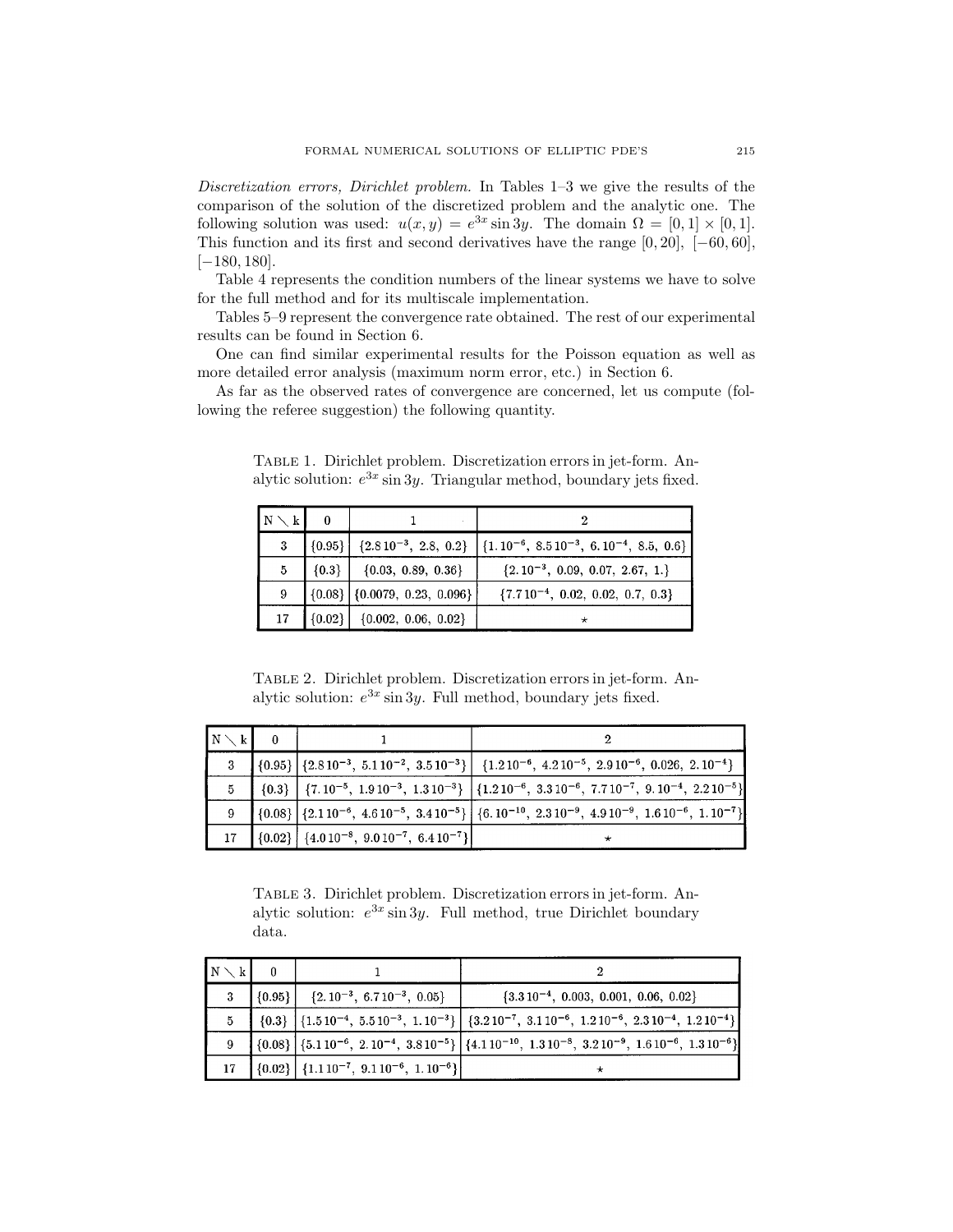|    |       | without multiscaling      |                | with multiscaling |       |     |                                     |  |  |
|----|-------|---------------------------|----------------|-------------------|-------|-----|-------------------------------------|--|--|
| k  | 0     |                           | $\overline{2}$ |                   |       |     | 2                                   |  |  |
| 3  |       |                           |                |                   |       |     |                                     |  |  |
| 5  | 5.83  | 105.5                     | $3.710^{6}$    |                   | 5.83  |     | $14.7 1.56 10^4 $                   |  |  |
| 9  | 25.27 | 1341.                     | $^\star$       |                   |       |     | 25.27   57.5   5.56 10 <sup>4</sup> |  |  |
| 17 |       | $103.1 \, \, 1.23 \,10^4$ | *              |                   | 103.1 | 230 | *                                   |  |  |

Table 4. Condition numbers, full method, the whole boundary jets are fixed.

Table 5. Dirichlet problem triangular method.

| h<br>k                                                 | 0    |      | 2   |
|--------------------------------------------------------|------|------|-----|
| $\frac{1}{2}$<br>$\frac{1}{4}$<br>$\ddot{\phantom{a}}$ | 1.66 | 3.4  | 11  |
| $\frac{1}{4}$<br>$\frac{1}{8}$                         | 1.91 | 1.93 | 1.4 |
| $\frac{1}{8}$<br>$\frac{1}{16}$                        | 2    | 2.0  | *   |

Table 6. Dirichlet problem full method.

| k<br>h                                           | 0              |     | 2        |  |  |
|--------------------------------------------------|----------------|-----|----------|--|--|
| $\frac{1}{2}$<br>$\frac{1}{4}$                   | $\cdot 7$      | 5.4 | 0        |  |  |
| $\frac{1}{4}$<br>$\frac{1}{8}$<br>$\ddot{\cdot}$ | 1.9            | 5.1 | 11       |  |  |
| $\frac{1}{8}$<br>$\frac{1}{16}$                  | $\overline{2}$ | 5.7 | $^\star$ |  |  |

TABLE 7. Poisson problem triangular method.

| k<br>h                                           | 0  |                | 2       |
|--------------------------------------------------|----|----------------|---------|
| $\frac{1}{2}$<br>$\frac{1}{4}$<br>$\ddot{\cdot}$ | -7 | 3              | $^{10}$ |
| $\frac{1}{4}$<br>$\frac{1}{8}$<br>:              | .9 | .9             | $1.2\,$ |
| $\frac{1}{8}$<br>$\frac{1}{16}$                  | 2  | $\overline{2}$ |         |

Each of our tables contains the jet discretization errors for the same problem with the gridstep h equal to  $\frac{1}{2}$ ,  $\frac{1}{4}$ ,  $\frac{1}{8}$ ,  $\frac{1}{16}$ , respectively. Compute for each gridstep h and each  $k = 0, 1, 2$ , the convergence rate

$$
\frac{1}{\ln 2} \ln \left( \frac{error(h)}{error(\frac{h}{2})} \right)
$$

.

We get Tables 5–9 (only the errors in zero-order term are used).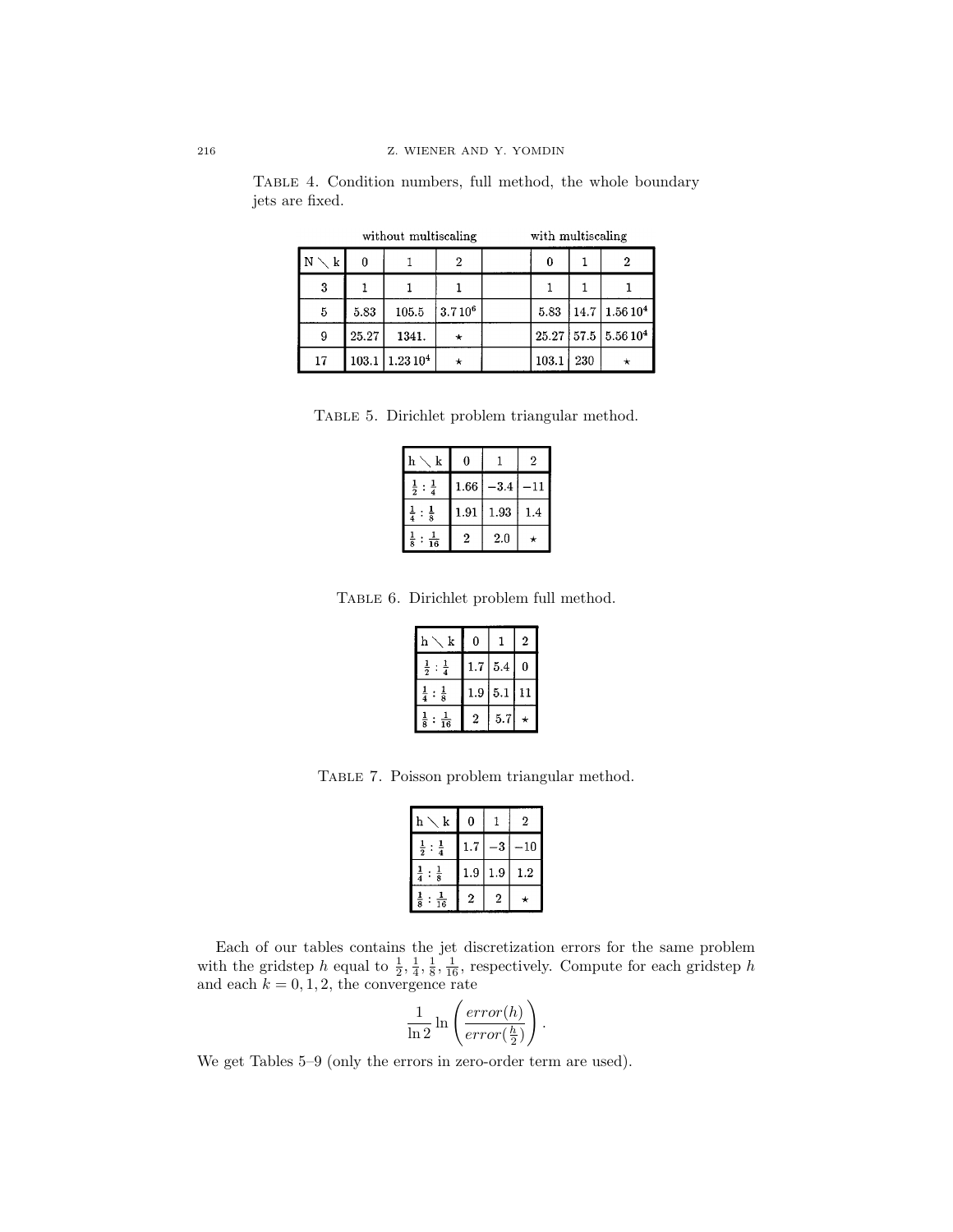TABLE 8. Poisson problem full method.

| k<br>h                                                 | 0   |     | 2        |
|--------------------------------------------------------|-----|-----|----------|
| $\frac{1}{2}$<br>$\frac{1}{4}$<br>÷                    | 1.7 | 5.1 |          |
| $\frac{1}{4}$<br>$\frac{1}{8}$<br>$\ddot{\phantom{a}}$ | 1.9 | 5.1 | 8.8      |
| $\frac{1}{8}$<br>፡<br>$\frac{1}{16}$                   | 2   | 5.7 | $^\star$ |

Table 9. Dirichlet problem full method, true boundary data.

| k<br>h                              | 0                 |         | 2   |
|-------------------------------------|-------------------|---------|-----|
| $\frac{1}{4}$<br>$\frac{1}{2}$<br>: | 7<br>$\mathbf{1}$ | 3.7     | 10  |
| $\frac{1}{4}$<br>$\frac{1}{8}$      | 1.9               | 4.9     | 9.6 |
| $\frac{1}{8}$<br>$\overline{16}$    | $\overline{2}$    | $5.5\,$ |     |

We agree with the referee's observation that these results (also seemingly the case  $k = 2$ ,  $h = \frac{1}{16}$  has not settled down in the asymptotic range yet) suggest that the triangular method restricts the rate of convergence to the second order.

On the other hand, the above results support the high convergence rate for the full method, both for the full-jet boundary data and for the "true Dirichlet data". (A possible explanation of such a big difference between the triangular and the full methods may be that the relaxation scheme local error for the full scheme is of order  $(h^{12}, h^{10}, h^{8})$  for the values, the first and the second derivatives, respectively, while for the triangular scheme this error is of order  $(h^{12}, h^8, h^4)$ . See Section 6 for results of symbolic calculations.

### 6. Supplement

To find the optimal parameters  $W_l$  and  $R^z$  described in Section 4, we have solved the corresponding equations symbolically. This section contains results in a final form of the optimal weights for different nodes and schemes. A regular grid with stepsize h was used.

6.1. **Internal nodes.** Here we list the matrices  $W_l$  defined above which we have obtained by symbolic calculations. We assume that the grid  $G$  is regular with stepsize h and for each internal node its 4 neighbors are defined by the standard stencil. The neighbors are ennumerated in the following way: 1-North, 2-East, 3-South, 4-West, 5-central node.

When <u> $k = 0$ </u>, obviously the standard weights  $W_1 = W_2 = W_3 = W_4 = \frac{1}{4}$  for both full and triangular cases are best possible. They lead to errors in values of order  $\frac{h^2}{4!}U_{40}.$ 

*Triangular case*  $k = 1$ . Optimal weights (matrices W) are

$$
\left\{ \begin{pmatrix} \frac{1}{4}, & 0, & \frac{-h}{16} \\ 0, & \frac{1}{4}, & 0 \\ 0, & 0, & \frac{1}{4} \end{pmatrix}, \begin{pmatrix} \frac{1}{4}, & \frac{h}{16}, & 0 \\ 0, & \frac{1}{4}, & 0 \\ 0, & 0, & \frac{1}{4} \end{pmatrix}, \begin{pmatrix} \frac{1}{4}, & 0, & \frac{h}{16} \\ 0, & \frac{1}{4}, & 0 \\ 0, & 0, & \frac{1}{4} \end{pmatrix}, \begin{pmatrix} \frac{1}{4}, & \frac{-h}{16}, & 0 \\ 0, & \frac{1}{4}, & 0 \\ 0, & 0, & \frac{1}{4} \end{pmatrix} \right\}.
$$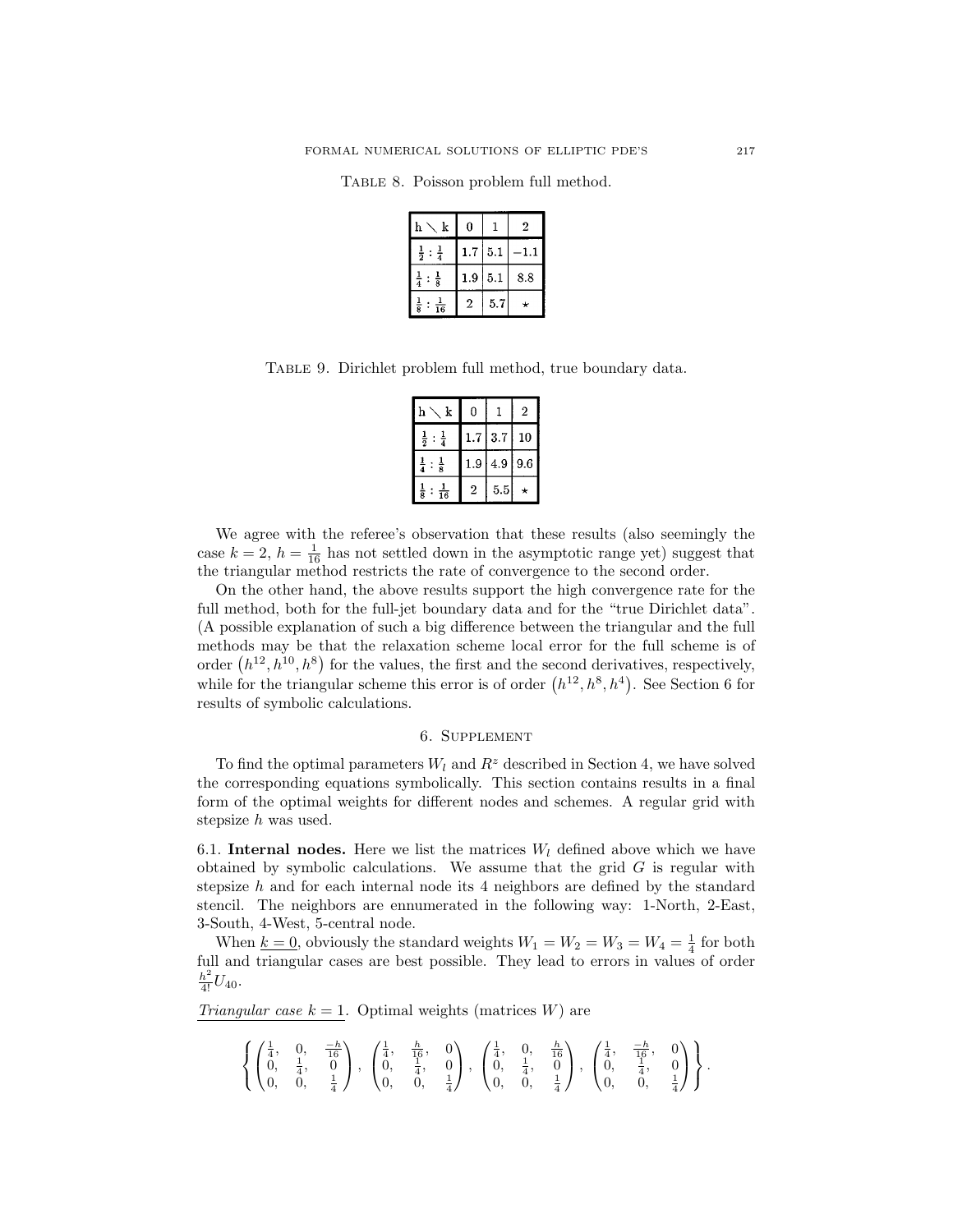

Figure 6.1.1

Corresponding errors (in jet-form):  $\left\{-\frac{h^8}{8!}U_{80}, \frac{h^4}{4!}U_{50}, \frac{h^4}{4!}U_{41}\right\}$ .

*<u>Full case*  $k = 1$ *</u>. Optimal weights (matrices W) are* 

$$
\left\{ \begin{pmatrix} \frac{1}{4}, & 0, & \frac{-h}{16} \\ 0, & \frac{1}{24}, & 0 \\ \frac{5}{8h}, & 0, & \frac{-1}{6} \end{pmatrix}, \begin{pmatrix} \frac{1}{4}, & \frac{h}{16}, & 0 \\ \frac{-5}{8h}, & \frac{-1}{6}, & 0 \\ 0, & 0, & \frac{1}{24} \end{pmatrix}, \begin{pmatrix} \frac{1}{4}, & 0, & \frac{h}{16} \\ 0, & \frac{1}{24}, & 0 \\ \frac{-5}{8h}, & 0, & \frac{-1}{6} \end{pmatrix}, \begin{pmatrix} \frac{1}{4}, & \frac{-h}{16}, & 0 \\ \frac{5}{8h}, & \frac{-1}{6}, & 0 \\ 0, & 0, & \frac{1}{24} \end{pmatrix} \right\}.
$$
  
Corresponding errors (in jet-form):  $\left\{ -\frac{h^8}{8!} U_{80}, \frac{h^6}{3024} U_{70}, \frac{h^6}{3024} U_{61} \right\}.$ 

*Triangular case*  $k = 2$ . Optimal weights are

$$
W_1 = \begin{pmatrix} \frac{1}{4}, & 0, & -t_2, & c_1 - t_3, & 0, & c_1 + t_3 \\ 0, & \frac{1}{4}, & 0, & 0, & \frac{-h}{16}, & 0 \\ 0, & 0, & \frac{1}{4}, & \frac{h}{32}, & 0, & \frac{-h}{32} \\ 0, & 0, & 0, & \frac{1}{4}, & 0, & 0 \\ 0, & 0, & 0, & 0, & \frac{1}{4}, & 0 \\ 0, & 0, & 0, & 0, & \frac{1}{4}, & 0 \end{pmatrix},
$$
  
\n
$$
W_2 = \begin{pmatrix} \frac{1}{4}, & t_2, & 0, & c_2 + t_3, & 0, & c_2 - t_3 \\ 0, & \frac{1}{4}, & 0, & \frac{h}{22}, & 0, & \frac{-h}{32} \\ 0, & 0, & \frac{1}{4}, & 0, & \frac{h}{16}, & 0 \\ 0, & 0, & 0, & \frac{1}{4}, & 0, & 0 \\ 0, & 0, & 0, & 0, & \frac{1}{4}, & 0 \\ 0, & 0, & 0, & 0, & \frac{1}{4}, & 0 \end{pmatrix},
$$
  
\n
$$
W_3 = \begin{pmatrix} \frac{1}{4}, & 0, & t_2, & c_1 - t_3, & 0, & c_1 + t_3 \\ 0, & \frac{1}{4}, & 0, & 0, & \frac{h}{16}, & 0 \\ 0, & 0, & \frac{1}{4}, & \frac{-h}{32}, & 0, & \frac{h}{32} \\ 0, & 0, & 0, & \frac{1}{4}, & 0, & 0 \\ 0, & 0, & 0, & 0, & \frac{1}{4}, & 0 \\ 0, & 0, & 0, & 0, & \frac{1}{4}, & 0 \end{pmatrix},
$$
  
\n
$$
W_4 = \begin{pmatrix} \frac{1}{4}, & t_2, & 0, & c_2 + t_3, & 0, & c_2 - t_3 \\ 0, & \frac{1}{4}, & 0, & \frac{-h}{32}, & 0, & \frac{h}{32} \\ 0, & 0, & \frac{1}{4}, & 0, & \frac{-h
$$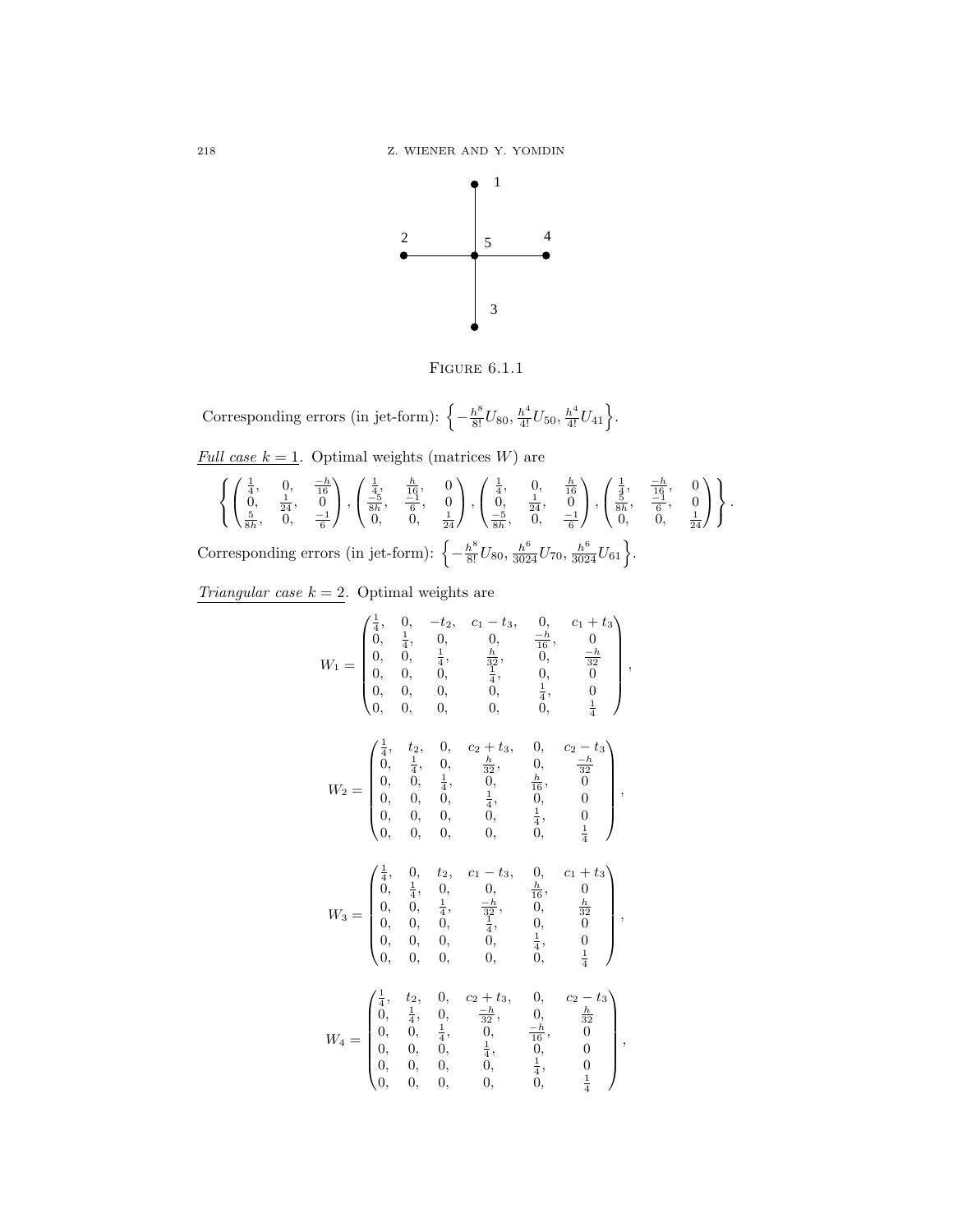where  $c_1, c_2$  are arbitrary constants which we choose to be 0, and  $t_2 = 11h/128$ ,  $t_3 = h^2/256$ . Corresponding errors (in jet-form):

$$
\left\{\frac{h^{12}}{12!}U_{84}, -\frac{h^8}{8!}U_{90}, -\frac{h^8}{8!}U_{81}, \frac{h^4}{4!}U_{60}\frac{h^4}{4!}U_{51}, -\frac{4}{4!}U_{60}\right\}.
$$

*Full case*  $k = 2$ . Optimal weights are

$$
W_1 = \begin{pmatrix} \frac{1}{4}, & 0, & -t_2, & c_1 - t_3, & 0, & c_1 + t_3 \\ 0, & t_7, & 0, & 0, & -t_8, & 0 \\ t_0, & 0, & -t_9, & 0, & 0, & t_{10} \\ -t_4, & 0, & -t_5, & t_6, & 0, & 0 \\ 0, & t_{11}, & 0, & 0, & \frac{-1}{16}, & 0 \\ t_4, & 0, & t_5, & 0, & 0, & t_6 \end{pmatrix},
$$
  
\n
$$
W_2 = \begin{pmatrix} \frac{1}{4}, & t_2, & 0, & c_2 + t_3, & 0, & c_2 - t_3 \\ -t_0, & -t_9, & 0, & -t_{10}, & 0, & 0 \\ 0, & 0, & t_7, & 0, & t_8, & 0 \\ t_4, & -t_5, & 0, & t_6, & 0, & 0 \\ 0, & 0, & -t_{11}, & 0, & \frac{-1}{16}, & 0 \\ -t_4, & t_5, & 0, & 0, & 0, & t_6 \end{pmatrix},
$$
  
\n
$$
W_3 = \begin{pmatrix} \frac{1}{4}, & 0, & t_2, & c_1 - t_3, & 0, & c_1 + t_3 \\ 0, & t_7, & 0, & 0, & t_8, & 0 \\ -t_0, & 0, & -t_9, & 0, & 0, & -t_{10} \\ -t_4, & 0, & t_5, & t_6, & 0, & 0 \\ 0, & -t_{11}, & 0, & 0, & \frac{-1}{16}, & 0 \\ t_4, & 0, & -t_5, & 0, & 0, & t_6 \end{pmatrix},
$$
  
\n
$$
W_4 = \begin{pmatrix} \frac{1}{4}, & -t_2, & 0, & c_2 + t_3, & 0, & c_2 - t_3 \\ t_0, & -t_9, & 0, & t_{10}, & 0, & 0 \\ 0, & 0, & t_7, & 0, & -t_8, & 0 \\ 0, & 0, & t_7, & 0, & -t_8, & 0 \\ 0, & 0, & t_{11}, &
$$

where  $c_1, c_2$  are arbitrary constants which we choose to be 0, and  $t_2 = 11h/128$ ,  $t_3 =$  $h^2/256$ ,  $t_4 = 75/8h^2$ ,  $t_5 = -165/32h$ ,  $t_6 = 23/32$ ,  $t_7 = 11/224$ ,  $t_8 = h/112$ ,  $t_9 =$ 113/448,  $t_{10} = 11h/448$ ,  $t_{11} = 5/16h$ .

The corresponding errors (in jet-form):

$$
\left\{\frac{h^{12}}{12!}U_{84},-\frac{h^{10}}{8! \cdot 462}U_{92},\frac{h^{10}}{8! \cdot 462}U_{83},-\frac{h^{8}}{8!}U_{82},-\frac{h^{8}}{9!}U_{91},\frac{h^{8}}{8!}U_{82}\right\}
$$

We have given all the optimal weights for internal nodes of a regular grid (four neighbors).

6.2. **Boundary optimal weights.** For boundary nodes the matrices  $W_l$  have another form, since there are only 3 neighbors, which we ennumerate in the following way.

The last matrix in each case corresponds to 5-th neighbor (that is, to the node itself). They correspond to the derivatives along boundaries which are given as boundary data.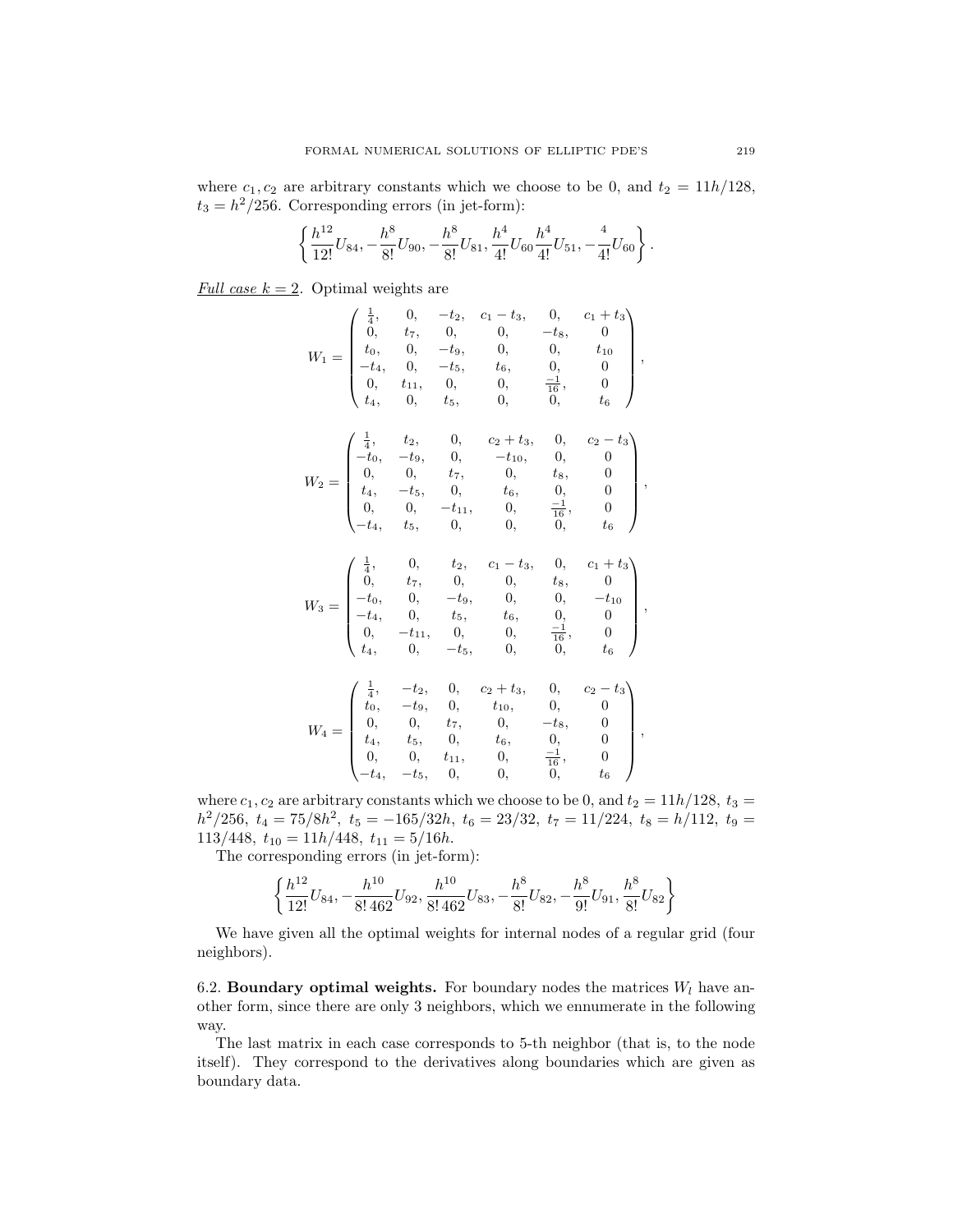# Numeration of neighbors at boundary nodes



Figure 6.2.1

*Triangular case*  $k = 1$  *boundary nodes.* Optimal weights (matrices  $W$ ) are: South boundary (neighbors 1,2,4,5):

| $\left\{\begin{pmatrix} 0,&0,&0\\ 0,&0,&0& \\ 0,&0,&\frac{1}{2} \end{pmatrix},\ \begin{pmatrix} 0,&0,&0\\ 0,&0,&0\\ 0,&\frac{-1}{4},&\frac{1}{4} \end{pmatrix},\ \begin{pmatrix} 0,&0,&0\\ 0,&0,&0\\ 0,&\frac{1}{4},&\frac{1}{4} \end{pmatrix},\ \begin{pmatrix} 1,&0,&0\\ 0,&1,&0\\ 0,&0,&0 \end{pmatrix} \right\};$ |  |  |  |  |  |  |
|-----------------------------------------------------------------------------------------------------------------------------------------------------------------------------------------------------------------------------------------------------------------------------------------------------------------------|--|--|--|--|--|--|
|                                                                                                                                                                                                                                                                                                                       |  |  |  |  |  |  |

North boundary (neighbors 2,3,4,5):

$$
\left\{ \begin{pmatrix} 0, & 0, & 0 \\ 0, & 0, & 0 \\ 0, & \frac{1}{4}, & \frac{1}{4} \end{pmatrix}, \begin{pmatrix} 0, & 0, & 0 \\ 0, & 0, & 0 \\ 0, & 0, & \frac{1}{2} \end{pmatrix}, \begin{pmatrix} 0, & 0, & 0 \\ 0, & 0, & 0 \\ 0, & \frac{-1}{4}, & \frac{1}{4} \end{pmatrix}, \begin{pmatrix} 1, & 0, & 0 \\ 0, & 1, & 0 \\ 0, & 0, & 0 \end{pmatrix} \right\};
$$

East boundary (neighbors  $1,2,3,5$ ):

$$
\left\{ \begin{pmatrix} 0, & 0, & 0 \\ 0, & \frac{1}{4}, & \frac{-1}{4} \\ 0, & 0, & 0 \end{pmatrix}, \begin{pmatrix} 0, & 0, & 0 \\ 0, & \frac{1}{2}, & 0 \\ 0, & 0, & 0 \end{pmatrix}, \begin{pmatrix} 0, & 0, & 0 \\ 0, & \frac{1}{4}, & \frac{1}{4} \\ 0, & 0, & 0 \end{pmatrix}, \begin{pmatrix} 1, & 0, & 0 \\ 0, & 0, & 0 \\ 0, & 0, & 1 \end{pmatrix} \right\};
$$

West boundary (neighbors 1,3,4,5):

$$
\left\{ \begin{pmatrix} 0, & 0, & 0 \\ 0, & \frac{1}{4}, & \frac{1}{4} \\ 0, & 0, & 0 \end{pmatrix}, \begin{pmatrix} 0, & 0, & 0 \\ 0, & \frac{1}{4}, & \frac{-1}{4} \\ 0, & 0, & 0 \end{pmatrix}, \begin{pmatrix} 0, & 0, & 0 \\ 0, & \frac{1}{2}, & 0 \\ 0, & 0, & 0 \end{pmatrix}, \begin{pmatrix} 1, & 0, & 0 \\ 0, & 0, & 0 \\ 0, & 0, & 1 \end{pmatrix} \right\}.
$$

Corresponding errors in components of first-order derivatives are of order  $\frac{h^3}{6}U_{40}, \frac{h^3}{6}U_{31}.$ 

*Full case*  $k = 1$  *boundary nodes.* Optimal weights (matrices  $W$ ) are: South boundary (neighbors  $1,2,4,5$ ):

$$
\left\{ \begin{pmatrix} 0, & 0, & 0 \\ 0, & 0, & 0 \\ \frac{5}{4h}, & 0, & \frac{-1}{3} \end{pmatrix}, \begin{pmatrix} 0, & 0, & 0 \\ 0, & 0, & 0 \\ \frac{13}{24h}, & \frac{1}{8}, & \frac{1}{24} \end{pmatrix}, \begin{pmatrix} 0, & 0, & 0 \\ 0, & 0, & 0 \\ \frac{13}{24h}, & \frac{-1}{8}, & \frac{1}{24} \end{pmatrix}, \begin{pmatrix} 1, & 0, & 0 \\ 0, & 1, & 0 \\ \frac{-7}{3h}, & 0, & 0 \end{pmatrix} \right\};
$$

North boundary (neighbors 2,3,4,5):

 $\mathbf{r}$ 

$$
\left\{ \begin{pmatrix} 0, & 0, & 0 \\ 0, & 0, & 0 \\ \frac{-13}{24h}, & \frac{-1}{8}, & \frac{1}{24} \end{pmatrix}, \begin{pmatrix} 0, & 0, & 0 \\ 0, & 0, & 0 \\ \frac{-5}{4h}, & 0, & \frac{-1}{3} \end{pmatrix}, \begin{pmatrix} 0, & 0, & 0 \\ 0, & 0, & 0 \\ \frac{-13}{24h}, & \frac{1}{8}, & \frac{1}{24} \end{pmatrix}, \begin{pmatrix} 1, & 0, & 0 \\ 0, & 1, & 0 \\ \frac{7}{3h}, & 0, & 0 \end{pmatrix} \right\};
$$

 $\sqrt{2}$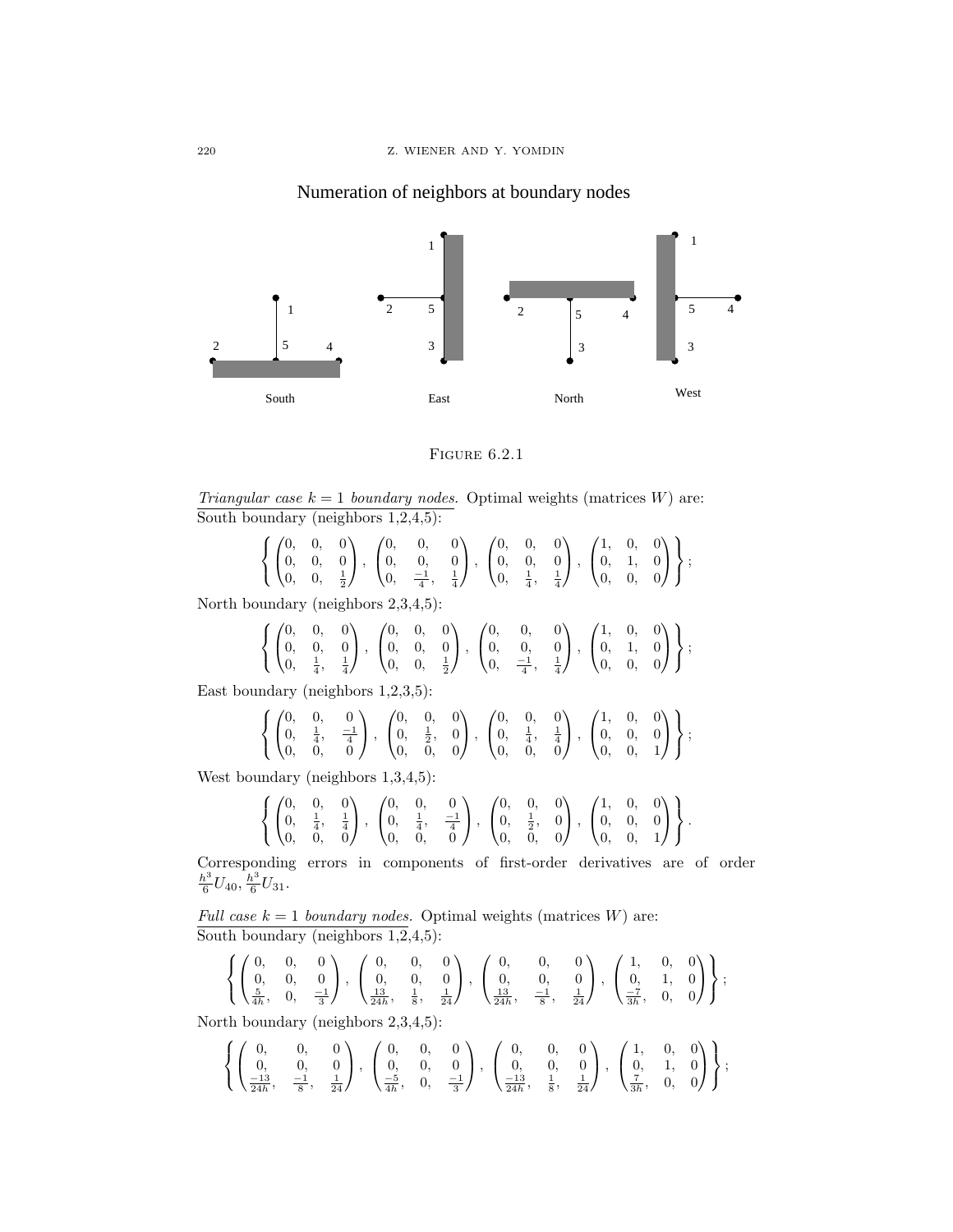East boundary (neighbors 1,2,3,5):

$$
\left\{ \begin{pmatrix} 0, & 0, & 0 \\ \frac{-13}{24h}, & \frac{1}{24}, & \frac{1}{8} \\ 0, & 0, & 0 \end{pmatrix}, \begin{pmatrix} 0, & 0, & 0 \\ \frac{-5}{4h}, & \frac{-1}{3}, & 0 \\ 0, & 0, & 0 \end{pmatrix}, \begin{pmatrix} 0, & 0, & 0 \\ \frac{-13}{24h}, & \frac{1}{24}, & \frac{-1}{8} \\ 0, & 0, & 0 \end{pmatrix}, \begin{pmatrix} 1, & 0, & 0 \\ \frac{7}{3h}, & 0, & 0 \\ 0, & 0, & 1 \end{pmatrix} \right\};
$$

West boundary (neighbors 1,3,4,5):

$$
\left\{ \begin{pmatrix} 0, & 0, & 0 \\ \frac{13}{24h}, & \frac{1}{24}, & \frac{-1}{8} \\ 0, & 0, & 0 \end{pmatrix}, \begin{pmatrix} 0, & 0, & 0 \\ \frac{13}{24h}, & \frac{1}{24}, & \frac{1}{8} \\ 0, & 0, & 0 \end{pmatrix}, \begin{pmatrix} 0, & 0, & 0 \\ \frac{5}{4h}, & \frac{-1}{3}, & 0 \\ 0, & 0, & 0 \end{pmatrix}, \begin{pmatrix} 1, & 0, & 0 \\ \frac{-7}{3h}, & 0, & 0 \\ 0, & 0, & 1 \end{pmatrix} \right\}.
$$

Corresponding errors in components of first-order derivatives are of order  $\frac{h^5}{6!3}U_{60}, \frac{h^5}{6!3}U_{51}.$ 

*Triangular case*  $k = 2$  *boundary nodes.* Optimal weights (matrices  $W$ ) are: South boundary (neighbors 1,2,4,5):

*W*<sup>1</sup> = 0*,* 0*,* 0*,* 0*,* 0*,* 0 0*,* 0*,* 0*,* 0*,* 0*,* 0 0*,* 0*,* <sup>1</sup> <sup>2</sup> *,* 0*,* 0*, <sup>−</sup>*<sup>h</sup> 8 0*,* 0*,* 0*,* 0*,* 0*,* 0 0*,* 0*,* 0*,* 0*,* <sup>1</sup> <sup>2</sup> *,* 0 0*,* 0*,* 0*,* 0*,* 0*,* 0 *, W*<sup>2</sup> = 0*,* 0*,* 0*,* 0*,* 0*,* 0 0*,* 0*,* 0*,* 0*,* 0*,* 0 0*,* <sup>1</sup> <sup>16</sup> *,* <sup>1</sup> <sup>4</sup> *,* 0*,* <sup>h</sup> <sup>16</sup> *,* 0 0*,* 0*,* 0*,* 0*,* 0*,* 0 0*,* 0*,* 0*, <sup>−</sup>*<sup>1</sup> <sup>8</sup> *,* <sup>1</sup> <sup>4</sup> *,* <sup>1</sup> 8 0*,* 0*,* 0*,* 0*,* 0*,* 0 *, W*<sup>4</sup> = 0*,* 0*,* 0*,* 0*,* 0*,* 0 0*,* 0*,* 0*,* 0*,* 0*,* 0 0*, <sup>−</sup>*<sup>1</sup> <sup>16</sup> *,* <sup>1</sup> <sup>4</sup> *,* 0*, <sup>−</sup>*<sup>h</sup> <sup>16</sup> *,* 0 0*,* 0*,* 0*,* 0*,* 0*,* 0 0*,* 0*,* 0*,* <sup>1</sup> <sup>8</sup> *,* <sup>1</sup> <sup>4</sup> *, <sup>−</sup>*<sup>1</sup> 8 0*,* 0*,* 0*,* 0*,* 0*,* 0 *, W*<sup>5</sup> = 1*,* 0*,* 0*,* 0*,* 0*,* 0 0*,* 1*,* 0*,* 0*,* 0*,* 0 0*,* 0*,* 0*,* <sup>h</sup> <sup>2</sup> *,* 0*,* 0 0*,* 0*,* 0*,* 1*,* 0*,* 0 0*,* 0*,* 0*,* 0*,* 0*,* 0 0*,* 0*,* 0*,* 0*,* 0*,* 1 ;

North boundary (neighbors 2,3,4,5):

$$
W_2 = \begin{pmatrix} 0, & 0, & 0, & 0, & 0, & 0 \\ 0, & 0, & 0, & 0, & 0, & 0 \\ 0, & \frac{-1}{16}, & \frac{1}{4}, & 0, & \frac{h}{16}, & 0 \\ 0, & 0, & 0, & 0, & 0, & 0 \\ 0, & 0, & 0, & \frac{1}{8}, & \frac{1}{4}, & \frac{-1}{8} \\ 0, & 0, & 0, & 0, & 0, & 0 \end{pmatrix}, W_3 = \begin{pmatrix} 0, & 0, & 0, & 0, & 0, & 0 \\ 0, & 0, & 0, & 0, & 0, & 0 \\ 0, & 0, & \frac{1}{2}, & 0, & 0, & \frac{h}{8} \\ 0, & 0, & 0, & 0, & 0, & 0 \\ 0, & 0, & 0, & 0, & 0, & 0 \\ 0, & 0, & 0, & 0, & 0, & 0 \end{pmatrix}, W_4 = \begin{pmatrix} 1, & 0, & 0, & 0, & 0, & 0 \\ 0, & 0, & 0, & 0, & 0, & \frac{h}{8} \\ 0, & 0, & 0, & 0, & 0, & \frac{1}{2}, & 0 \\ 0, & 0, & 0, & 0, & 0, & 0 \\ 0, & 0, & 0, & 0, & 0, & 0 \\ 0, & 0, & 0, & 0, & 0, & 0 \end{pmatrix}, W_5 = \begin{pmatrix} 1, & 0, & 0, & 0, & 0, & 0 \\ 0, & 1, & 0, & 0, & 0, & 0 \\ 0, & 0, & 0, & \frac{-h}{2}, & 0, & 0 \\ 0, & 0, & 0, & \frac{-h}{2}, & 0, & 0 \\ 0, & 0, & 0, & 0, & 0, & 0 \\ 0, & 0, & 0, & 0, & 0, & 0 \end{pmatrix};
$$

East boundary (neighbors 1,2,3,5):

*W*<sup>1</sup> = 0*,* 0*,* 0*,* 0*,* 0*,* 0 0*,* <sup>1</sup> <sup>4</sup> *,* <sup>1</sup> <sup>16</sup> *,* 0*, <sup>−</sup>*<sup>h</sup> <sup>16</sup> *,* 0 0*,* 0*,* 0*,* 0*,* 0*,* 0 0*,* 0*,* 0*,* <sup>1</sup> <sup>8</sup> *,* <sup>1</sup> <sup>4</sup> *, <sup>−</sup>*<sup>1</sup> 8 0*,* 0*,* 0*,* 0*,* 0*,* 0 0*,* 0*,* 0*,* 0*,* 0*,* 0 *, W*<sup>2</sup> = 0*,* 0*,* 0*,* 0*,* 0*,* 0 0*,* <sup>1</sup> <sup>2</sup> *,* 0*,* <sup>h</sup> <sup>8</sup> *,* 0*,* 0 0*,* 0*,* 0*,* 0*,* 0*,* 0 0*,* 0*,* 0*,* 0*,* 0*,* 0 0*,* 0*,* 0*,* 0*,* <sup>1</sup> <sup>2</sup> *,* 0 0*,* 0*,* 0*,* 0*,* 0*,* 0 *,*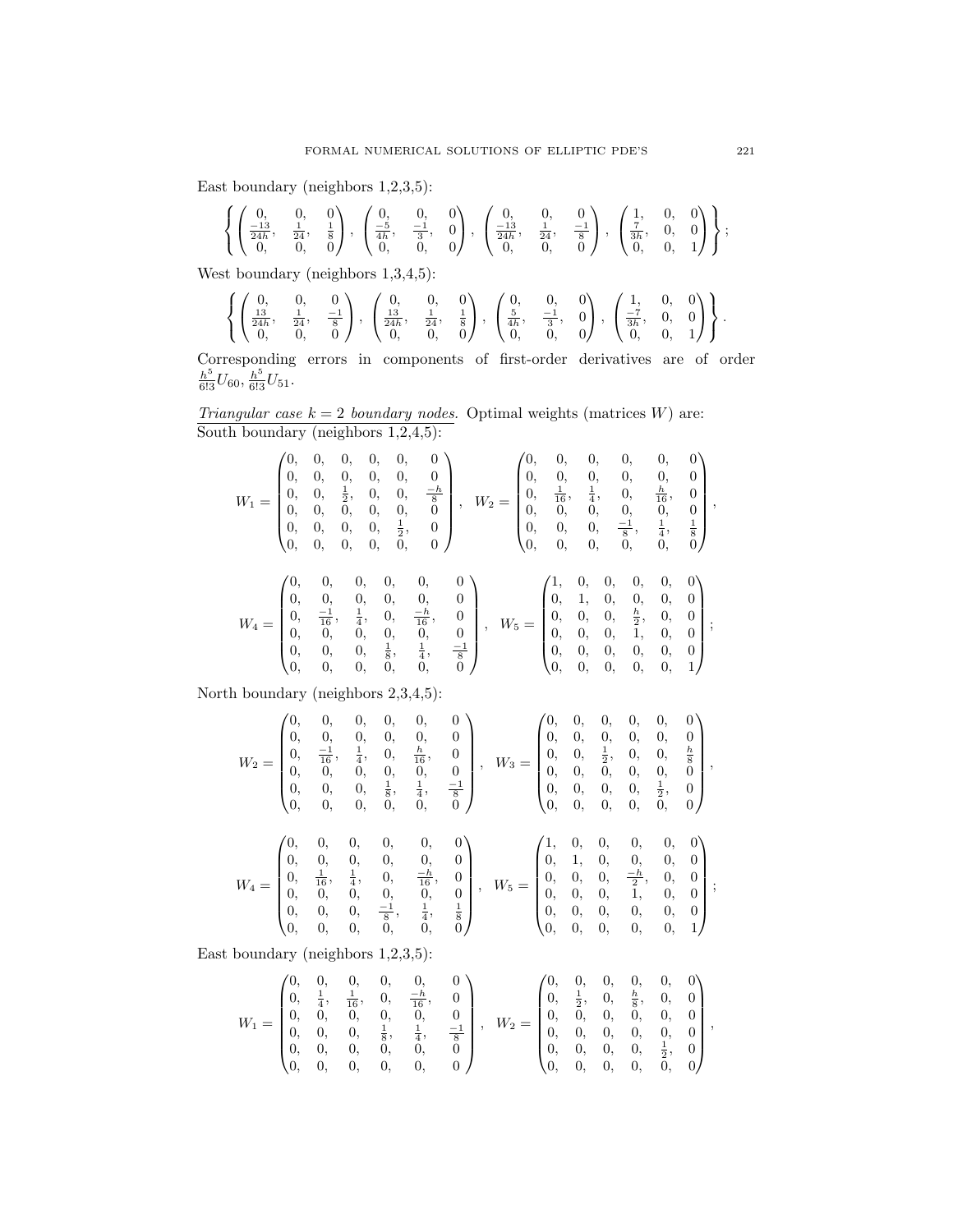*W*<sup>3</sup> = *,* 0*,* 0*,* 0*,* 0*,* 0 *,* <sup>1</sup> *, <sup>−</sup>*<sup>1</sup> *,* 0*,* <sup>h</sup> *,* 0 *,* 0*,* 0*,* 0*,* 0*,* 0 *,* 0*,* 0*,* 0*,* 0*,* 0 *,* 0*,* 0*, <sup>−</sup>*<sup>1</sup> *,* <sup>1</sup> *,* <sup>1</sup> *,* 0*,* 0*,* 0*,* 0*,* 0 *, W*<sup>5</sup> = *,* 0*,* 0*,* 0*,* 0*,* 0 *,* 0*,* 0*,* 0*,* 0*, <sup>−</sup>*<sup>h</sup> *,* 0*,* 1*,* 0*,* 0*,* 0 *,* 0*,* 0*,* 1*,* 0*,* 0 *,* 0*,* 0*,* 0*,* 0*,* 0 *,* 0*,* 0*,* 0*,* 0*,* 1 ;

West boundary (neighbors 1,3,4,5):

$$
W_1 = \begin{pmatrix} 0, & 0, & 0, & 0, & 0, & 0 \\ 0, & \frac{1}{4}, & \frac{-1}{16}, & 0, & \frac{h}{16}, & 0 \\ 0, & 0, & 0, & 0, & 0, & 0 \\ 0, & 0, & 0, & 0, & 0, & 0 \\ 0, & 0, & 0, & 0, & 0, & 0 \end{pmatrix}, W_3 = \begin{pmatrix} 0, & 0, & 0, & 0, & 0, & 0 \\ 0, & \frac{1}{4}, & \frac{1}{16}, & 0, & \frac{-h}{16}, & 0 \\ 0, & 0, & 0, & 0, & 0, & 0 \\ 0, & 0, & 0, & 0, & 0, & 0 \\ 0, & 0, & 0, & 0, & 0, & 0 \\ 0, & 0, & 0, & 0, & 0, & 0 \end{pmatrix}, W_4 = \begin{pmatrix} 0, & 0, & 0, & 0, & 0, & 0 \\ 0, & \frac{1}{4}, & \frac{1}{16}, & 0, & \frac{-h}{16}, & 0 \\ 0, & 0, & 0, & 0, & 0, & 0 \\ 0, & 0, & 0, & 0, & 0, & 0 \\ 0, & 0, & 0, & 0, & 0, & 0 \\ 0, & 0, & 0, & 0, & 0, & 0 \end{pmatrix}, W_5 = \begin{pmatrix} 1, & 0, & 0, & 0, & 0, & 0 \\ 0, & 0, & 0, & 0, & 0, & 0 \\ 0, & 0, & 0, & 0, & 0, & \frac{h}{2} \\ 0, & 0, & 1, & 0, & 0, & 0 \\ 0, & 0, & 0, & 1, & 0, & 0 \\ 0, & 0, & 0, & 0, & 0, & 0 \end{pmatrix}.
$$

Corresponding errors are of order  $\frac{h^7}{7!2}U_{80}$  for first order derivatives and of order  $\frac{h^3}{6}U_{41}$  for derivative  $\partial_x \partial_y$ .

*Full case*  $k = 2$  *boundary nodes.* Optimal weights (matrices  $W$ ) are: South boundary (neighbors 1,2,4,5):

$$
W_1 = \begin{pmatrix} 0, & 0, & 0, & 0, & 0, & 0 \\ 0, & 0, & 0, & 0, & 0, & 0 \\ \frac{45}{32h}, & 0, & \frac{-113}{224}, & 0, & 0, & \frac{11h}{224} \\ 0, & 0, & 0, & 0, & 0, & 0 \\ 0, & \frac{5}{8h}, & 0, & 0, & \frac{-1}{8}, & 0 \\ 0, & 0, & 0, & 0, & 0, & 0 \\ 0, & 0, & 0, & 0, & 0, & 0 \\ \frac{213}{448h}, & \frac{137}{896}, & \frac{11}{224}, & \frac{11h}{256 \cdot 7}, & \frac{11}{112}, & \frac{-11h}{256 \cdot 7} \\ 0, & 0, & 0, & 0, & 0, & 0 \\ \frac{-105}{32h^2}, & \frac{-35}{32h}, & \frac{-5}{16h}, & \frac{-3}{64}, & \frac{-1}{16}, & \frac{3}{64} \\ 0, & 0, & 0, & 0, & 0, & 0 \\ 0, & 0, & 0, & 0, & 0, & 0 \\ 0, & 0, & 0, & 0, & 0, & 0 \\ \frac{213}{448h}, & \frac{-137}{896}, & \frac{-13}{224}, & \frac{11h}{256 \cdot 7}, & \frac{-11}{16}, & \frac{3}{64} \\ 0, & 0, & 0, & 0, & 0, & 0 \\ 0, & 0, & 0, & 0, & 0, & 0 \\ \frac{131}{48h}, & \frac{-137}{896}, & \frac{11}{224}, & \frac{11h}{256 \cdot 7}, & \frac{-11}{12}, & \frac{-11h}{256 \cdot 7} \\ 0, & 0, & 0, & 0, & 0, & 0 \\ \frac{105}{32h^2}, & \frac{-35}{32h}, & \frac{5}{16h}, & \frac{3}{64}, & \frac{-1}{16}, & \frac{-11h}{64} \\ 0, & 0, & 0, & 0, & 0, & 0 \\ 0, & 0, & 0, & 0, & 0
$$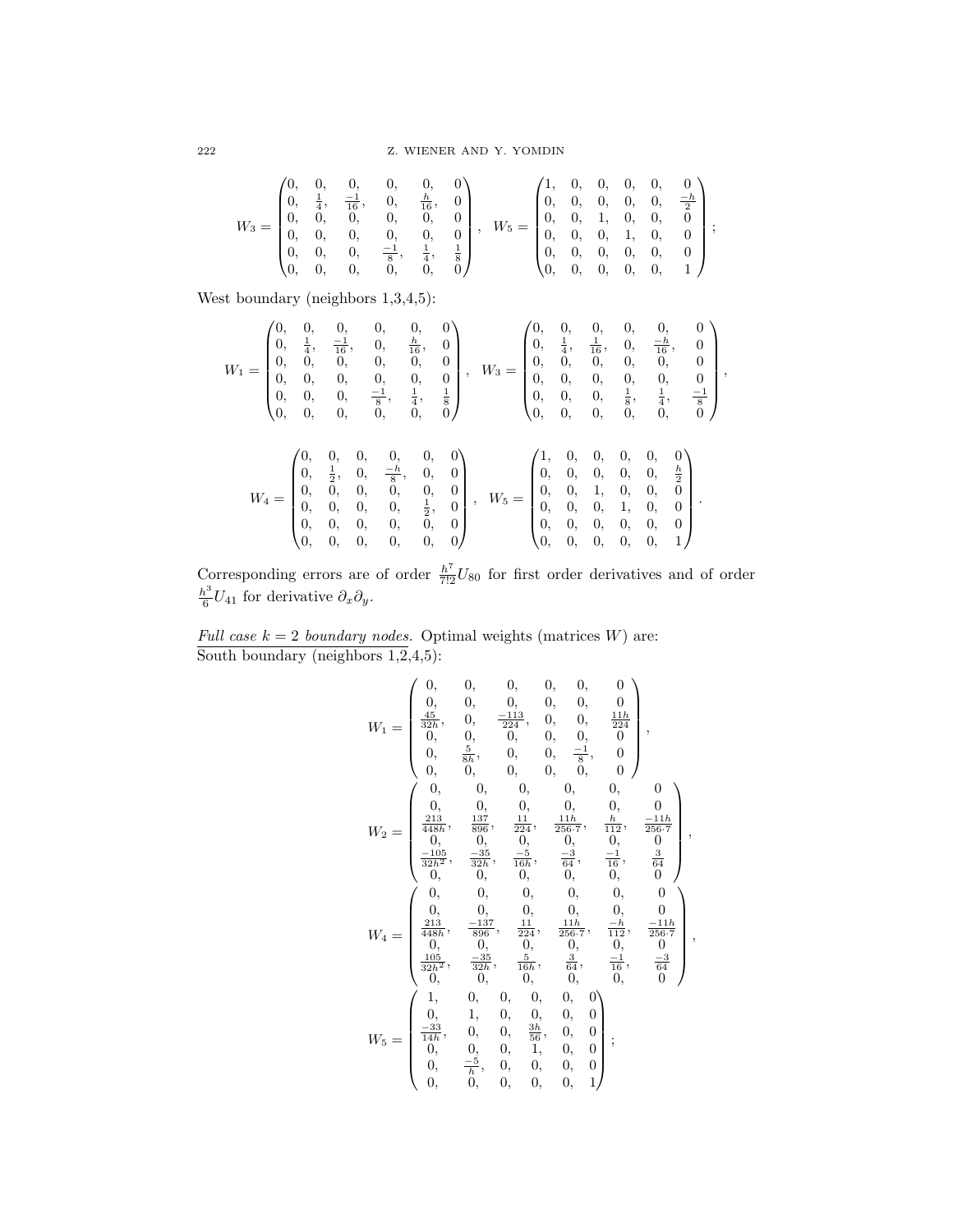North boundary (neighbors 2,3,4,5):

$$
W_2 = \begin{pmatrix} 0, & 0, & 0, & 0, & 0, & 0 \\ 0, & 0, & 0, & 0, & 0, & 0 \\ \frac{-213}{448h}, & \frac{-137}{896}, & \frac{11}{224}, & \frac{-11h}{256\cdot7}, & \frac{h}{112}, & \frac{11h}{256\cdot7} \\ \frac{105}{32h^2}, & \frac{35}{32h}, & \frac{-5}{16h}, & \frac{3}{64}, & \frac{-1}{16}, & \frac{-3}{64} \\ 0, & 0, & 0, & 0, & 0, & 0 \\ 0, & 0, & 0, & 0, & 0, & 0 \\ \frac{-45}{32h}, & 0, & \frac{-113}{224}, & 0, & 0, & \frac{-11h}{224} \\ 0, & 0, & 0, & 0, & 0, & \frac{-11}{224} \\ 0, & 0, & 0, & 0, & 0, & 0 \\ 0, & \frac{-5h}{8h}, & 0, & 0, & \frac{-1}{8}, & 0 \\ 0, & 0, & 0, & 0, & 0, & 0 \\ 0, & \frac{-5h}{8h}, & 0, & 0, & 0, & 0 \\ 0, & 0, & 0, & 0, & 0, & 0 \\ \frac{213}{448h}, & \frac{137}{896}, & \frac{11}{224}, & \frac{-11h}{256\cdot7}, & \frac{-h}{12}, & \frac{11h}{256\cdot7} \\ \frac{-105}{10}, & 0, & 0, & 0, & 0, & 0 \\ 0, & 0, & 0, & 0, & 0, & 0 \\ \frac{-105}{32h^2}, & \frac{5}{32h}, & \frac{5}{16h}, & \frac{-3}{64}, & \frac{-1}{16}, & \frac{3}{64} \\ 0, & 0, & 0, & 0, & 0 \\ 0, & 1, & 0, & 0, & 0, & 0 \\ 0, & \frac{5}{h}, & 0, & 0, & 0, & 0 \\ 0, & 0, & 0, & 0, & 0, & 0 \\ 0, & \frac{5}{h}, & 0, & 0, & 0, & 0 \\ 0
$$

East boundary (neighbors 1,2,3,5):

$$
W_1 = \begin{pmatrix} 0, & 0, & 0, & 0, & 0, & 0 \\ \frac{-213}{448h}, & \frac{11}{224}, & \frac{137}{896}, & \frac{11h}{256\cdot7}, & \frac{-h}{112}, & \frac{-11h}{256\cdot7} \\ 0, & 0, & 0, & 0, & 0, & 0 \\ 0, & 0, & 0, & 0, & 0, & 0 \\ \frac{-105}{32h^2}, & \frac{5}{16h}, & \frac{35}{32h}, & \frac{3}{64}, & \frac{-1}{16}, & -\frac{3}{64} \\ 0, & 0, & 0, & 0, & 0, & 0 \\ 0, & 0, & 0, & 0, & 0, & 0 \\ 0, & 0, & 0, & 0, & 0, & 0 \\ 0, & 0, & 0, & 0, & 0, & 0 \\ 0, & 0, & \frac{-5}{8h}, & 0, & -\frac{11}{8}, & 0 \\ 0, & 0, & 0, & 0, & 0, & 0 \\ 0, & 0, & \frac{-5}{8h}, & 0, & -\frac{1}{8}, & 0 \\ 0, & 0, & 0, & 0, & 0, & 0 \\ \frac{-213}{448h}, & \frac{11}{124}, & \frac{-137}{896}, & \frac{11h}{256\cdot7}, & \frac{h}{112}, & \frac{-11h}{256\cdot7} \\ 0, & 0, & 0, & 0, & 0, & 0 \\ 0, & 0, & 0, & 0, & 0, & 0 \\ 0, & 0, & 0, & 0, & 0, & 0 \\ \frac{105}{32h^2}, & \frac{-5}{16h}, & \frac{35}{32h}, & \frac{-3}{64}, & \frac{-1}{16}, & \frac{3}{64} \\ 0, & 0, & 0, & 0, & 0 \\ 0, & 0, & 0, & 0, & 0 \\ 0, & 0, & 0, & 0, & 0 \\ 0, & 0, & 0, & 0, & 0 \\ 0, & 0, & 0, & 0, & \frac{-3h}{56} \\ 0, & 0, & 0, & 0, & 0 \\ 0, & 0, &
$$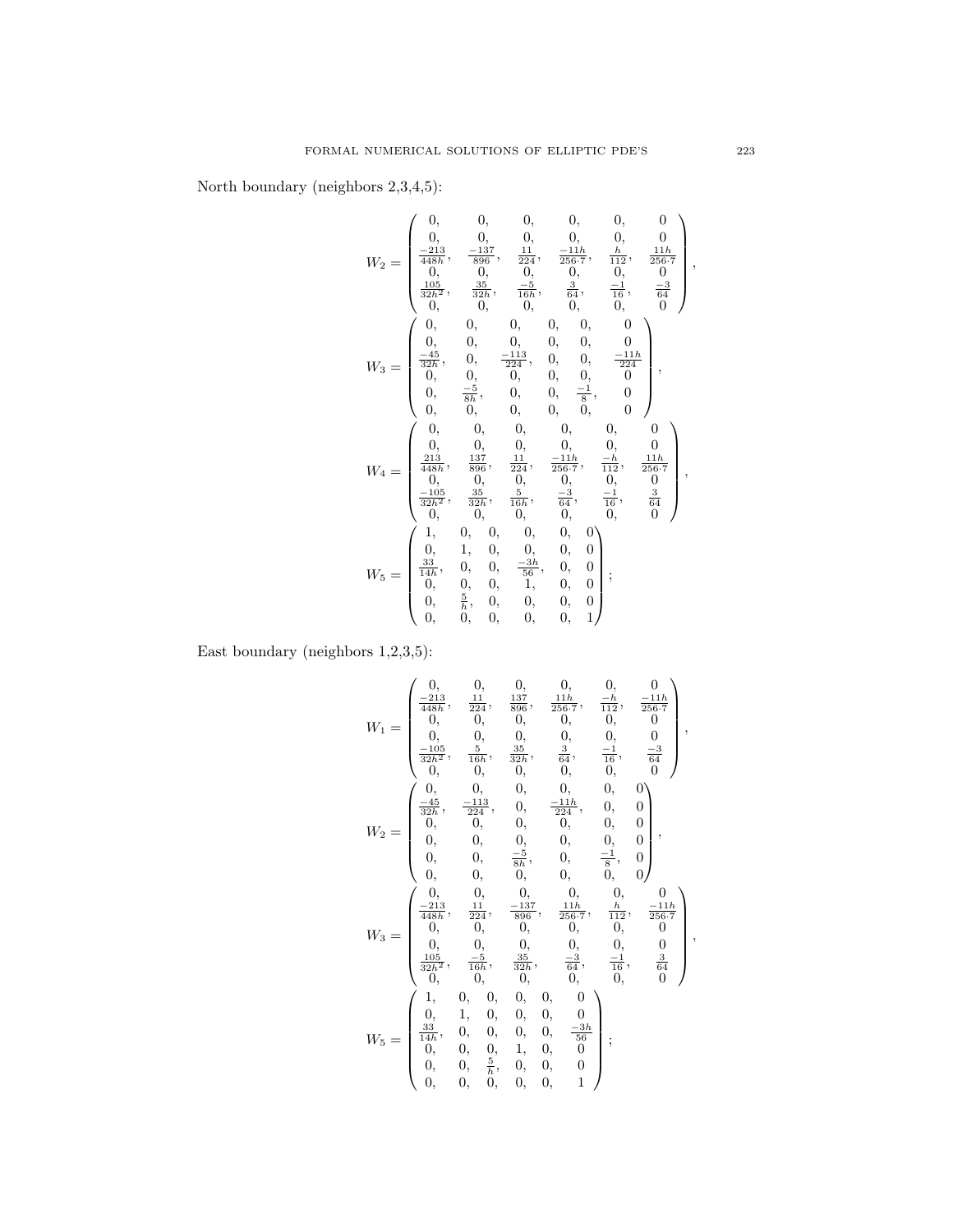

FIGURE  $6.3.1$ 

West boundary (neighbors 1,3,4,5):

$$
W_1 = \begin{pmatrix} 0, & 0, & 0, & 0, & 0, & 0 \\ \frac{213}{448h}, & \frac{11}{224}, & \frac{-137}{896}, & \frac{-11h}{256+7}, & \frac{-11}{112}, & \frac{11h}{256+7} \\ 0, & 0, & 0, & 0, & 0, & 0 \\ 0, & 0, & 0, & 0, & 0, & 0 \\ \frac{105}{32h^2}, & \frac{5}{16h}, & \frac{-35}{32h}, & \frac{-3}{64}, & \frac{-1}{16}, & \frac{3}{64} \\ 0, & 0, & 0, & 0, & 0, & 0 \\ 0, & 0, & 0, & 0, & 0, & 0 \\ 0, & 0, & 0, & 0, & 0, & 0 \\ \frac{213}{448h}, & \frac{11}{224}, & \frac{137}{896}, & \frac{-11h}{256+7}, & \frac{h}{112}, & \frac{11h}{256+7} \\ 0, & 0, & 0, & 0, & 0, & 0 \\ 0, & 0, & 0, & 0, & 0, & 0 \\ \frac{-105}{32h^2}, & \frac{-5}{16h}, & \frac{-33}{32h}, & \frac{-3}{64}, & \frac{-1}{16}, & \frac{-3}{64} \\ 0, & 0, & 0, & 0, & 0, & 0 \\ 0, & 0, & 0, & 0, & 0, & 0 \\ 0, & 0, & 0, & 0, & 0, & 0 \\ 0, & 0, & 0, & 0, & 0, & 0 \\ 0, & 0, & \frac{5}{8h}, & 0, & \frac{-1}{8}, & 0 \\ 0, & 0, & 0, & 0, & 0, & 0 \\ 0, & 0, & \frac{5}{8h}, & 0, & \frac{-1}{8}, & 0 \\ 0, & 0, & 0, & 0, & 0, & 0 \\ 0, & 0, & 0, & 0, & 0, & 0 \\ 0, & 0, & 0, & 0, & 0, & 0 \\ 0, & 0, & 0, & 0, & 0, & 0 \\ 0, & 0, & \frac{-5}{14}, & 0, &
$$

Corresponding errors are of order  $\frac{38h^9}{7!8!}U_{82}$  for first order derivatives and of order  $\frac{h^7}{8!3}U_{81}$  for derivative  $\partial_x\partial_y$ .

6.3. **Optimal weights at corners.** At each corner node we define the following nodes as neighbors: ennumeration of neighbors is shown in Figure 6.3.1. Each corner has 3 neighbors, since otherwise in the triangular case there is linear dependence between rows of the linear operator when  $k = 2$ . For  $k \leq 1$ , these corner nodes do not play any role since all derivatives are known.

The value of  $U_{10}$  is known because we can differentiate the given function  $\varphi$ along x-direction and in the same way as the  $U_{01}$  derivative. The situation changes for  $k = 2$  since the  $U_{11}$  derivative cannot be found from the boundary data. Thus for  $k = 2$  the fifth lines of  $W_l$  matrices (corresponding to the  $\partial_x \partial_y$  derivative) are important.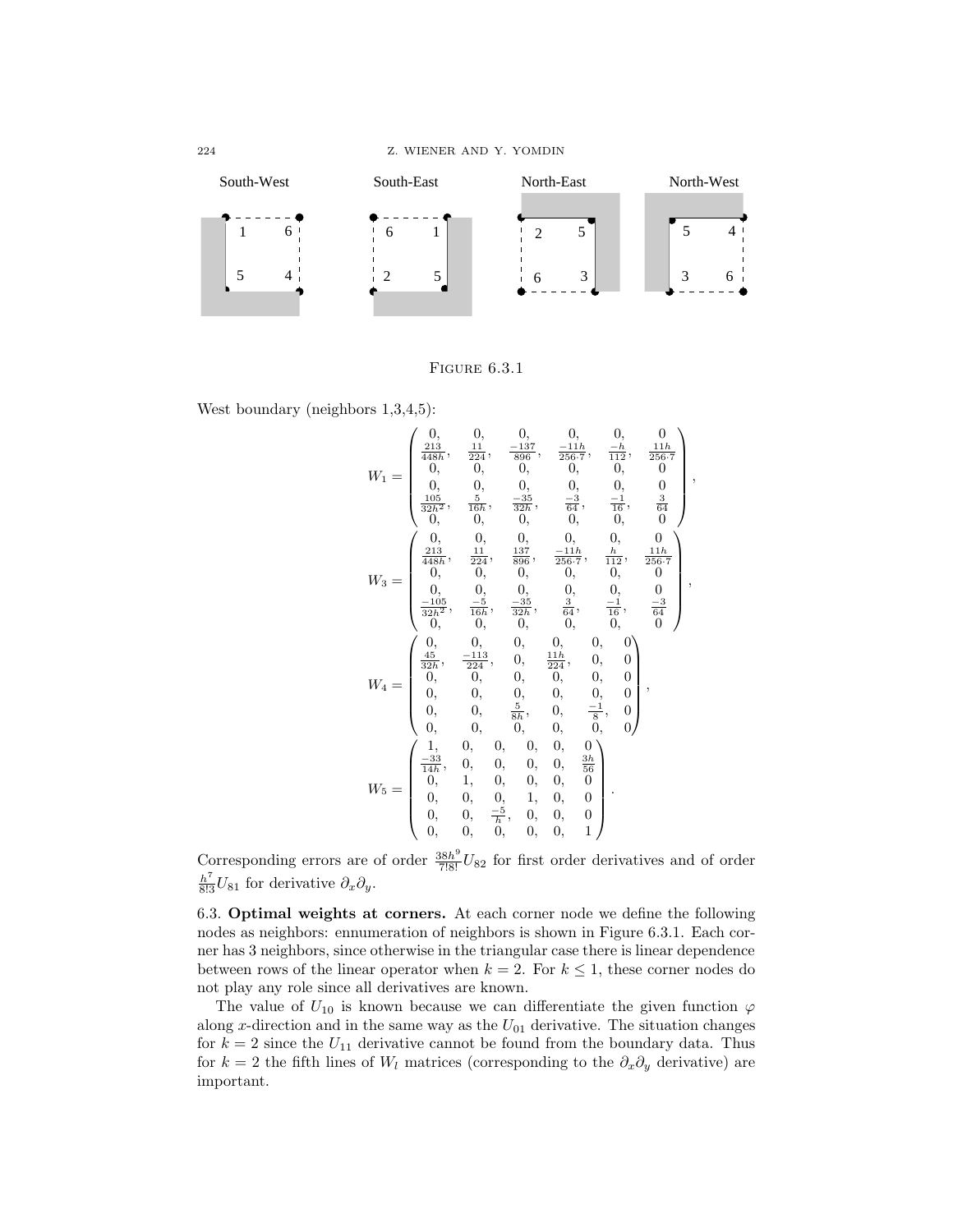*Triangular case*  $k = 2$  *boundary nodes.* Optimal weights (matrices W) are: South-West corner (neighbors 1,4,5,6):

|         | (0,<br>0,<br>0,<br>0,<br>0,<br>0.                                      | 0,<br>0, 0,<br>0,<br>0,<br>0, | 0,<br>0, 0, 0,<br>0,<br>0,<br>0, | $\hspace{0.1em}0,$<br>0,<br>0,<br>$-1,$<br>0,                                                      | 0,<br>0,<br>0,<br>0,<br>$-1,$ | 0,                                             | $ 0\rangle$<br>$\begin{bmatrix} 0 \\ 0 \end{bmatrix}$<br>$\theta$<br>0 <sup>1</sup><br>0/ |                                               | (0,<br>0,<br>0,<br>0,<br>$\setminus 0$ | 0,<br>0,<br>0,                         | 0, 0,<br>$0,\quad 0,\quad 0,\quad 0,\quad 0$<br>$0,\quad 0,\quad 0,\quad 0,\quad 0,\quad 0$<br>0,<br>0,<br>0, 0, 1, 1, 0<br>0, 0, | 0,                                                                | 0, 0)<br>$\overline{0}$<br>0, 0/          | $\vert \cdot$ |
|---------|------------------------------------------------------------------------|-------------------------------|----------------------------------|----------------------------------------------------------------------------------------------------|-------------------------------|------------------------------------------------|-------------------------------------------------------------------------------------------|-----------------------------------------------|----------------------------------------|----------------------------------------|-----------------------------------------------------------------------------------------------------------------------------------|-------------------------------------------------------------------|-------------------------------------------|---------------|
| $W_5 =$ | /1,<br>0,<br>$\mathbf{1}$ 0,<br>$\overline{0}$ ,<br>0,<br>$\sqrt{0}$ , | 0,<br>1,<br>0,<br>0,<br>0,    | 0,<br>0,                         | 0, 0, 0<br>$\begin{bmatrix} 0, & 0, & 0, & 0 \end{bmatrix}$<br>0, 1, 0,<br>1,<br>0, 1, 0,<br>0, 0, | 0,<br>0,<br>0, 1/             | $\vert 0 \vert$<br>$\theta$<br>$\vert 0 \vert$ |                                                                                           | (0,<br>0,<br>0,<br>0,<br>0,<br>$\setminus 0,$ | 0,<br>0,<br>0,<br>0,                   | 0,<br>0, 0,<br>0, 0,<br>0,<br>0,<br>0, | 0,<br>0,<br>0,<br>0,<br>$-1, 1, 0$<br>0,                                                                                          | 0, 0)<br>$\begin{bmatrix} 0, & 0 \end{bmatrix}$<br>0,<br>0,<br>0, | $\vert 0 \vert$<br>$\boldsymbol{0}$<br>0/ |               |

South-East corner (neighbors 1,2,5,6):

$$
W_1 = \begin{pmatrix} 0, & 0, & 0, & 0, & 0, & 0 \\ 0, & 0, & 0, & 0, & 0, & 0 \\ 0, & 0, & 0, & 0, & 0, & 0 \\ 0, & 0, & 0, & 0, & 0, & 0 \\ 0, & 0, & 0, & 1, & -1, & 0 \\ 0, & 0, & 0, & 0, & 0, & 0 \end{pmatrix}, \quad W_2 = \begin{pmatrix} 0, & 0, & 0, & 0, & 0, & 0 \\ 0, & 0, & 0, & 0, & 0, & 0 \\ 0, & 0, & 0, & 0, & 0, & 0 \\ 0, & 0, & 0, & 0, & 0, & 0 \\ 0, & 0, & 0, & -1, & 1, & 0 \\ 0, & 0, & 0, & 0, & 0, & 0 \end{pmatrix},
$$

$$
W_5 = \begin{pmatrix} 1, & 0, & 0, & 0, & 0, & 0 \\ 0, & 1, & 0, & 0, & 0, & 0 \\ 0, & 0, & 1, & 0, & 0, & 0 \\ 0, & 0, & 0, & 1, & 0, & 0 \\ 0, & 0, & 0, & 1, & 0, & 0 \\ 0, & 0, & 0, & 0, & 0, & 0 \\ 0, & 0, & 0, & 0, & 0, & 0 \end{pmatrix}, \quad W_6 = \begin{pmatrix} 0, & 0, & 0, & 0, & 0, & 0 \\ 0, & 0, & 0, & 0, & 0, & 0 \\ 0, & 0, & 0, & 0, & 0, & 0 \\ 0, & 0, & 0, & 0, & 0, & 0 \\ 0, & 0, & 0, & 0, & 0, & 0 \\ 0, & 0, & 0, & 0, & 0, & 0 \end{pmatrix};
$$

North-East corner (neighbors 2,3,5,6):

$$
W_2 = \begin{pmatrix} 0, & 0, & 0, & 0, & 0, & 0 \\ 0, & 0, & 0, & 0, & 0, & 0 \\ 0, & 0, & 0, & 0, & 0, & 0 \\ 0, & 0, & 0, & 0, & 0, & 0 \\ 0, & 0, & 0, & 0, & 0, & 0 \end{pmatrix}, \quad W_3 = \begin{pmatrix} 0, & 0, & 0, & 0, & 0, & 0 \\ 0, & 0, & 0, & 0, & 0, & 0 \\ 0, & 0, & 0, & 0, & 0, & 0 \\ 0, & 0, & 0, & 0, & 0, & 0 \\ 0, & 0, & 0, & 0, & 0, & 0 \\ 0, & 0, & 0, & 0, & 0, & 0 \end{pmatrix}, \quad W_4 = \begin{pmatrix} 0, & 0, & 0, & 0, & 0, & 0 \\ 0, & 0, & 0, & 0, & 0, & 0 \\ 0, & 0, & 0, & 0, & 0, & 0 \\ 0, & 0, & 0, & 0, & 0, & 0 \\ 0, & 0, & 0, & 0, & 0, & 0 \\ 0, & 0, & 0, & 0, & 0, & 0 \\ 0, & 0, & 0, & 0, & 0, & 0 \\ 0, & 0, & 0, & 0, & 0, & 0 \end{pmatrix}, \quad W_6 = \begin{pmatrix} 0, & 0, & 0, & 0, & 0, & 0 \\ 0, & 0, & 0, & 0, & 0, & 0 \\ 0, & 0, & 0, & 0, & 0, & 0 \\ 0, & 0, & 0, & 0, & 0, & 0 \\ 0, & 0, & 0, & 0, & 0, & 0 \\ 0, & 0, & 0, & 0, & 0, & 0 \end{pmatrix};
$$

North-West corner (neighbors 3,4,5,6):

*W*<sup>3</sup> = 0*,* 0*,* 0*,* 0*,* 0*,* 0 0*,* 0*,* 0*,* 0*,* 0*,* 0 0*,* 0*,* 0*,* 0*,* 0*,* 0 0*,* 0*,* 0*,* 0*,* 0*,* 0 0*,* 0*,* 0*,* 1*,* −1*,* 0 0*,* 0*,* 0*,* 0*,* 0*,* 0 *, W*<sup>4</sup> = 0*,* 0*,* 0*,* 0*,* 0*,* 0 0*,* 0*,* 0*,* 0*,* 0*,* 0 0*,* 0*,* 0*,* 0*,* 0*,* 0 0*,* 0*,* 0*,* 0*,* 0*,* 0 0*,* 0*,* 0*,* −1*,* 1*,* 0 0*,* 0*,* 0*,* 0*,* 0*,* 0 *,*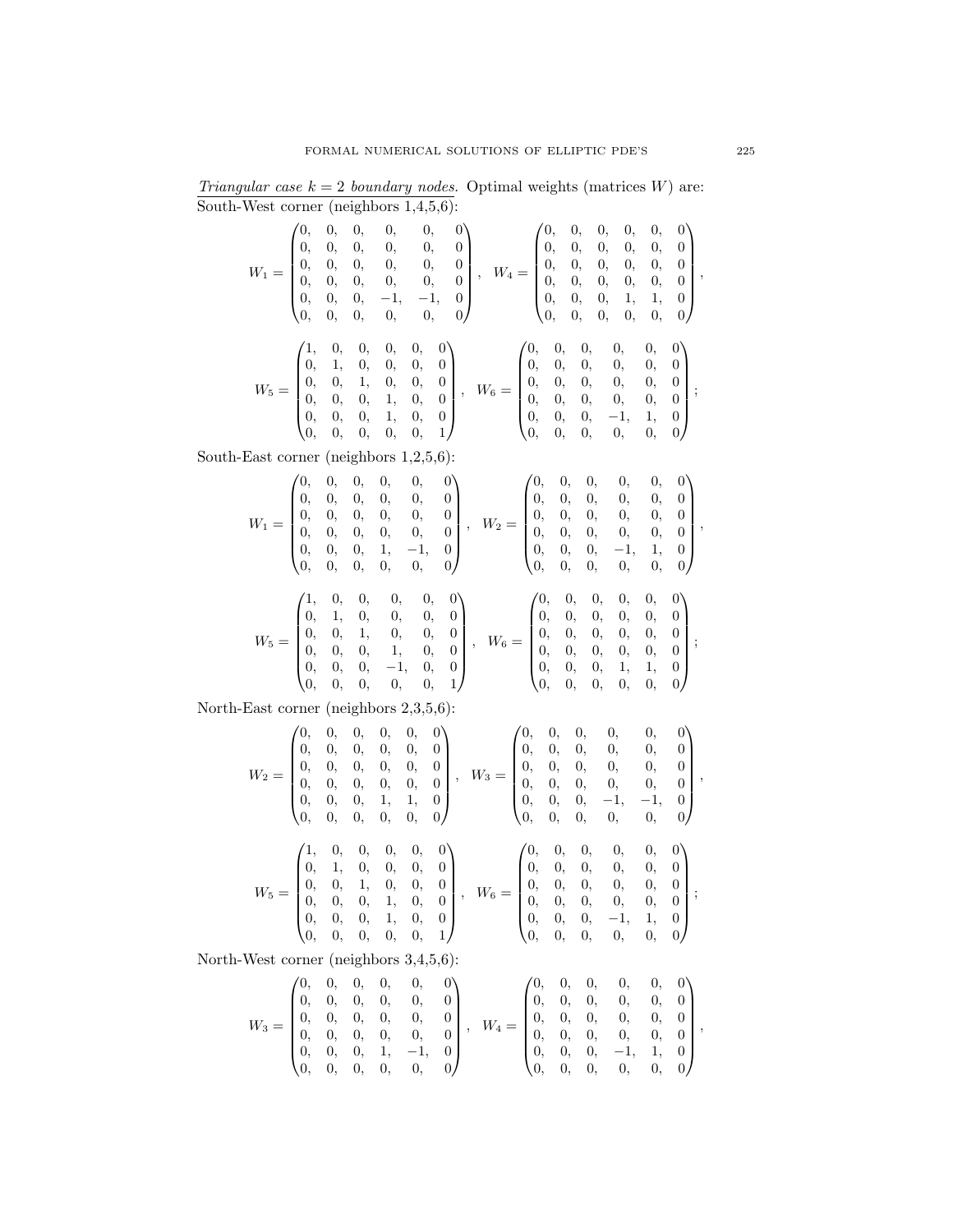|                                                                                                                  |  | (1, 0, 0, 0, 0, 0)                                          |  |         |  | (0, 0, 0, 0, 0, 0)                                         |                                                                                            |  |
|------------------------------------------------------------------------------------------------------------------|--|-------------------------------------------------------------|--|---------|--|------------------------------------------------------------|--------------------------------------------------------------------------------------------|--|
|                                                                                                                  |  | $\begin{bmatrix} 0, 1, 0, 0, 0, 0 \end{bmatrix}$            |  |         |  | $\begin{bmatrix} 0, & 0, & 0, & 0, & 0, & 0 \end{bmatrix}$ |                                                                                            |  |
|                                                                                                                  |  |                                                             |  | $W_6 =$ |  |                                                            |                                                                                            |  |
| $W_5 = \left[ \begin{array}{cccc} 0, & 0, & 1, & 0, & 0, & 0 \\ 0, & 0, & 0, & 1, & 0, & 0 \end{array} \right],$ |  |                                                             |  |         |  |                                                            | $\begin{bmatrix} 0, & 0, & 0, & 0, & 0, & 0 \\ 0, & 0, & 0, & 0, & 0, & 0 \end{bmatrix}$ . |  |
|                                                                                                                  |  | $\begin{bmatrix} 0, & 0, & 0, & -1, & 0, & 0 \end{bmatrix}$ |  |         |  | [0, 0, 0, 1, 1, 0]                                         |                                                                                            |  |
|                                                                                                                  |  | (0, 0, 0, 0, 0, 1)                                          |  |         |  | (0, 0, 0, 0, 0, 0)                                         |                                                                                            |  |

Corresponding errors are of order  $\frac{h^3}{3}U_{41}$  for derivative  $\partial_x \partial_y$ .

*Full case*  $k = 2$  *boundary nodes.* Optimal weights (matrices  $W$ ) are: South-West corner (neighbors 1,4,5,6):

| $\left(\begin{array}{cccccc} 1, & 0, & 0, & 0, & 0, & 0 \\ 0, & 1, & 0, & 0, & 0, & 0 \\ 0, & 0, & 1, & 0, & 0, & 0 \end{array}\right).$ | 0, | $0, 0, 0 \setminus$ |  | $\left(\begin{array}{cccccc} 0, & 0, & 0, & 0, & 0, & 0 \\ 0, & 0, & 0, & 0, & 0, & 0 \\ 0, & 0, & 0, & 0, & 0, & 0 \end{array}\right)$ |  |  |  |
|------------------------------------------------------------------------------------------------------------------------------------------|----|---------------------|--|-----------------------------------------------------------------------------------------------------------------------------------------|--|--|--|

$$
W_5 = \begin{bmatrix} 0, & 0, & 1, & 0, & 0, & 0 \\ 0, & 0, & 1, & 0, & 0, & 0 \\ 0, & 0, & 0, & 1, & 0, & 0 \\ \frac{-24}{h^2}, & \frac{-7}{h}, & \frac{-7}{h}, & 0, & 0, & 0 \end{bmatrix}, W_6 = \begin{bmatrix} 0, & 0, & 0, & 0, & 0, & 0 \\ 0, & 0, & 0, & 0, & 0, & 0 \\ 0, & 0, & 0, & 0, & 0, & 0 \\ \frac{-24}{h^2}, & \frac{7}{h}, & \frac{7}{h}, & 0, & -1, & 0 \\ 0, & 0, & 0, & 0, & 0, & 0 \end{bmatrix};
$$

South-East corner (neighbors 1,2,5,6):

$$
W_1 = \begin{pmatrix} 0, & 0, & 0, & 0, & 0, & 0 \\ 0, & 0, & 0, & 0, & 0, & 0 \\ 0, & 0, & 0, & 0, & 0, & 0 \\ \frac{-24}{h^2}, & \frac{7}{h}, & \frac{7}{h}, & 0, & -1, & 0 \\ 0, & 0, & 0, & 0, & 0, & 0 \end{pmatrix}, W_2 = \begin{pmatrix} 0, & 0, & 0, & 0, & 0, & 0 \\ 0, & 0, & 0, & 0, & 0, & 0 \\ 0, & 0, & 0, & 0, & 0, & 0 \\ \frac{-24}{h^2}, & \frac{-7}{h}, & \frac{7}{h}, & 0, & -1, & 0 \\ 0, & 0, & 0, & 0, & 0 \end{pmatrix}, W_3 = \begin{pmatrix} 0, & 0, & 0, & 0, & 0, & 0 \\ 0, & 0, & 0, & 0, & 0, & 0 \\ \frac{-24}{h^2}, & \frac{-7}{h}, & \frac{7}{h}, & 0, & -1, & 0 \\ 0, & 0, & 0, & 0, & 0, & 0 \\ 0, & 0, & 0, & 0, & 0, & 0 \\ \frac{24}{h^2}, & \frac{-7}{h}, & \frac{7}{h}, & 0, & 0, & 0 \end{pmatrix}, W_6 = \begin{pmatrix} 0, & 0, & 0, & 0, & 0, & 0 \\ 0, & 0, & 0, & 0, & 0, & 0 \\ 0, & 0, & 0, & 0, & 0, & 0, & 0 \\ 0, & 0, & 0, & 0, & 0, & 0, & 0 \\ 0, & 0, & 0, & 0, & 0, & 0 \\ \frac{24}{h^2}, & \frac{7}{h}, & \frac{7}{h}, & 0, & -1, & 0 \\ 0, & 0, & 0, & 0, & 0, & 0 \end{pmatrix};
$$

North-East corner (neighbors 2,3,5,6):

*W*<sup>2</sup> = 0*,* 0*,* 0*,* 0*,* 0*,* 0 0*,* 0*,* 0*,* 0*,* 0*,* 0 0*,* 0*,* 0*,* 0*,* 0*,* 0 0*,* 0*,* 0*,* 0*,* 0*,* 0 24 <sup>h</sup><sup>2</sup> *,* <sup>7</sup> <sup>h</sup> *, <sup>−</sup>*<sup>7</sup> <sup>h</sup> *,* 0*,* −1*,* 0 0*,* 0*,* 0*,* 0*,* 0*,* 0 *, W*<sup>3</sup> = 0*,* 0*,* 0*,* 0*,* 0*,* 0 0*,* 0*,* 0*,* 0*,* 0*,* 0 0*,* 0*,* 0*,* 0*,* 0*,* 0 0*,* 0*,* 0*,* 0*,* 0*,* 0 24 <sup>h</sup><sup>2</sup> *, <sup>−</sup>*<sup>7</sup> <sup>h</sup> *,* <sup>7</sup> <sup>h</sup> *,* 0*,* −1*,* 0 0*,* 0*,* 0*,* 0*,* 0*,* 0 *, W*<sup>5</sup> = 1*,* 0*,* 0*,* 0*,* 0*,* 0 0*,* 1*,* 0*,* 0*,* 0*,* 0 0*,* 0*,* 1*,* 0*,* 0*,* 0 0*,* 0*,* 0*,* 1*,* 0*,* 0 *−*24 <sup>h</sup><sup>2</sup> *,* <sup>7</sup> <sup>h</sup> *,* <sup>7</sup> <sup>h</sup> *,* 0*,* 0*,* 0 0*,* 0*,* 0*,* 0*,* 0*,* 1 *, W*<sup>6</sup> = 0*,* 0*,* 0*,* 0*,* 0*,* 0 0*,* 0*,* 0*,* 0*,* 0*,* 0 0*,* 0*,* 0*,* 0*,* 0*,* 0 0*,* 0*,* 0*,* 0*,* 0*,* 0 *−*24 <sup>h</sup><sup>2</sup> *, <sup>−</sup>*<sup>7</sup> <sup>h</sup> *, <sup>−</sup>*<sup>7</sup> <sup>h</sup> *,* 0*,* −1*,* 0 0*,* 0*,* 0*,* 0*,* 0*,* 0 ;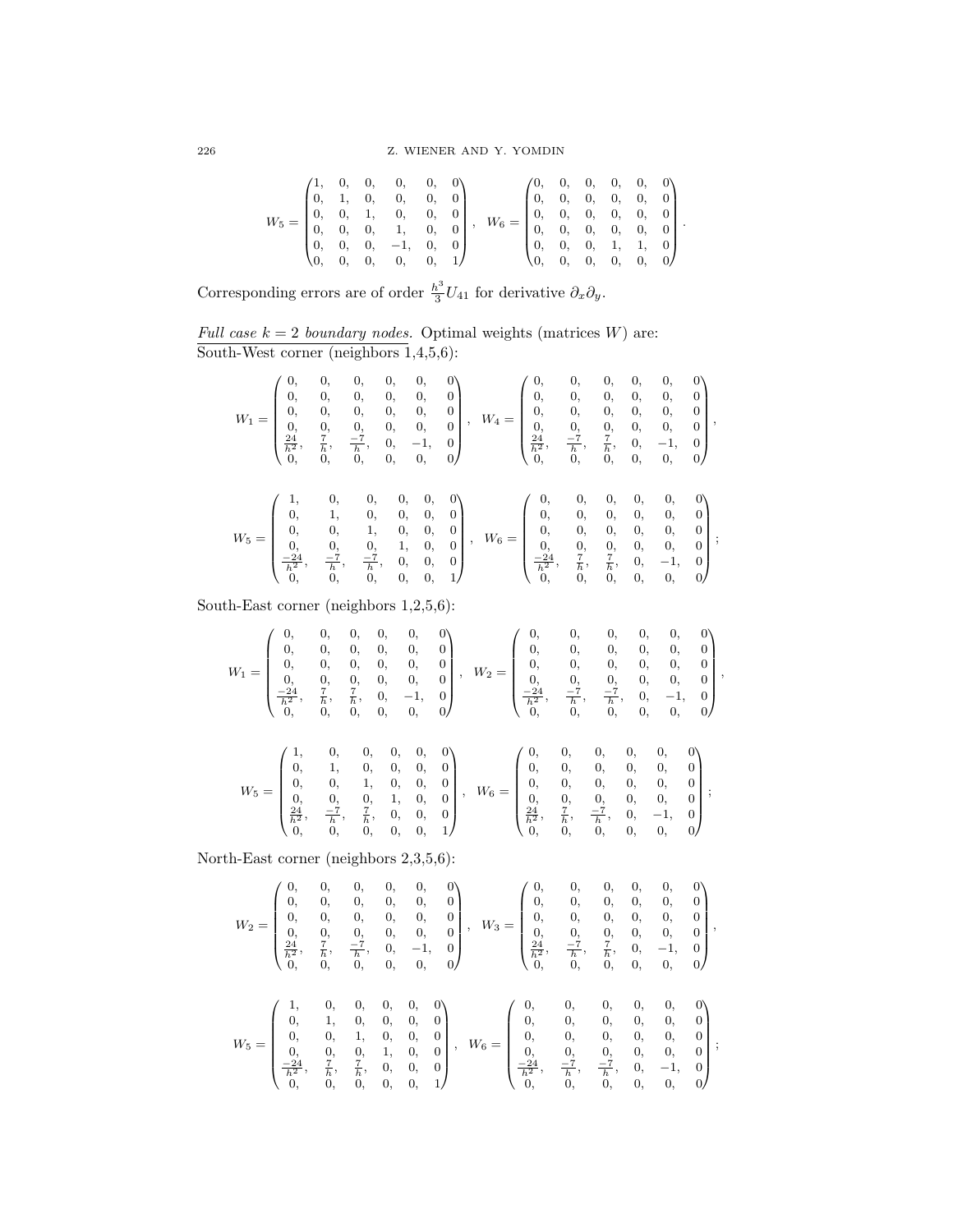North-West corner (neighbors 3,4,5,6):

*W*<sup>3</sup> = 0*,* 0*,* 0*,* 0*,* 0*,* 0 0*,* 0*,* 0*,* 0*,* 0*,* 0 0*,* 0*,* 0*,* 0*,* 0*,* 0 0*,* 0*,* 0*,* 0*,* 0*,* 0 *−*24 <sup>h</sup><sup>2</sup> *, <sup>−</sup>*<sup>7</sup> <sup>h</sup> *, <sup>−</sup>*<sup>7</sup> <sup>h</sup> *,* 0*,* −1*,* 0 0*,* 0*,* 0*,* 0*,* 0*,* 0 *, W*<sup>4</sup> = 0*,* 0*,* 0*,* 0*,* 0*,* 0 0*,* 0*,* 0*,* 0*,* 0*,* 0 0*,* 0*,* 0*,* 0*,* 0*,* 0 0*,* 0*,* 0*,* 0*,* 0*,* 0 *−*24 <sup>h</sup><sup>2</sup> *,* <sup>7</sup> <sup>h</sup> *,* <sup>7</sup> <sup>h</sup> *,* 0*,* −1*,* 0 0*,* 0*,* 0*,* 0*,* 0*,* 0 *, W*<sup>5</sup> = 1*,* 0*,* 0*,* 0*,* 0*,* 0 0*,* 1*,* 0*,* 0*,* 0*,* 0 0*,* 0*,* 1*,* 0*,* 0*,* 0 0*,* 0*,* 0*,* 1*,* 0*,* 0 24 <sup>h</sup><sup>2</sup> *,* <sup>7</sup> <sup>h</sup> *, <sup>−</sup>*<sup>7</sup> <sup>h</sup> *,* 0*,* 0*,* 0 0*,* 0*,* 0*,* 0*,* 0*,* 1 *, W*<sup>6</sup> = 0*,* 0*,* 0*,* 0*,* 0*,* 0 0*,* 0*,* 0*,* 0*,* 0*,* 0 0*,* 0*,* 0*,* 0*,* 0*,* 0 0*,* 0*,* 0*,* 0*,* 0*,* 0 24 <sup>h</sup><sup>2</sup> *, <sup>−</sup>*<sup>7</sup> <sup>h</sup> *,* <sup>7</sup> <sup>h</sup> *,* 0*,* −1*,* 0 0*,* 0*,* 0*,* 0*,* 0*,* 0 *.*

Corresponding errors are of order  $\frac{h^8}{10!8}U_{91}$  for derivative  $\partial_x\partial_y$ .

6.4. **Completion operators.** As was mentioned in subsection 4.2, the accuracy we obtain by recovering a 2-order jet by its neighbors (assuming the Whitney functional to be sufficiently small) is much higher than the accuracy that can be achieved by using only values. This means that by straightforward use of jets of order 2, we allow errors of order of  $h^3$  and have no benefits from the high accuracy of coefficients of this jet. However, in this scheme we suggest that one can also recover the higher derivatives from neighboring jets of order 2. Their accuracy is balanced in terms of degrees of h.

Assume that jets of second order of a harmonic function are known at 5 points (forming our stencil). One can find matrices  $Q_l$ ,  $l = 1, 2, 3, 4, 5$  of dimension dim Jet<sub>11</sub>  $\times$  dim Jet<sub>2</sub>, such that the linear combination  $\sum_{1}^{5} Q_l U_2^{z_l}$  reconstructs jet of order 11 of the original function at the middle point. The following table shows unreducible errors in terms of orders  $2-11$ ; here symbol  $(2,1)$ , for example, means an error in the term corresponding to  $\partial_{xx}\partial_y$ , etc.

$$
(3,0) \rightarrow \frac{h^{10}}{15!2156} U_{13,0}, \quad (2,1) \rightarrow \frac{7h^{10}}{10!1170} U_{12,1},
$$
  
\n
$$
(4,0) \rightarrow o(h^9), \quad (3,1) \rightarrow \frac{6h^8}{11!} U_{11,1},
$$
  
\n
$$
(5,0) \rightarrow \frac{2h^8}{11!} U_{13,0}, \quad (4,1) \rightarrow \frac{2h^8}{11!} U_{12,1},
$$
  
\n
$$
(6,0) \rightarrow o(h^8), \quad (5,1) \rightarrow \frac{120h^8}{13!} U_{13,1},
$$
  
\n
$$
(7,0) \rightarrow \frac{h^6}{6!1170} U_{13,0}, \quad (6,1) \rightarrow \frac{h^6}{6!1170} U_{12,1},
$$
  
\n
$$
(8,0) \rightarrow o(h^5), \quad (7,1) \rightarrow \frac{h^4}{5!33} U_{11,1},
$$
  
\n
$$
(9,0) \rightarrow \frac{4h^4}{6!33} U_{13,0}, \quad (8,1) \rightarrow \frac{4h^4}{6!33} U_{12,1},
$$
  
\n
$$
(10,0) \rightarrow o(h^5), \quad (9,1) \rightarrow \frac{2h^4}{5!143} U_{13,1},
$$
  
\n
$$
(11,0) \rightarrow \frac{7h^2}{2340} U_{13,0}, \quad (10,1) \rightarrow \frac{7h^2}{2340} U_{12,1}.
$$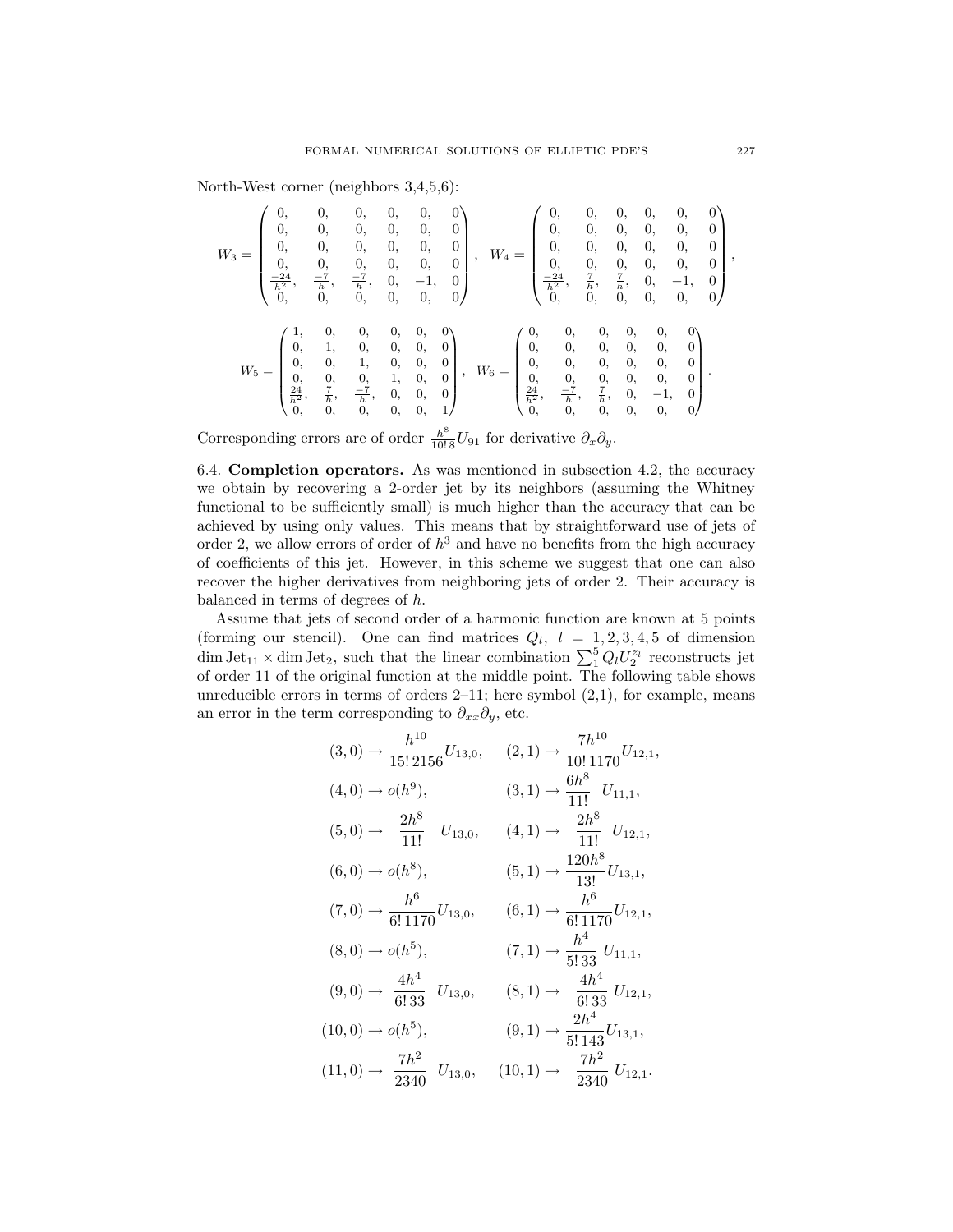As an example of the completion matrix  $Q_1$  for the full scheme  $k = 2$ , lines from  $(3,0)$  to  $(10,1)$  are listed below (the previous lines from  $(0,0)$  to  $(0,2)$  are given by the corresponding  $W_1$ ). The matrices have only 5 columns since by the equation  $(2,0)$  components of formal solution are always equal to  $(0,2)$  components, which means that only 5 coefficients are independent (that is  $\dim Sol_2^z = 5$  at any internal node z).

|         |                      | $-59/240h^2$ ,    |                     |                  | 1/30h           |
|---------|----------------------|-------------------|---------------------|------------------|-----------------|
|         | $-231/32h^3$ ,       | 0.                | $883/480h^2$ ,      | 1/480h,          |                 |
|         | $18/h^4$ ,           | $\overline{0}$ ,  | $-57/16h^{3}$ ,     | $-3/16h^2$ ,     |                 |
|         |                      | $-21/8h^3$ ,      |                     |                  | $3/8h^2$        |
|         |                      | $12/h^4$ ,        |                     | $\theta$ .       | $-3/2h^3$       |
|         |                      | 0.                | $12/h^4$ ,          | $3/2h^3$ ,       |                 |
|         | $-1575/2h^6$ ,       | $\overline{0}$ ,  | $1035/8h^5$ ,       | $45/8h^4$ ,      |                 |
|         |                      | $135/2h^5$ ,      |                     | 0,               | $-15/2h^4$      |
| $Q_1 =$ | $-5775/h^7$ ,        | $-273/h^6$ ,      | $-5775/4h^6$ ,      | $385/4h^5$ ,     | $21/h^5$        |
|         | $10395/2h^{7}$ ,     | 0,                | $-35492/h^6$ ,      | $-273/2h^5$ ,    |                 |
|         | $-30240/h^8$ ,       | 0,                | $9450/h^7$ ,        | $630/h^6$ ,      |                 |
|         |                      | $945/h^7$ ,       | 0,                  | $\overline{0}$ . | $-315/h^6$      |
|         | 0.                   | $-10080/h^8$ ,    | $\overline{0}$ .    | 0,               | $2520/h^7$      |
|         |                      | 0.                | $-10080/h^8$ ,      | $-2520/h^7$ ,    |                 |
|         | $4762800/h^{10}$ ,   | 0,                | $-1077300/h^9$ ,    | $-56700/h^8$ ,   |                 |
|         |                      | $-113400/h^9$ ,   | 0,                  | 0,               | $22680/h^8$     |
|         | $26195400/h^{11}$ ,  | $914760/h^{10}$ , | $-6548850/h^{10}$ , | $-436590/h^9$ ,  | $-166320/h^{9}$ |
|         | $-13097700/h^{11}$ , | 0,                | $4698540/h^{10}$ ,  | $457380/h^9$ ,   |                 |

*.*

6.5. **Explanation of the tables.** All calculations were performed with the *Mathematica* 2.2 program on an IBM RS6000 computer. For some values of parameters the resulting linear system was too large (more than 1000 *×* 1000) and the program did not succeed in inverting such a matrix. This is marked by  $a \star in$  the corresponding position of each table.

*Dimensions of subspaces.* The grid G consists of  $N^2$  nodes among which there are  $4(N-1)$  boundaries and  $(N-1)^2$  internal nodes. Dimension of the JEF space is  $\#G \cdot \dim \text{Jet.}$  After imposing all restrictions from the differential equation, its corollaries and boundary conditions, we get the dimension of the subspace of global formal solutions. The results are represented in the following table, where  $\dim_1$ is the dimension of  $JEF_k^G$ , dim<sub>2</sub> is the dimension of  $SOL_k^G$  when we consider true

| $dim_1$ |     |     |                |  | dim <sub>2</sub> |     |          |  | dim <sub>3</sub> |     |          |
|---------|-----|-----|----------------|--|------------------|-----|----------|--|------------------|-----|----------|
| N<br>k  | 0   | ı   | $\overline{2}$ |  | 0                | ı   | 2        |  | 0                |     | 2        |
| 3       | 9   | 27  | 54             |  |                  | 7   | 17       |  |                  | 3   | 5        |
| 5       | 25  | 75  | 150            |  | 9                | 39  | 73       |  | 9                | 27  | 45       |
| 9       | 81  | 243 | 486            |  | 49               | 175 | 305      |  | 49               | 147 | 245      |
| 17      | 289 |     | 867 1734       |  | 225              |     | 735 1249 |  | 225              |     | 675 1125 |

TABLE  $6.1$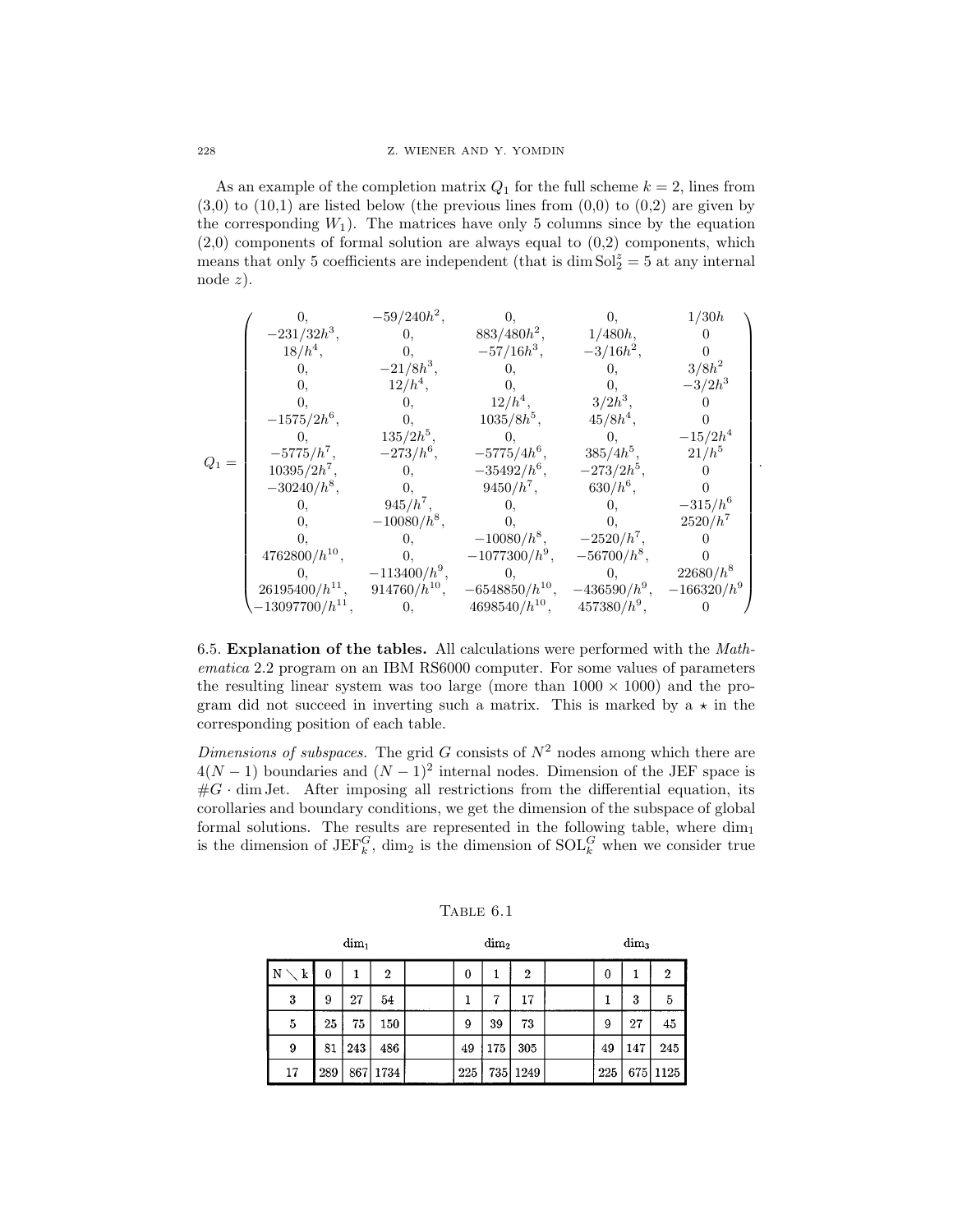boundary restrictions see (see subsection 4.3), and dim<sub>3</sub> is the dimension of  $SOL_{k}^{G}$ when we consider all boundary jets fixed.

*Discretization errors, Dirichlet problem.* In Tables 6.2–6.21 we give results of the comparison of the solution of the discretized problem and the analytic one. Two types of solutions were used:  $u(x, y) = x^7 - 21x^5y^2 + 35x^3y^4 - 7xy^6$  and  $u(x, y) =$  $e^{3x}$  sin 3y. The domain  $\Omega = [0, 1] \times [0, 1]$ . The first function takes values from [*−*3,8] on Ω (approximately), and its first derivatives vary in intervals [*−*20, 20] and second in [*−*170, 170]. The second function and its first and second derivatives have the range [0, 20], [*−*60, 60], [*−*180, 180]. See pictures at the end.

Now we study only properties of the discretization scheme and not the boundary and corners effects. So as the boundary data we have taken the whole jets of true solution both on the boundary and at corners.

The precise results of our computations for full method with  $k = 2$  when the true solution has a form of a polynomial of degree 7 (see Tables 6.4 and 6.20) are explained by the fact that the scheme we use has a discretization error of order of tenth derivatives (see 5.1, 5.2, 5.3 full case,  $k = 2$ ). Hence it is precise for all harmonic polynomials of lower degree.

*Maximal values in the right side, Dirichlet problem.* In Tables 6.6–6.9 maximal absolute values of the right-hand side of the corresponding linear system of equations are given, as explained in subsection 6.1.

*Discretization errors, Poisson problem.* Discretization errors for a Poisson problem with  $f = -16(x^2 + y^2) \sin 4xy$  are given in Tables 6.10–6.13. The same domain and grids are considered as in the Dirichlet case.

*Maximal values in the right side, Poisson problem.* In Tables 6.14–6.17 maximal absolute values of the right-hand side of the corresponding linear system of equations are given, as explained in subsection 6.2.

*Multiscaling.* Tables 6.18 and 6.19 contain information about condition numbers with and without multiscaling. The multiscaling effect on the right-hand sides is reflected in Tables 6.6–6.9 and 6.14–6.17 as mentioned above.

*Dirichlet boundary data.* Discretization errors and condition numbers for the scheme implemented with true boundary data (see subsection 4.3) are given in Tables 6.20–6.22. Note that in this case the dimensions of the corresponding objects are bigger; see column  $2 \text{ (dim}_2)$  in Table 6.1.

Table 6.2. Dirichlet problem. Discretization errors in jet-form. Analytic solution:  $x^7 - 21x^5y^2 + 35x^3y^4 - 7xy^6$ .

| $N \setminus k$ |           |                                 |                                                                                                          |
|-----------------|-----------|---------------------------------|----------------------------------------------------------------------------------------------------------|
| 3               | ${0.547}$ | $\{0, 0, 3.3\}$                 | $\{0, 0, 0, 6.6, 6.6\}$                                                                                  |
| 5               |           |                                 | $\left[ \{0.220\} \right] \{0.027, 0.29, 0.92\} \left[ \{0.002, 0.07, 0.08, 1.8, 1.8\} \right]$          |
| 9               |           |                                 | $\left[\{0.059\}\right]\left\{0.007, 0.08, 0.27\right\}\left[\{8.10^{-4}, 0.02, 0.02, 0.5, 0.5\}\right]$ |
|                 |           | $\{0.015\}$ {0.002, 0.02, 0.07} |                                                                                                          |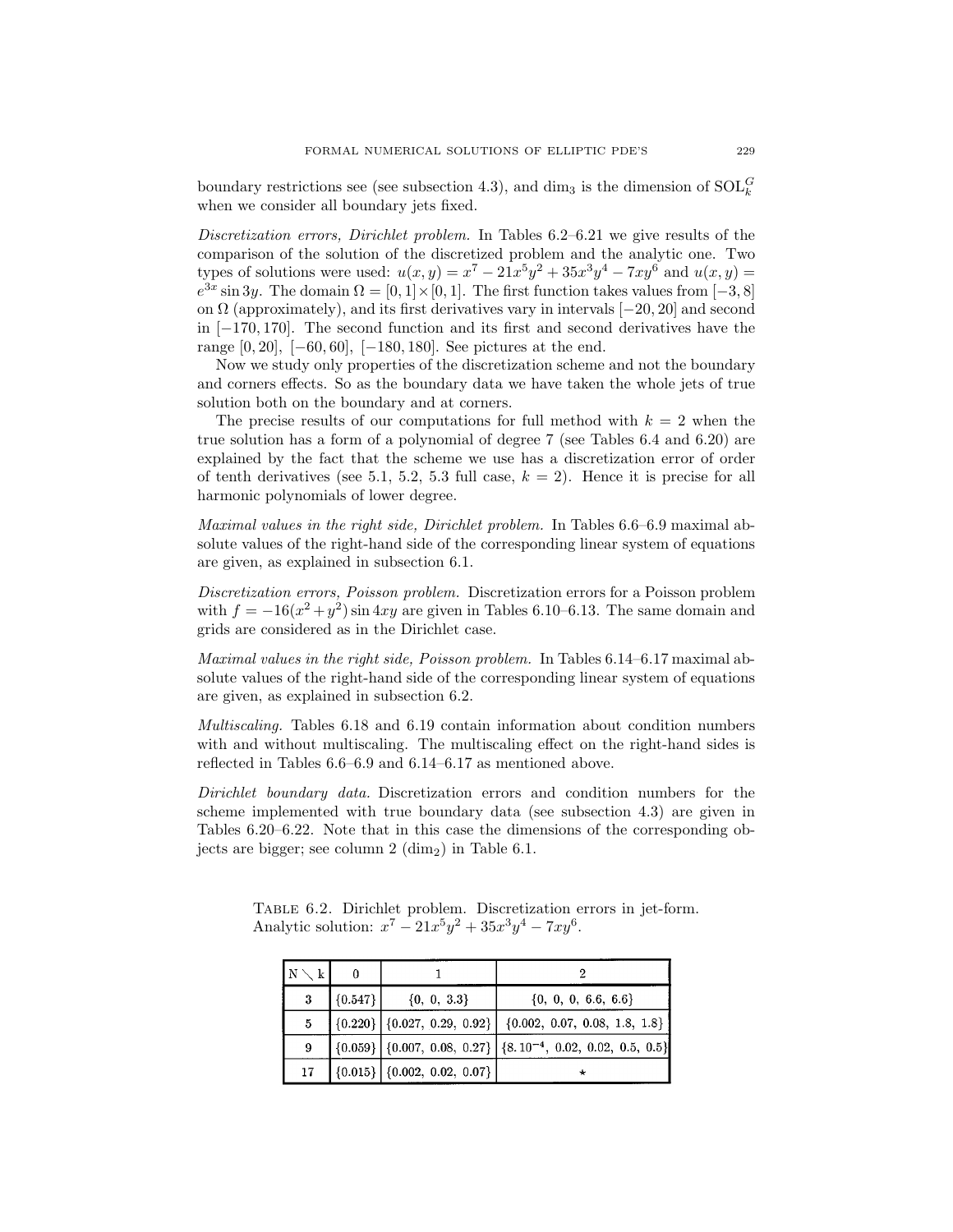| $ N \setminus k $ |         |                                |                                                                                        |
|-------------------|---------|--------------------------------|----------------------------------------------------------------------------------------|
| 3                 |         |                                | $\{0.95\}$ $\{2.810^{-3}, 2.8, 0.2\}$ $\{1.10^{-6}, 8.510^{-3}, 6.10^{-4}, 8.5, 0.6\}$ |
| 5                 | ${0.3}$ | $\{0.03, 0.89, 0.36\}$         | ${2.10^{-3}, 0.09, 0.07, 2.67, 1.}$                                                    |
| 9                 |         | $(0.08)$ {0.0079, 0.23, 0.096} | $\{7.710^{-4}, 0.02, 0.02, 0.7, 0.3\}$                                                 |
|                   |         | $\{0.02\}$ {0.002, 0.06, 0.02} |                                                                                        |

Table 6.3. Dirichlet problem. Discretization errors in jet-form. Analytic solution:  $e^{3x} \sin 3y$ . Triangular method, boundary jets fixed.

Table 6.4. Dirichlet problem. Discretization errors in jet-form. Analytic solution:  $x^7 - 21x^5y^2 + 35x^3y^4 - 7xy^6$ . Full method, boundary jets fixed.

| $\lfloor N \setminus k \rfloor$ |         |                                                                                                              |                     |
|---------------------------------|---------|--------------------------------------------------------------------------------------------------------------|---------------------|
| 3 <sup>1</sup>                  | (0.547) | $\{0, 0.026, 0\}$                                                                                            | $\{0, 0, 0, 0, 0\}$ |
|                                 |         | $\{0.220\}$ $\{1.10^{-5}, 4.10^{-4}, 3.10^{-5}\}$                                                            | $\{0, 0, 0, 0, 0\}$ |
|                                 |         | $\left[\{0.059\}\right]\left\{1.210^{-7}, 5.610^{-6}, 5.310^{-7}\right\}\right]\left\{0, 0, 0, 0, 0\right\}$ |                     |
| 17 <sub>1</sub>                 |         | $\left[ \{0.015\} \right] \{1.110^{-9}, 8.710^{-8}, 8.710^{-9} \}$                                           |                     |

Table 6.5. Dirichlet problem. Discretization errors in jet-form. Analytic solution:  $e^{3x} \sin 3y$ . Full method, boundary jets fixed.

| $\mathbb{N}\smallsetminus\mathbb{k}$ |                                                        |                                                                                                                                                  |
|--------------------------------------|--------------------------------------------------------|--------------------------------------------------------------------------------------------------------------------------------------------------|
|                                      |                                                        | 3 $[0.95]$ $\{2.810^{-3}, 5.110^{-2}, 3.510^{-3}\}$ $\{1.210^{-6}, 4.210^{-5}, 2.910^{-4}, 0.026, 2.10^{-4}\}$                                   |
|                                      |                                                        | $5\begin{bmatrix} \{0.3\} \end{bmatrix}$ $\{7.10^{-5}, 1.910^{-3}, 1.310^{-1}\}$ $\{1.210^{-6}, 3.310^{-4}, 7.710^{-7}, 9.10^{-4}, 2.210^{-5}\}$ |
|                                      |                                                        | 9 $(0.08)$ $(2.110^{-6}, 4.610^{-5}, 3.410^{-5})$ $(6.10^{-10}, 2.310^{-9}, 4.910^{-9}, 1.610^{-6}, 1.10^{-7})$                                  |
|                                      | 17 $\{0.02\}$ $\{4.010^{-8}, 9.010^{-7}, 6.410^{-7}\}$ |                                                                                                                                                  |

Table 6.6. Dirichlet problem. Maximal absolute values in right hand side, triangular method, the whole boundary jets are fixed. True solution:  $x^7 - 21x^5y^2 + 35x^3y^4 - 7xy^6$ .

|        | without multiscaling |       |             | with multiscaling |       |            |
|--------|----------------------|-------|-------------|-------------------|-------|------------|
| k<br>N | 0                    |       | 2           | 0                 |       | 2          |
| 3      | 0.484                | 2.406 | 1.312       | 0.484             | 0.547 | 7.         |
| 5      | 0.92                 | 8.8   | 34.4        | 0.92              | 3.2   | 1.177      |
| 9      | 2.31                 | 17.75 | 58.1        | 2.31              | 5.03  | 0.242      |
| 17     | 3.133                |       | 22.78 70.92 | 3.133             | 5.02  | $^{\star}$ |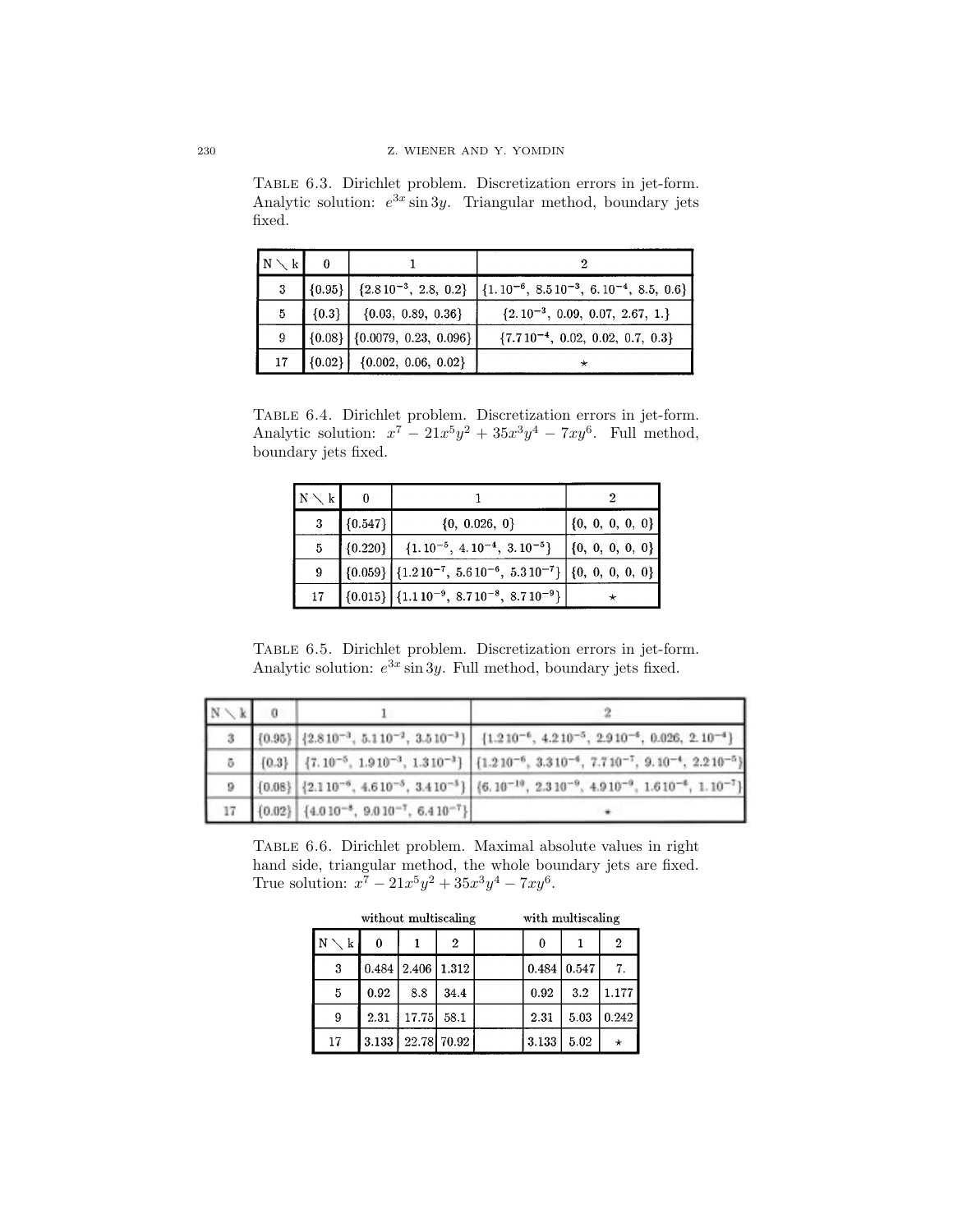Table 6.7. Dirichlet problem. Maximal absolute values in right hand side, triangular method, the whole boundary jets are fixed. True solution:  $e^{3x} \sin 3y$ .

|                                    |   | without multiscaling   | with multiscaling |      |                |                    |
|------------------------------------|---|------------------------|-------------------|------|----------------|--------------------|
| $\mathrm{N}\setminus \mathrm{k}$ ) | 0 |                        | $\mathbf 2$       | O    |                | $\overline{2}$     |
| 3                                  |   | $5.42$   16.25         | 48.7              |      | $5.42$   18.52 | 9.08               |
| 5                                  |   | $5.01$   18.14         | 54.4              | 5.01 |                | 15.55 1.332        |
| 9                                  |   | $5.01 \mid 24.37$      | 73.1              | 5.01 |                | $15.18 \mid 0.148$ |
| 17                                 |   | $5.01$   27.29   81.87 |                   | 5.01 | 15.06          | $^\star$           |

Table 6.8. Dirichlet problem. Maximal absolute values in right hand side, full method, the whole boundary jets are fixed. True solution:  $x^7 - 21x^5y^2 + 35x^3y^4 - 7xy^6$ .

|                 |                      |       | without multiscaling | with multiscaling |      |                |  |
|-----------------|----------------------|-------|----------------------|-------------------|------|----------------|--|
| $N \setminus k$ | 0                    |       | $\mathbf{2}$         |                   |      | $\mathbf{2}$   |  |
| 3               | 0.484   0.875   5.25 |       |                      | $0.484$   2.828   |      | 1.312          |  |
| 5               | 0.92                 | 9.46  | 169.1                | 0.92              | 3.43 | 0.144          |  |
| 9               | 2.31                 | 30.28 | 2081                 | 2.31              |      | 11.36   0.0106 |  |
| 17              | 3.133                |       | 71.4 13791           | 3.133             | 51.  | $^\star$       |  |

Table 6.9. Dirichlet problem. Maximal absolute values in right hand side, full method, the whole boundary jets are fixed. True solution:  $e^{3x} \sin 3y$ .

|                                                   |      |                | without multiscaling | with multiscaling |      |      |                        |
|---------------------------------------------------|------|----------------|----------------------|-------------------|------|------|------------------------|
| $\mathcal{N} \mathbf{k}$<br>$\mathbf{N}^{\times}$ | 0    |                | $\mathbf{2}$         |                   | 0    |      | 2                      |
| 3                                                 |      | $5.42$   13.36 | 40.3                 |                   |      |      | $5.42$   18.72   0.593 |
| 5                                                 | 5.01 | 40.1           | 1895                 |                   | 5.01 | 37.2 | 0.171                  |
| 9                                                 | 5.01 | 90.2           | 9670                 |                   | 5.01 | 53.7 | 0.021                  |
| 17                                                | 5.01 | 27.29          | 43300                |                   | 5.01 | 15.1 | $^\star$               |

Table 6.10. Poisson equation. Discretization errors in jet-form. Analytic solution: x<sup>7</sup>*−*21x<sup>5</sup>y<sup>2</sup>+35x<sup>3</sup>y<sup>4</sup>*−*7xy<sup>6</sup>+sin 4xy. Triangular method, boundary jets fixed.

| $ N \setminus k $ |          |                                |                                                                                          |
|-------------------|----------|--------------------------------|------------------------------------------------------------------------------------------|
| 3                 |          |                                | $\{0.513\}$ $\{2.10^{-5}, 0.18, 3.1\}$ $\{3.610^{-7}, 2.410^{-4}, 7.10^{-4}, 7.5, 6.3\}$ |
| 5                 | ${0.2}$  | $\{0.027, 0.35, 0.88\}$        | $\{0.003, 0.074, 0.084, 2.0, 1.9\}$                                                      |
| 9                 |          | $\{0.05\}$ (0.007, 0.09, 0.26) | $\{8.10^{-4}, 0.02, 0.02, 0.6, 0.5\}$                                                    |
| 17                | ${0.01}$ | $\{0.002, 0.02, 0.07\}$        |                                                                                          |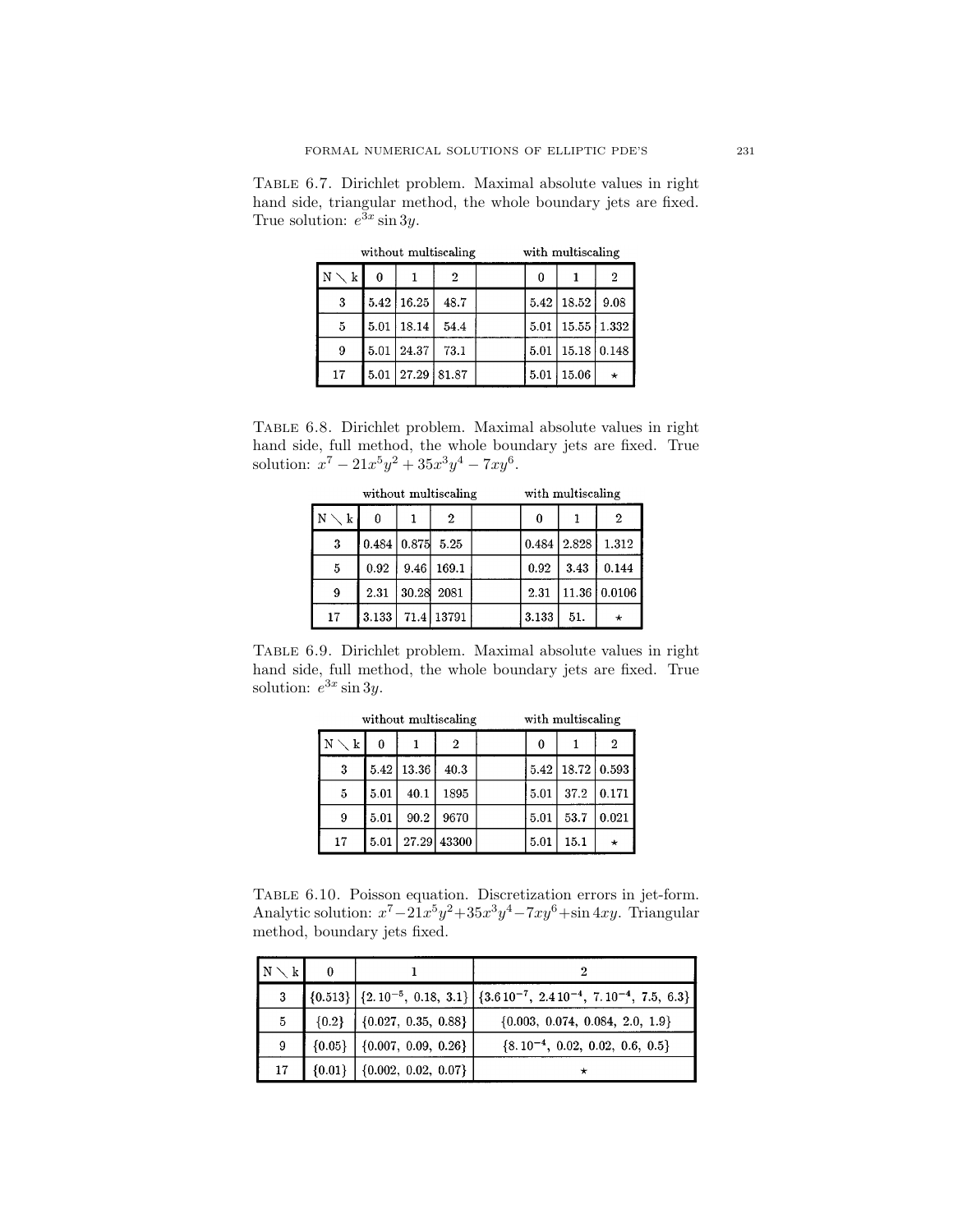| $ N \setminus k $ |                                    |                                                                                                                   |
|-------------------|------------------------------------|-------------------------------------------------------------------------------------------------------------------|
| 3                 |                                    | $\left[\{0.98\}\right] \left\{3.10^{-3}, 3.0, 0.4\right\} \left\{1.610^{-6}, 8.710^{-3}, 0.001, 9.5, 0.9\right\}$ |
| 5                 | $\{0.3\}$   $\{0.03, 0.96, 0.39\}$ | $\{2.10^{-3}, 0.1, 0.07, 2.87, 1.1\}$                                                                             |
|                   | $\{0.08\}$ {0.008, 0.25, 0.1}      | $\{8.7\,10^{-4},\ 0.027,\ 0.018,\ 0.75,\ 0.3\}$                                                                   |
|                   | $\{0.02\}$ {0.002, 0.06, 0.03}     |                                                                                                                   |

Table 6.11. Poisson equation. Discretization errors in jet-form. Analytic solution:  $e^{3x} \sin 3y + \sin 4xy$ . Triangular method, boundary jets fixed.

Table 6.12. Poisson equation. Discretization errors in jet-form. Analytic solution:  $x^7 - 21x^5y^2 + 35x^3y^4 - 7xy^6 + \sin 4xy$ . Full method, boundary jets fixed.

| $ N \setminus k $ |                                                    |                                                                                                                    |
|-------------------|----------------------------------------------------|--------------------------------------------------------------------------------------------------------------------|
| $\mathbf{3}$      | $\{0.513\}$ $\{2.10^{-5}, 0.027, 0.001\}$          | $\left[ \{3.6\,10^{-7},\; 3.6\,10^{-7},\; 5.7\,10^{-6},\; 7.6\,10^{-3},\; 4.10^{-5} \}\right]$                     |
|                   |                                                    | $\{0.2\}$   $\{2.10^{-5}, 6.10^{-4}, 2.10^{-4}\}$   $\{2.410^{-6}, 6.10^{-6}, 1.510^{-5}, 1.510^{-5}, 2.10^{-5}\}$ |
|                   |                                                    | $\{0.05\}$ $\{4.810^{-7}, 1.10^{-5}, 7.910^{-6}\}$ $\{7.410^{-9}, 4.810^{-8}, 9.210^{-8}, 2.10^{-5}, 2.10^{-7}\}$  |
|                   | $\{0.01\}$ $\{9.10^{-9}, 2.610^{-7}, 1.810^{-7}\}$ |                                                                                                                    |

Table 6.13. Poisson equation. Discretization errors in jet-form. Analytic solution:  $e^{3x} \sin 3y + \sin 4xy$ . Full method, boundary jets fixed.

| $\lfloor N \smallsetminus {\rm k} \rfloor$ |                                                                    |                                                                                                                                             |
|--------------------------------------------|--------------------------------------------------------------------|---------------------------------------------------------------------------------------------------------------------------------------------|
|                                            | 3 $\{0.98\}$ $\{3.10^{-3}, 0.05, 2.510^{-3}\}$                     | $\{1.6\,10^{-6},\; 4.10^{-5},\; 9.10^{-6},\; 0.03,\; 2.10^{-4}\}$                                                                           |
|                                            |                                                                    | $\left[ \{0.3\} \mid \{9.10^{-5},\ 2.10^{-3},\ 1.10^{-3}\} \right] \{3.4\ 10^{-6},\ 7.4\ 10^{-6},\ 2.10^{-5},\ 2.10^{-3},\ 4.3\ 10^{-5} \}$ |
|                                            |                                                                    | 9 $\{(0.08)\}\{(2.610^{-6}, 5.10^{-5}, 4.10^{-5})\}\{(7.610^{-9}, 4.710^{-8}, 9.10^{-8}, 2.10^{-5}, 3.210^{-7})\}$                          |
|                                            | $17 \{0.02\} \left[ \{4.910^{-8}, 1.10^{-6}, 7.710^{-7}\} \right]$ |                                                                                                                                             |

Table 6.14. Poisson problem. Maximal absolute values in right hand side, triangular method, the whole boundary jets are fixed. True solution:  $x^7 - 21x^5y^2 + 35x^3y^4 - 7xy^6 + \sin 4xy$ .

| without multiscaling          |      |                  |           |  |      |      | with multiscaling |
|-------------------------------|------|------------------|-----------|--|------|------|-------------------|
| IN `<br>$\diagdown\, {\bf k}$ | 0    |                  | 2         |  | 0    |      | 2                 |
| 3                             | 0.39 | 1.3              | 2.2       |  | 0.39 | 1.3  | 6.2               |
| 5                             | 1.2  | 6.8 <sub>1</sub> | 38.3      |  | 1.2  | 3.7  | 15.6              |
| 9                             | 2.1  |                  | 15.7 57.5 |  | 2.1  | 6.6  | 37.9              |
| 17                            | 2.8  |                  | 21.0 73.4 |  | 2.8  | 7.55 | $^\star$          |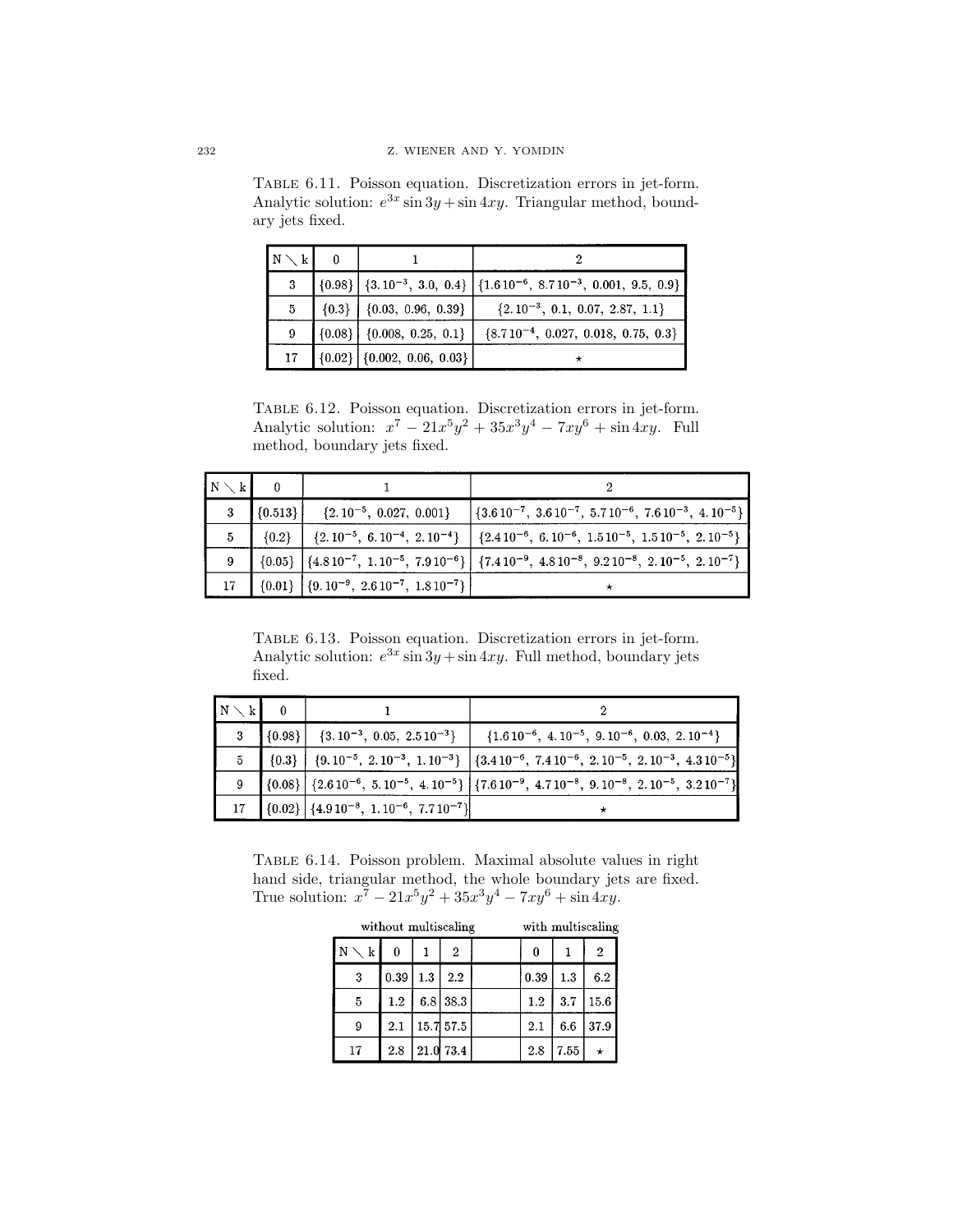Table 6.15. Poisson problem. Maximal absolute values in right hand side, triangular method, the whole boundary jets are fixed. True solution:  $e^{3x} \sin 3y + \sin 4xy$ .

| without multiscaling |     |              |      |  |     |              | with multiscaling |
|----------------------|-----|--------------|------|--|-----|--------------|-------------------|
| $N \setminus k$      | 0   |              | 2    |  | 0   |              | 2                 |
| 3                    |     | $6.3$   17.5 | 46.4 |  |     | $6.3$   17.5 | 6.7               |
| 5                    | 5.4 | 19.9         | 56.4 |  | 5.4 | 15.2         | 15.42             |
| 9                    | 5.3 | 26.3         | 75.2 |  | 5.3 | 14.9         | 37.9              |
| 17                   | 5.3 | 29.2         | 83.9 |  | 5.3 | 14.8         | ★                 |

Table 6.16. Poisson problem. Maximal absolute values in right hand side, full method, the whole boundary jets are fixed. True solution:  $x^7 - 21x^5y^2 + 35x^3y^4 - 7xy^6 + \sin 4xy$ .

| without multiscaling |      |      |              |  | with multiscaling |      |                  |
|----------------------|------|------|--------------|--|-------------------|------|------------------|
| k<br>N               | 0    |      | $\mathbf{2}$ |  | 0                 |      | $\boldsymbol{2}$ |
| -3                   | 0.39 | 1.9  | 8.6          |  | 0.39              | 3.9  | 2.9              |
| 5                    | 1.2  | 10.1 | 246.2        |  | 1.2               | 5.7  | 13.0             |
| 9                    | 2.1  | 28.9 | 2282.        |  | 2.1               |      | $16.2$   55.3    |
| 17                   | 2.8  | 66.  | 13220.       |  | 2.8               | 25.7 | $\star$          |

Table 6.17. Poisson problem. Maximal absolute values in right hand side, full method, the whole boundary jets are fixed. True solution:  $e^{3x} \sin 3y + \sin 4xy$ .

| without multiscaling |                  |      |               |  |     | with multiscaling |                |
|----------------------|------------------|------|---------------|--|-----|-------------------|----------------|
| $N \setminus k$      | $\bf{0}$         |      | $\mathbf 2$   |  | 0   |                   | $\overline{2}$ |
| 3                    | 6.2 <sub>1</sub> | 14.4 | 36.9          |  |     | $6.2$ 17.6        | 12.76          |
| 5                    | 5.4              | 42.5 | 2054.         |  | 5.4 | 34.9              | 12.3           |
| 9                    | 5.3              |      | $94.6$ 10261. |  | 5.3 | 48.5              | 55.3           |
| 17                   | 5.3              | 200. | 45500         |  | 5.3 | 54.7              | $\star$        |

TABLE 6.18. Condition numbers, triangular method, the whole boundary jets are fixed.

| without multiscaling          |       |       |         | with multiscaling |       |                |
|-------------------------------|-------|-------|---------|-------------------|-------|----------------|
| $\mathcal{N} \mathbf{k}$<br>N |       |       | 2       |                   |       | $\overline{2}$ |
| 3                             |       |       |         |                   |       |                |
| 5                             | 5.83  | 5.83  | 5.84    | 5.83              | 5.92  | 6.             |
| 9                             | 25.27 | 25.3  | 25.32   | 25.27             | 26.7  | 28.2           |
| 17                            | 103.1 | 103.2 | $\star$ | 103.1             | 123.7 | $^\star$       |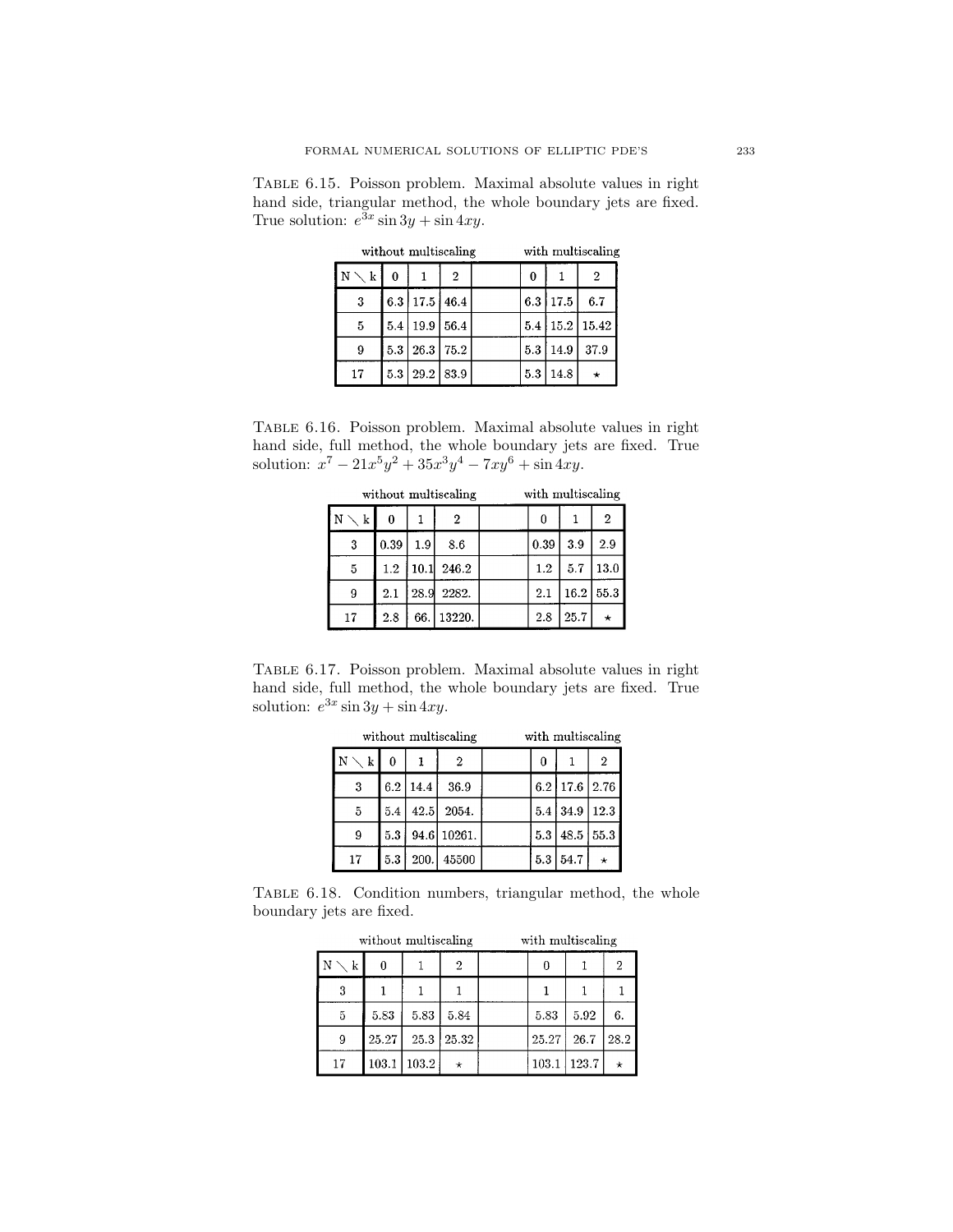| without multiscaling |       |                | with multiscaling |       |     |                          |
|----------------------|-------|----------------|-------------------|-------|-----|--------------------------|
| k<br>N               |       |                | 2                 |       |     | $\boldsymbol{2}$         |
| 3                    |       |                |                   |       |     |                          |
| 5                    | 5.83  | 105.5          | $3.710^{6}$       | 5.83  |     | $14.7 \mid 1.56 \, 10^4$ |
| 9                    | 25.27 | 1341.          |                   |       |     | 25.27 57.5 5.56 104      |
| 17                   | 103.1 | $1.23\,10^{4}$ | $^\star$          | 103.1 | 230 | ★                        |

TABLE 6.19. Condition numbers, full method, the whole boundary jets are fixed.

Table 6.20. Dirichlet problem. Discretization errors in jet-form. Analytic solution:  $x^7 - 21x^5y^2 + 35x^3y^4 - 7xy^6$ . Full method, true Dirichlet boundary data.

| $ N \setminus k $ |           |                                                                  |                     |
|-------------------|-----------|------------------------------------------------------------------|---------------------|
|                   | ${0.547}$ | $\{0, 0.058, 0.036\}$                                            | $\{0, 0, 0, 0, 0\}$ |
| 5                 | ${0.220}$ | $\{8.10^{-5}, 0.003, 0.002\}$                                    | $\{0, 0, 0, 0, 0\}$ |
| 9                 |           | $(0.059)$ $(2.310^{-6}, 1.10^{-4}, 7.10^{-5})$ $(0, 0, 0, 0, 0)$ |                     |
|                   |           | ${0.015}$ $\{4.10^{-8}, 3.10^{-6}, 2.710^{-6}\}$                 |                     |

Table 6.21. Dirichlet problem. Discretization errors in jet-form. Analytic solution:  $e^{3x} \sin 3y$ . Full method, true Dirichlet boundary data.

| 、k |                                                                                |                                                                                                                                                     |
|----|--------------------------------------------------------------------------------|-----------------------------------------------------------------------------------------------------------------------------------------------------|
|    | $\left[ \, \{0.95\} \, \right] \quad \{2.10^{-3}, \; 6.7\,10^{-3}, \; 0.05 \}$ | $\{3.3\,10^{-4},\ 0.003,\ 0.001,\ 0.06,\ 0.02\}$                                                                                                    |
|    |                                                                                | $\left[ \{0.3\} \right] \{1.510^{-4}, 5.510^{-3}, 1.10^{-3} \}$ $\left[ \{3.210^{-7}, 3.110^{-6}, 1.210^{-6}, 2.310^{-4}, 1.210^{-4} \} \right]$    |
|    |                                                                                | $\left[\{0.08\}\right]\left\{5.110^{-6}, 2.10^{-4}, 3.810^{-5}\right\}\left[\{4.110^{-10}, 1.310^{-8}, 3.210^{-9}, 1.610^{-6}, 1.310^{-6}\}\right]$ |
|    | $17$ $\{0.02\}$ $\{1.110^{-7}, 9.110^{-6}, 1.10^{-6}\}$                        |                                                                                                                                                     |

Table 6.22. Condition numbers, full method, true Dirichlet boundary data.

| Ν<br>k | 0    |              | 2           |
|--------|------|--------------|-------------|
| 3      |      | 39.3         | 18196       |
| 5      | 5.8  | 291.6        | $5.210^{5}$ |
| 9      | 25.3 | 2136.        |             |
| 17     | 103. | $1.6 10^{4}$ |             |